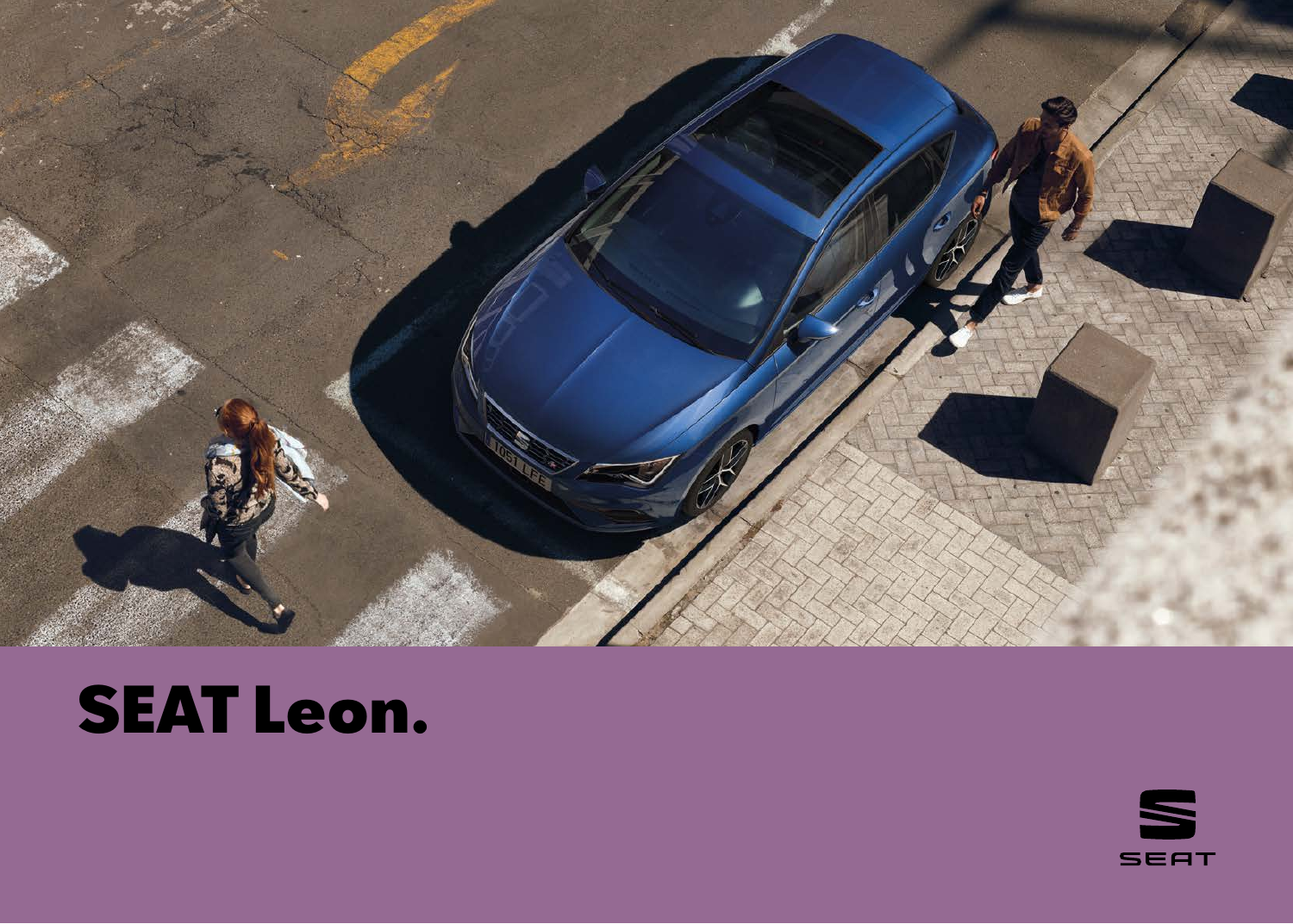# Your technical bit.

Data & equipment.

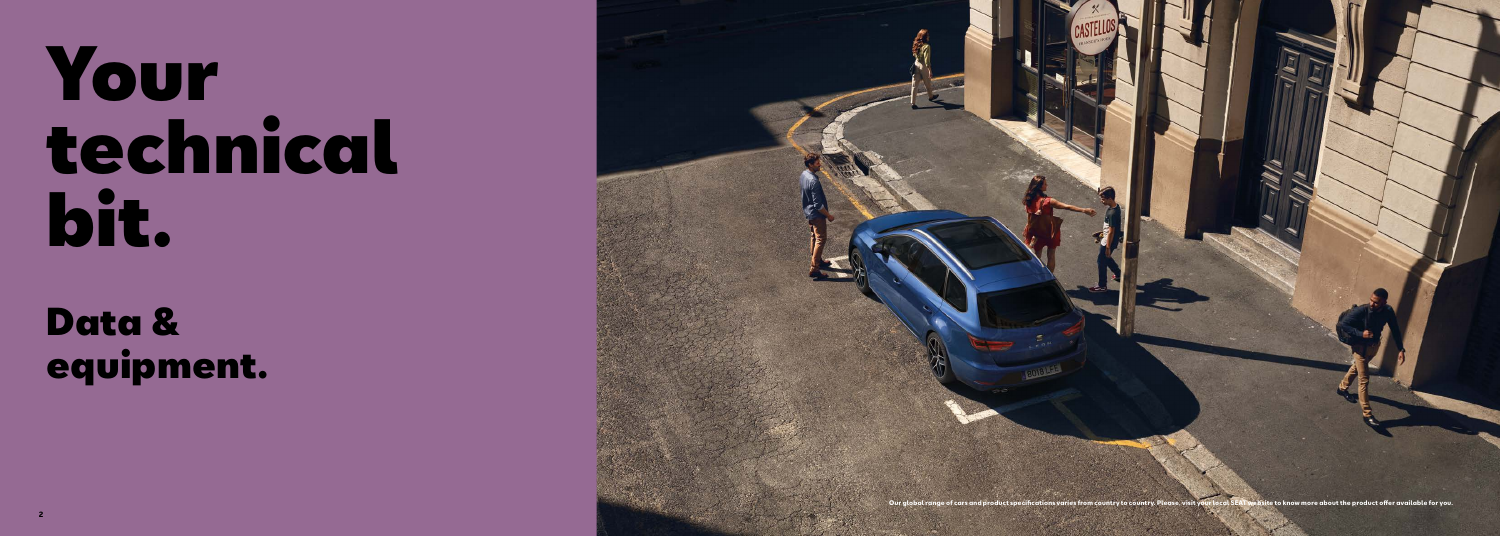ASR and ABS

ESC and Direct ty

XDS, and Auto Ho

Passenger airbad

Knee airbag<sup>1</sup> (Incl

Front Assist with o

Adaptive Cruise ( with Pedestrian P

Electronic Cruise

Electronic Cruise with indicators in

**Driving Assistar Driving Assistand** and Lane Assist)

**Advanced Comf Pack 1<sup>6</sup> (Only for** Driving assistance Assist), Adaptive ( with Pedestrian P Assist and Emerge

#### **Advanced Comf Pack 2 <sup>7</sup> (Only for DSG)** Driving assistan Lane Assist and

#### **Standard**

### **Comfort Pack:**

| Safety                                                                                                                                                                                                                                                                                                        | Reference | Style | Xcellence | FR      |
|---------------------------------------------------------------------------------------------------------------------------------------------------------------------------------------------------------------------------------------------------------------------------------------------------------------|-----------|-------|-----------|---------|
| 6 Airbags (2 front, 2 front side and 2 curtain)                                                                                                                                                                                                                                                               |           |       |           |         |
| Front seat-belt reminder                                                                                                                                                                                                                                                                                      |           |       |           |         |
| ISOFIX and Top Tether child seat anchors                                                                                                                                                                                                                                                                      |           |       |           |         |
| Automatic Post-Collision Braking System                                                                                                                                                                                                                                                                       |           |       |           |         |
| <b>ASR and ABS</b>                                                                                                                                                                                                                                                                                            |           |       |           |         |
| ESC and Direct tyre pressure monitoring system                                                                                                                                                                                                                                                                |           |       |           |         |
| XDS, and Auto Hold                                                                                                                                                                                                                                                                                            | O         | ٠     | $\bullet$ |         |
| Passenger airbag deactivation <sup>1</sup>                                                                                                                                                                                                                                                                    |           |       |           |         |
| Knee airbag <sup>1</sup> (Includes passenger airbag deactivation)                                                                                                                                                                                                                                             |           |       | ●         |         |
| Front Assist with city emergency braking function <sup>2</sup>                                                                                                                                                                                                                                                | O         | O     | O         | O       |
| Adaptive Cruise Control (ACC) <sup>3</sup> with Front Assist<br>with Pedestrian Protection and Stop&Go                                                                                                                                                                                                        |           | O     | O         | O       |
| Electronic Cruise Control System                                                                                                                                                                                                                                                                              |           |       | ٠         |         |
| Electronic Cruise Control System<br>with indicators in cluster                                                                                                                                                                                                                                                | O         |       |           |         |
| <b>Comfort Pack:</b><br>Cruise Control System (CCS) electronic<br>and rear parking distance control                                                                                                                                                                                                           | $\circ$   |       |           |         |
| Driving Assistance Pack 14<br>Monovideocamara (High Beam Assist<br>and Lane Assist                                                                                                                                                                                                                            |           | O     | $\circ$   | $\circ$ |
| <b>Driving Assistance Pack 25:</b><br>Driving Assistance Pack 1 (High Beam Assist<br>and Lane Assist) and Traffic Sign Recognition                                                                                                                                                                            |           | O     | O         | O       |
| Advanced Comfort and Driving<br>Pack 1 <sup>6</sup> (Only for DSG):<br>Driving assistance pack 1 (High Beam Assist and Lane<br>Assist), Adaptive Cruise Control (ACC), Front Assist<br>with Pedestrian Protection and Stop&Go, Traffic Jam<br>Assist and Emergency Assist                                     |           | O     | $\circ$   | $\circ$ |
| Advanced Comfort and Driving<br>Pack 2 <sup>7</sup> (Only for DSG):<br>Driving assistance pack 2 (High Beam Assist,<br>Lane Assist and Traffic Sign Recognition), Adaptive<br>Cruise Control (ACC), Front Assist with Pedestrian<br>Protection and Stop&Go, Traffic Jam Assist and<br><b>Emergency Assist</b> |           | O     | O         | $\circ$ |

**O** Optional − Not available

<sup>1</sup> Standard for EU28.

### Leon.

#### 6 Airbags (2 front

Front seat-belt re

**ISOFIX and Top Te** 

Automatic Post-C

- <sup>2</sup> Not available for countries with special road conditions nor with Adaptive Cruise Control (WAC).
- <sup>3</sup> Only for DSG engines. Not available for countries with special road conditions nor with Front Assist (PDQ).
- 4 Requires Convenience Pack (PSS).
- <sup>5</sup> Requires Convenience Pack (PSS) and either
- of SEAT Navi System (ZN3) or SEAT Navi System Plus (ZN4).
- <sup>6</sup> Requires convenience Pack (PSS). Not available for countries with special road conditions.
- <sup>7</sup> Requires Convenience Pack (PSS) and either of SEAT Navi System (ZN3) or SEAT Navi System Plus (ZN4). Not available for countries with special road conditions.
- 8 Sport-HMI requires either of SEAT Media System Plus (ZB8), SEAT Navi System (ZN3) or SEAT Navi System Plus (ZN4).
- <sup>9</sup> Requires XDS and Auto Hold for Reference.
- <sup>10</sup> Not available for countries with special road conditions.
- <sup>11</sup> Not available in combination with CNG engines.
- <sup>12</sup> Not available with CNG engines.
- <sup>13</sup> Not available with CNG engines. Reference trim: requires Towing hook from factory (WGR). Style, Xcellence, and FR trims: requires Towing hook from factory (WGR) or BeatsAudio™ (PNB).
- <sup>14</sup> With specific design (hotstamping) for Xcellence.
- <sup>15</sup> Not available in combination with Towing hook from factory (WGR).
- <sup>16</sup> Requires Emergency wheel 18" minispare (PG6). Not available with CNG engines nor with Towing hook preinstallation (PRP).

| <b>Safety</b>                                                                                                         | <b>Reference</b>         | <b>Style</b>             | <b>Xcellence</b>         | <b>FR</b> |
|-----------------------------------------------------------------------------------------------------------------------|--------------------------|--------------------------|--------------------------|-----------|
| <b>Dynamic and Comfort Pack:</b><br>Dynamic Chassis Control (DCC),<br>Progressive steering and Sport-HMI <sup>8</sup> |                          |                          | $\circ$                  | O         |
| <b>Safety Pack</b><br>Seat belt reminder (front and rear seats)<br>and Tiredness Recognition System <sup>9</sup>      | O                        | $\circ$                  | O                        | O         |
| <b>Exterior</b>                                                                                                       |                          |                          |                          |           |
| Urban 15" steel wheels <sup>10</sup>                                                                                  | $\bullet$                |                          |                          |           |
| Urban 16" steel wheel <sup>10</sup>                                                                                   | O                        |                          |                          |           |
| Design 16" 30/1 alloy wheels <sup>10</sup>                                                                            | O                        |                          | $\overline{\phantom{0}}$ | $\equiv$  |
| Design 16" 30/2 alloy wheels                                                                                          | $\overline{\phantom{0}}$ |                          |                          |           |
| Dynamic 17" 30/1 alloy wheels <sup>10</sup>                                                                           |                          |                          | ٠                        |           |
| Dynamic 17" 30/2 Glossy Grey alloy wheels                                                                             | ÷,                       |                          |                          |           |
| Dynamic 17" 30/2 alloy wheels <sup>10</sup>                                                                           |                          |                          |                          |           |
| Dynamic 17" 30/3 alloy wheels <sup>10</sup>                                                                           |                          | O                        |                          |           |
| Dynamic 17" 30/4 Atom Grey alloy wheels <sup>10</sup>                                                                 |                          | $\circ$                  | $\overline{\phantom{0}}$ |           |
| Dynamic 17" 30/4 High Gloss alloy wheels <sup>10</sup>                                                                | $\equiv$                 | $\overline{\phantom{0}}$ | O                        | $\equiv$  |
| Performance 18" 30/1 alloy wheels <sup>10</sup>                                                                       |                          |                          | $\overline{\phantom{0}}$ | O         |
| Performance 18" 30/2 Machined alloy wheels <sup>10</sup>                                                              |                          |                          |                          | $\circ$   |
| All season tyres <sup>11</sup>                                                                                        | O                        | O                        | O                        | O         |
| Emergency wheel 16" minispare <sup>12</sup>                                                                           | O                        | O                        | O                        | O         |
| Emergency wheel 18" minispare <sup>13</sup>                                                                           | $\Omega$                 | $\circ$                  | $\circ$                  | O         |
| Exterior mirrors and door handles in body colour                                                                      |                          |                          |                          |           |
| Hidden exhaust pipe                                                                                                   |                          |                          |                          |           |
| Visible double exhaust pipe                                                                                           |                          |                          | Ο.                       |           |
| Comfort suspension                                                                                                    |                          |                          |                          |           |
| FR Suspension                                                                                                         |                          |                          |                          |           |
| Chromed radiator grill frame <sup>14</sup>                                                                            | $\bullet$                | $\bullet$                | $\bullet$                | ٠         |
| Ecomotive radiator grill                                                                                              | -                        | -                        | -                        | $\equiv$  |
| High gloss black in B and C pillar                                                                                    | ●                        | ●                        | ●                        |           |
| Towing hook preinstallation <sup>15</sup>                                                                             | O                        | O                        | O                        | $\circ$   |
| Towing hook from factory <sup>16</sup>                                                                                | $\circ$                  | $\circ$                  | $\circ$                  | $\circ$   |
|                                                                                                                       |                          |                          |                          |           |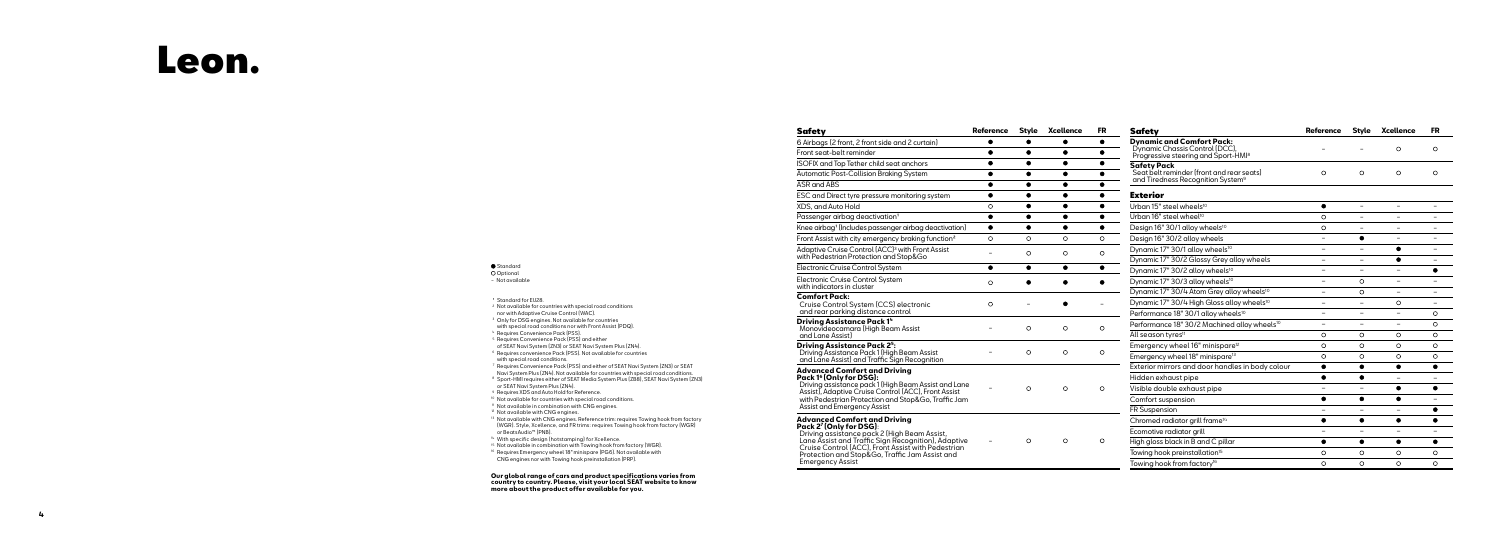#### **Standard**

#### **O** Optional

| Cargo rings in I                    |
|-------------------------------------|
| Double floor in                     |
| Driver and pas:<br>driver with carc |
| Driver and pas:<br>and iluminated   |
| Without center                      |
| Center armres<br>cupholder, arn     |
| Rear armrest <sup>30</sup>          |
| PUR multifunct                      |
| Leather multifı<br>and gear shift   |
| Servotronic                         |
| Air conditionin                     |
| Climatronic 2 z                     |
| Warning buzzeı                      |
| Manual Parkino                      |
| Electric Parkinc<br>including Auto- |
| LED Door pane<br>(Ambient Light:    |

| (Ambient Lights, |  |
|------------------|--|
| Illuminated scuf |  |

| <b>Interior</b>                                                                 | <b>Reference</b> | Style                    | Xcellence                | <b>FR</b>                | <b>Electronics</b>                                                                                                                                   | <b>Reference</b>         |                          | Style Xcellence   | <b>FR</b> |
|---------------------------------------------------------------------------------|------------------|--------------------------|--------------------------|--------------------------|------------------------------------------------------------------------------------------------------------------------------------------------------|--------------------------|--------------------------|-------------------|-----------|
| Cargo rings in boot                                                             | $\bullet$        | $\bullet$                | $\bullet$                | $\bullet$                | <b>SEAT Full LED:</b>                                                                                                                                |                          |                          |                   |           |
| Double floor in boot <sup>29</sup>                                              | $\circ$          |                          |                          | $\equiv$                 | LED headlamps with LED Daytime Running Lights                                                                                                        | $\equiv$                 | $\circ$                  | $\circ$           | $\circ$   |
| Driver and passenger sun visor, covered mirror,<br>driver with card holder      |                  |                          |                          | $\bullet$                | LORL) and SEAT LED Highway Assist, LED front fog<br>lamps without cornering lights and Full LED rear<br>lamps (number plate LED light) <sup>33</sup> |                          |                          |                   |           |
| Driver and passenger sun visor, covered                                         |                  |                          |                          | $\bullet$                | Manual coming and leaving home function                                                                                                              | $\bullet$                | $\bullet$                | $\qquad \qquad -$ |           |
| and iluminated mirror, driver with card holder                                  |                  |                          |                          |                          | Automatic coming and leaving home function                                                                                                           | $\equiv$                 | $\equiv$                 | $\bullet$         |           |
| Without center armrest in front                                                 | $\bullet$        | $\overline{\phantom{m}}$ | $\overline{\phantom{m}}$ | $\qquad \qquad -$        | Front electric windows                                                                                                                               | $\bullet$                | $\bullet$                | $\equiv$          |           |
| Center armrest in front, with integrated<br>cupholder, armrest, and air outlets |                  |                          |                          | $\bullet$                | Front and rear electric windows                                                                                                                      | $\circ$                  | $\circ$                  | $\bullet$         |           |
| Rear armrest <sup>30</sup>                                                      | $-$              | $\circ$                  | $\circ$                  | $\circ$                  | Electric exterior mirrors                                                                                                                            | $\bullet$                | $\bullet$                | $\bullet$         | $\bullet$ |
| PUR multifunction steering wheel                                                | $\circ$          | $\equiv$                 | $\equiv$                 | $\equiv$                 | Electric and heated exterior mirrors                                                                                                                 | $\circ$                  | $\bullet$                | $\bullet$         |           |
| Leather multifunction steering wheel<br>and gear shift knob <sup>19</sup>       |                  |                          |                          | $\bullet$                | Electric, heated and foldable exterior mirrors<br>with parking postition and co driver with lowering<br>function                                     | $\overline{\phantom{0}}$ | $\circ$                  |                   |           |
| Servotronic                                                                     | $\bullet$        | $\bullet$                | $\bullet$                | $\bullet$                | 12V in front                                                                                                                                         | $\bullet$                | $\bullet$                | $\bullet$         |           |
| Air conditioning                                                                | $\bullet$        | $\bullet$                |                          | $\equiv$                 | 12V in front and 2 side covers                                                                                                                       |                          |                          |                   |           |
| Climatronic 2 zones with Air Care                                               | $\circ$          | $\circ$                  | $\bullet$                | $\bullet$                | in boot (right and left)                                                                                                                             |                          |                          |                   |           |
| Warning buzzer when lights on (interior)                                        | $\bullet$        | $\bullet$                | $\bullet$                | $\bullet$                | Two reading lights in front, two in rear and light in boot                                                                                           | $\bullet$                | $\bullet$                | $\bullet$         |           |
| Manual Parkina Brake <sup>31</sup>                                              | $\bullet$        | $\overline{\phantom{0}}$ | $\overline{\phantom{a}}$ | $\equiv$                 | Reading lights (front and rear) with ambient spots,<br>boot lights and illuminated foot area                                                         | $\overline{\phantom{0}}$ |                          |                   |           |
| Electric Parking Brake (EPB),<br>including Auto-Hold function                   |                  |                          |                          | $\bullet$                | Illuminated glove box                                                                                                                                | $\overline{\phantom{0}}$ | $\bullet$                | $\bullet$         |           |
| LED Door panel illumination multicolour                                         |                  |                          |                          | $\bullet$                | Controls in PUR Multifunction steering wheel <sup>34</sup>                                                                                           | $\bullet$                | $\overline{a}$           |                   |           |
| [Ambient Lights]                                                                |                  |                          |                          |                          | Paddles in steering wheel for DSG engine                                                                                                             | $\frac{1}{2}$            | $\overline{\phantom{a}}$ | $\circ$           | $\circ$   |
| Illuminated scuff plates in door apertures <sup>19</sup>                        | Ξ.               | $\qquad \qquad -$        | $\bullet$                | $\bullet$                | Gear recommendation indicator                                                                                                                        | $\bullet$                | $\bullet$                | $\bullet$         | $\bullet$ |
| Storage Pack <sup>32</sup>                                                      | $\Omega$         | $\Omega$                 | $\Omega$                 | $\circ$                  | Gearbox with longer ratios                                                                                                                           | $\equiv$                 | $\overline{\phantom{0}}$ | $\equiv$          |           |
| <b>Electronics</b>                                                              |                  |                          |                          |                          | Central locking with radio remote control<br>(two foldable keys) and interior controls                                                               |                          |                          |                   |           |
| Halogen headlamps with<br>Daytime Running Lights (DRL)                          |                  |                          |                          | $\overline{\phantom{0}}$ | Kessy <sup>35</sup> (Keyless entry and go)<br>and My Beat without safe function                                                                      |                          | $\circ$                  | ٠                 | $\circ$   |
| Halogen headlamps with<br>LED Daytime Running Lights (DRL)                      | $\circ$          |                          |                          | $\bullet$                | Kessy <sup>36</sup> [Keyless entry and go]<br>and My Beat with safe function                                                                         |                          | $\circ$                  |                   | $\circ$   |
| Halogen rear lamps                                                              | $\bullet$        | $\bullet$                | $\overline{\phantom{0}}$ |                          | Alarm (Includes safe function)                                                                                                                       | $\circ$                  | $\circ$                  | $\circ$           | $\circ$   |
| Full LED rear lamps (number plate LED light)                                    | $\overline{a}$   | $\equiv$                 | $\bullet$                | $\bullet$                | Fully Digital Cluster <sup>37</sup>                                                                                                                  | L.                       | $\circ$                  | $\circ$           | $\circ$   |
| Halogen fog lamps with cornering function                                       | $\circ$          | $\circ$                  | $\qquad \qquad -$        | $\overline{\phantom{0}}$ | Med 3.5" monochrome instrument                                                                                                                       |                          |                          |                   |           |
| LED front fog lamps                                                             | ۳                | $=$                      | $\bullet$                | $\bullet$                | cluster with on board computer                                                                                                                       |                          |                          |                   |           |

| Exterior                                                                                                                                                                                       | <b>Reference</b> | <b>Style</b>             | <b>Xcellence</b> | FR              |
|------------------------------------------------------------------------------------------------------------------------------------------------------------------------------------------------|------------------|--------------------------|------------------|-----------------|
| Electric sunroof <sup>17</sup>                                                                                                                                                                 | O                | $\circ$                  | $\circ$          | O               |
| Specific FR bumpers                                                                                                                                                                            |                  |                          |                  |                 |
| FR logo on boot                                                                                                                                                                                |                  |                          |                  |                 |
| Dark tinted rear windows                                                                                                                                                                       | O                | $\circ$                  | e                |                 |
| Aerodynamic pack: Side and rear spoilers                                                                                                                                                       |                  |                          |                  |                 |
| Chromed exterior pack: Chromed frame<br>in side windows                                                                                                                                        |                  |                          |                  | $\circ$         |
| <b>Interior</b>                                                                                                                                                                                |                  |                          |                  |                 |
| Black roof interior <sup>18</sup>                                                                                                                                                              | $\equiv$         | $\overline{\phantom{0}}$ | $\circ$          | O               |
| Chromed interior pack                                                                                                                                                                          |                  |                          |                  |                 |
| Chrome interior pack with decorative mouldings                                                                                                                                                 |                  |                          |                  |                 |
| Front comfort seats                                                                                                                                                                            | ●                |                          |                  |                 |
| Front sport seats <sup>19</sup>                                                                                                                                                                |                  |                          |                  |                 |
| Alcantara® Black sport seats<br>with Black interior <sup>20</sup> :<br>Height, lumbar adjustment, seat back storage, box<br>under passenger and driver seat and rear armrest                   |                  | O <sup>21</sup>          | O <sup>22</sup>  | $\Omega^{22}$   |
| Leather Black sport seats with Black interior<br>and Winter Pack (PW1):<br>Height, lumbar adjustment, seat back storage, box<br>under passenger and driver seat <sup>23</sup> and rear armrest |                  | O <sup>24</sup>          | $\Omega^{22}$    | O <sup>22</sup> |
| Manual height adjustment for left front seat                                                                                                                                                   |                  |                          |                  |                 |
| Manual height adjustment for front seats                                                                                                                                                       | $\Omega$         |                          |                  |                 |
| Manually adjustable lumbar support<br>for left front seat                                                                                                                                      |                  |                          |                  |                 |
| Manually adjustable lumbar support in front seats                                                                                                                                              |                  |                          |                  |                 |
| Front and rear head restraints                                                                                                                                                                 |                  | ●                        |                  |                 |
| Electric driver seat <sup>25</sup> : Height, length,<br>inclination and lumbar adjustment                                                                                                      |                  | O                        | O                | O               |
| Luggage pockets on front seat backrests                                                                                                                                                        |                  |                          |                  |                 |
| Foldable Passenger seat <sup>26</sup>                                                                                                                                                          |                  | O                        |                  |                 |
| Box under driver seat <sup>27</sup>                                                                                                                                                            |                  |                          |                  |                 |
|                                                                                                                                                                                                |                  |                          |                  |                 |

- − Not available
- <sup>17</sup> Includes LED Interior Illumination Pack (PLP).
- <sup>18</sup> Requires LED Interior Illumination Pack (PLP) and Convenience Pack (PSS).
- <sup>19</sup> With specific design for Xcellence and FR.
- <sup>20</sup> Contact your local dealership to confirm availability. Storage box under driver's
- seat is not available when combined with BeatsAudio™ (PNB).<br><sup>21</sup> Includes the Interior Design Pack. Requires Climatronic 2 zones with Air Care (WH2).<br><sup>22</sup> With specific stitching for Xcellence and FR.
- 
- <sup>23</sup> Storage box under driver's seat is not available when combined with BeatsAudio ™ (PNB).
- $^{24}$  Includes the Interior Design Pack. Requires Climatronic 2 zones with Air Care (WH2),<br>Rear electric windows (PE6) and Foldable exterior mirrors (PFB).
- <sup>25</sup> Requires Leather Black sport seats (WL1) or Alcantara® Black sport seats (WL3) seats and Winter Pack. Not available with box under seat.
- <sup>26</sup> Not available with Leather Black sport seats (WL1)<br>and Alcantara® Black sport seats (WL3).
- and Alcantara® Black sport seats (WL3). 27 Not compatible with BeatsAudio™ (PNB).
- 28 Side cover for TGI engines.
- <sup>29</sup> Only available with Storage pack (WST) for Style, Xcellence and FR.
- Not available for TGI Engines.<br><sup>30</sup> Standard with Leather Black sport seats (WL1) and Alcantara® Black sport seats (WL3).
- <sup>31</sup> Reference: When combined with Storage Pack, Manual Parking Brake is substituted for Electronic Parking Brake.
- <sup>32</sup> With Reference includes Box under driver seat, High central console, front armrest and air outlet rear. With Style, Xcellence and FR includes Box under passenger seat and divider net. Not available for CNG engines. Box under driver's seat is not available when combined with BeatsAudio™ (PNB).
- <sup>33</sup> LED front fog lamps and Full LED rear lamps are standard for Xcellence and FR.<br><sup>34</sup> Standard for DSG engines.<br><sup>35</sup> Not available with Alarm (WAS).<br><sup>36</sup> Requires Alarm (WAS).<br><sup>37</sup> Requires minimum Media System Plus (Z
- 
- 
- 
- Not compatible with CNG Engines.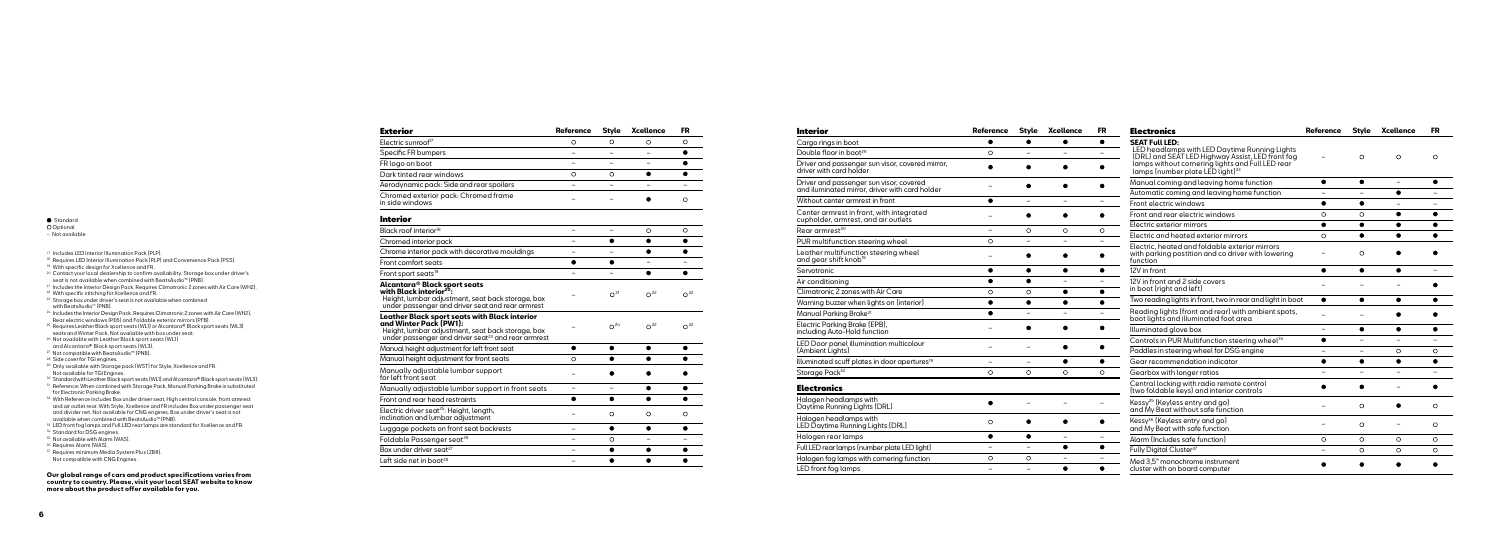| <b>Electronics</b>                                                                                                                                                                                                                                                                                                                                                                                                                                   | Reference | <b>Style</b> | <b>Xcellence</b> | FR      |
|------------------------------------------------------------------------------------------------------------------------------------------------------------------------------------------------------------------------------------------------------------------------------------------------------------------------------------------------------------------------------------------------------------------------------------------------------|-----------|--------------|------------------|---------|
| <b>SEAT Media System Colour<sup>38</sup>:</b><br>5" Colour touch screen<br>Sound features: MP3/WMA<br>Connectivity: USB/SD card/Bluetooth <sup>®</sup><br>(phone and audio streaming)/AUX-in<br>6 speakers                                                                                                                                                                                                                                           |           |              |                  |         |
| <b>SEAT Media System Plus:</b><br>8" Smart touch display<br>Sound features: MP3/WMA<br>Connectivity: 2x USB (Apple chip)<br>/SD card/CD/AUX-in/Bluetooth®<br>8 speakers<br>Voice recognition<br>Two additional charge-only USBs in rear                                                                                                                                                                                                              |           | $\circ$      |                  |         |
| <b>SEAT Navi System<sup>39</sup>:</b><br>8" Smart touch display<br>Sound features: MP3/WMA<br>Connectivity: 2× USB (Apple chip)<br>/2×SD card/CD/AUX-in/Bluetooth <sup>®</sup><br>8 speakers<br>Voice recognition with<br>navigation functionality<br>2 additional charge-only USBs in rear                                                                                                                                                          |           | $\circ$      | $\circ$          | O       |
| Cartography Europe <sup>40</sup> (SD Card without Mapcare)                                                                                                                                                                                                                                                                                                                                                                                           | -         | $\circ$      | $\circ$          | $\circ$ |
| Cartography Europe <sup>40</sup> (SD Card with Mapcare)                                                                                                                                                                                                                                                                                                                                                                                              |           | $\circ$      | $\circ$          | $\circ$ |
| <b>SEAT Navi System Plus:</b><br>8" Smart touch display<br>Sound features: MP3/WMA<br>Connectivity: 2×USB (Apple chip)<br>/2×SD card/DVD/AUX-in/Bluetooth®<br>(phone and audio streaming)<br>/WLan connectivity and 8 speakers<br>Voice recognition with navigation functionality<br>SEAT Full Link, SMS, e-mail,<br>Real/3D Navigation, HDD 10Gb, Media Control<br>functionality and Cartography included, 2 additional<br>charge-only USBs in rear |           | $\circ$      | $\circ$          | $\circ$ |

**Winter Pack:** Heated front sed heated wash wa

#### Electronics **Reference Style Xcellence FR**

| Cartography Europe <sup>41</sup> (wit                                 |
|-----------------------------------------------------------------------|
| Digital Audio Broadcastir                                             |
| BeatsAudio™ incl. 10 spec                                             |
| SEAT Full Link Technology <sup>4</sup><br>Apple CarPlay™ and Andr     |
| Connectivity box: Wireless<br>+ mobile signal amplifier <sup>44</sup> |

Rear parking dist Front and rear po

Rear view camera

**SEAT Drive Prof** Steering respons and gear shifts r

**Convenience Po** Electrochromic in

### **LED Interior Illu** Front and rear LE

center console a **Design Pack - Li** Fog lamps with a and Controls in s

| Electronics                                                                                                                                                                                                                                       | Reference | Style    | Xcellence | FR       |
|---------------------------------------------------------------------------------------------------------------------------------------------------------------------------------------------------------------------------------------------------|-----------|----------|-----------|----------|
| Cartography Europe <sup>41</sup> (with Mapcare)                                                                                                                                                                                                   |           | $\circ$  | $\circ$   | $\circ$  |
| Digital Audio Broadcasting (DAB)                                                                                                                                                                                                                  | $\circ$   | $\circ$  | $\circ$   | $\circ$  |
| BeatsAudio™ incl. 10 speakers <sup>42</sup>                                                                                                                                                                                                       |           | $\circ$  | $\circ$   | $\circ$  |
| SEAT Full Link Technology <sup>43</sup> : MirrorLink™,<br>Apple CarPlay™ and Android Auto™                                                                                                                                                        |           | O        | O         | $\circ$  |
| Connectivity box: Wireless mobile phone charger<br>+ mobile signal amplifier <sup>44</sup>                                                                                                                                                        |           | O        | O         | $\circ$  |
| Rear parking distance control                                                                                                                                                                                                                     | $\circ$   | ∩        | ●         | $\circ$  |
| Front and rear parking distance control (OPS)                                                                                                                                                                                                     |           | $\circ$  | $\circ$   | $\Omega$ |
| Rear view camera                                                                                                                                                                                                                                  |           | O        | O         | $\circ$  |
| <b>SEAT Drive Profile:</b><br>Steering response, throttle response<br>and gear shifts mode (Only with DSG)                                                                                                                                        |           |          |           |          |
| <b>Convenience Pack:</b><br>Electrochromic interior rear view mirror with rain<br>and light sensor, Automatic coming and leaving<br>home function and windshield wiper control                                                                    |           | $\Omega$ |           | $\circ$  |
| <b>LED Interior Illumination Pack:</b><br>Front and rear LED reading lights with ambient spots,<br>LED make-up lights, front and rear LED lights in<br>footwell, LED glovebox, LED illumination on the<br>center console area and LED boot liahts |           | $\Omega$ |           | $\circ$  |
| Design Pack - Lifestyle:<br>Fog lamps with cornering function, Design 16" 30/1<br>and Controls in steering wheel                                                                                                                                  | $\circ$   |          |           |          |
| <b>Winter Pack:</b><br>Heated front seats, head lamp washer,<br>heated wash water and heated mirrors <sup>45</sup>                                                                                                                                | O         | O        | O         | $\circ$  |

Standard Optional − Not available

 $^{38}$  Requires Controls in steering wheel PUR (PLA).<br> $^{39}$  Requires Cartography (PZ1 or PZ2).

- 40 Requires SEAT Navi System (ZN3).
- 41 Requires SEAT Navi System Plus (ZN4).
- 42 Requires Emergency spare wheel 18" minispare except for 1.0 Eco TSI. Not compatible with storage box under driver's seat.

Not compatible with CNG engines.<br><sup>44</sup> Requires either of SEAT Media System Plus (ZB8) or SEAT Navi System (ZN3).<br><sup>44</sup> Requires SEAT Media System Plus (ZB8) or either Navi Systems.<br><sup>45</sup> Heated mirrors are standard for Style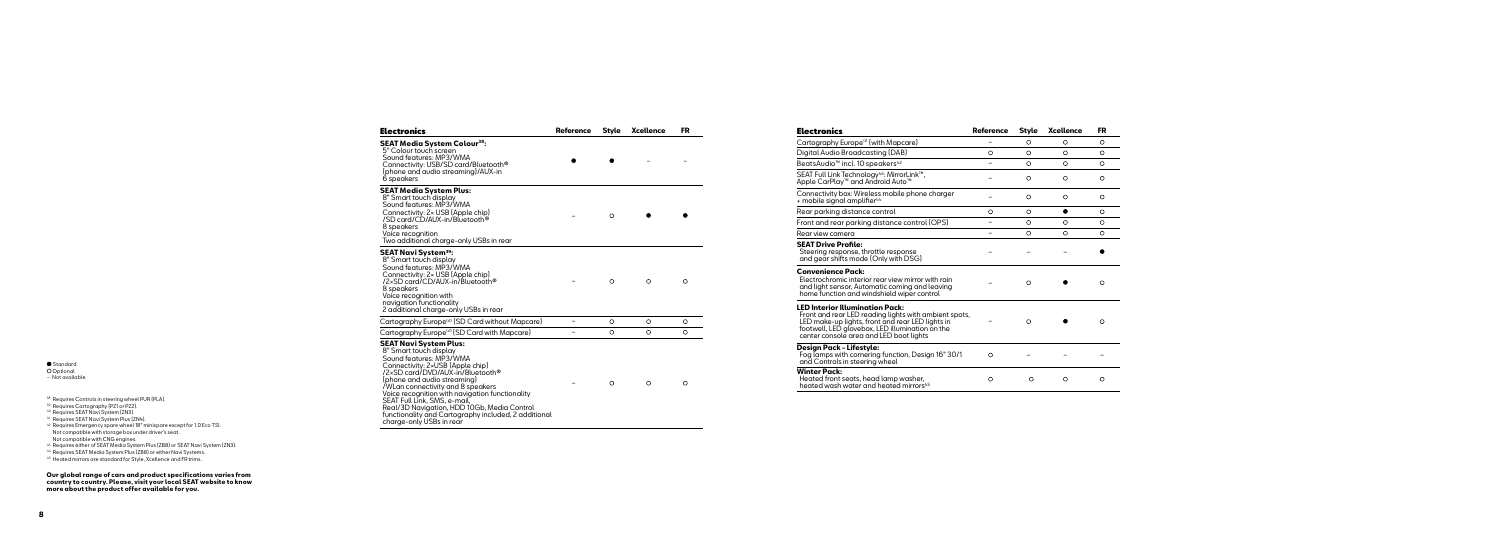Adaptive Cruise with Front Assist,

#### **Driving Assistan**  $M$ onovideocamc

| <b>Safety</b>                                                                                                                                                                                                                                                                              | <b>Reference</b> | <b>Style</b> | <b>Xcellence</b> | FR        |
|--------------------------------------------------------------------------------------------------------------------------------------------------------------------------------------------------------------------------------------------------------------------------------------------|------------------|--------------|------------------|-----------|
| 6 Airbags (2 front, 2 front side and 2 curtain)                                                                                                                                                                                                                                            | ٠                |              |                  | $\bullet$ |
| Front seat-belt reminder                                                                                                                                                                                                                                                                   |                  | ٠            | $\bullet$        |           |
| ISOFIX and Top Tether child seat anchors                                                                                                                                                                                                                                                   | ٠                | ٠            | ٠                |           |
| Automatic Post-Collision Braking System                                                                                                                                                                                                                                                    |                  |              |                  |           |
| ASR and ABS                                                                                                                                                                                                                                                                                | ●                | ●            | ●                | ●         |
| ESC and Direct tyre pressure monitoring system                                                                                                                                                                                                                                             | ٠                |              |                  |           |
| XDS and Auto Hold                                                                                                                                                                                                                                                                          | O                |              | 0                |           |
| Passenger airbag deactivation <sup>1</sup>                                                                                                                                                                                                                                                 | ٠                |              |                  |           |
| Knee airbag <sup>1</sup> (Includes passenger<br>airbag deactivation)                                                                                                                                                                                                                       |                  |              |                  |           |
| Front Assist with city emergency braking function <sup>2</sup>                                                                                                                                                                                                                             | O                | $\Omega$     | $\circ$          | $\Omega$  |
| Adaptive Cruise Control (ACC) <sup>3</sup><br>with Front Assist, Pedestrian Protection                                                                                                                                                                                                     |                  | O            | O                | O         |
| Electronic Cruise Control System (CCS)                                                                                                                                                                                                                                                     | ۰                |              |                  |           |
| Electronic Cruise Control System (CCS)<br>with indicators in cluster                                                                                                                                                                                                                       | O                |              |                  |           |
| <b>Comfort Pack:</b><br>Cruise Control System (CCS) electronic<br>and rear parking distance control                                                                                                                                                                                        |                  | $\circ$      | $\Omega$         | O         |
| <b>Driving Assistance Pack 14:</b><br>Monovideocamara (High Beam Assist and Lane Assist)                                                                                                                                                                                                   |                  | O            | O                | $\circ$   |
| <b>Driving Assistance Pack 25:</b><br>Driving Assistance Pack 1 (High Beam Assist<br>and Lane Assist) and Traffic Sign Recognition                                                                                                                                                         |                  | O            | O                | O         |
| Advanced Comfort and Driving Pack 16<br>[Only for DSG]:<br>Driving assistance pack 1 (High Beam Assist and<br>Lane Assist), Adaptive Cruise Control (ACC), Front<br>Assist with Pedestrian Protection and Stop&Go,<br>Traffic Jam Assist and Emergency Assist                              |                  | $\circ$      | O                | $\circ$   |
| Advanced Comfort and Driving Pack 27<br>[Only for DSG]:<br>Driving assistance pack 2 (High Beam Assist, Lane<br>Assist and Traffic Sign Recognition), Adaptive Cruise<br>Control (ACC), Front Assist with Pedestrian<br>Protection and Stop&Go, Traffic Jam Assist<br>and Emergency Assist |                  | O            | O                | O         |

| <b>Safety</b>                                                                                                         | <b>Reference</b>         | <b>Style</b> | <b>Xcellence</b>         | FR                       |
|-----------------------------------------------------------------------------------------------------------------------|--------------------------|--------------|--------------------------|--------------------------|
| <b>Dynamic and Comfort Pack:</b><br>Dynamic Chassis Control (DCC).<br>Progressive steering and Sport-HMI <sup>8</sup> |                          |              | $\circ$                  | O                        |
| <b>Safety Pack</b><br>Seat belt reminder (front and rear seats)<br>and Tiredness Recognition System <sup>9</sup>      | $\circ$                  | O            | $\circ$                  | O                        |
| <b>Exterior</b>                                                                                                       |                          |              |                          |                          |
| Urban 15" steel wheels <sup>10</sup>                                                                                  |                          |              |                          |                          |
| Urban 16" steel wheel <sup>10</sup>                                                                                   | O                        |              |                          |                          |
| Design 16" 30/1 alloy wheels <sup>10</sup>                                                                            | $\circ$                  |              |                          |                          |
| Design 16" 30/2 alloy wheels                                                                                          | $\overline{\phantom{0}}$ |              | -                        |                          |
| Dynamic 17" 30/1 alloy wheels <sup>10</sup>                                                                           |                          |              | ۰                        |                          |
| Dynamic 17" 30/2 Glossy Grey alloy wheels <sup>10</sup>                                                               | $\overline{\phantom{0}}$ | -            | ٠                        |                          |
| Dynamic 17" 30/2 alloy wheels <sup>10</sup>                                                                           |                          |              |                          |                          |
| Dynamic 17" 30/3 alloy wheels <sup>10</sup>                                                                           | $\overline{\phantom{0}}$ | O            | -                        |                          |
| Dynamic 17" 30/4 Atom Grey alloy wheels <sup>10</sup>                                                                 | $\overline{\phantom{0}}$ | O            | $\overline{\phantom{0}}$ | $\overline{\phantom{0}}$ |
| Dynamic 17" 30/4 High Gloss alloy wheels <sup>10</sup>                                                                |                          | -            | O                        |                          |
| Performance 18" 30/1 alloy wheels <sup>10</sup>                                                                       |                          |              | $\equiv$                 | O                        |
| Performance 18" 30/2 Machined alloy wheels <sup>10</sup>                                                              |                          |              |                          | O                        |
| All season tyres <sup>11</sup>                                                                                        | O                        | O            | O                        | O                        |
| Emergency wheel 16" minispare <sup>11</sup>                                                                           | O                        | $\Omega$     | O                        | $\Omega$                 |
| Emergency wheel 18" minispare <sup>12</sup>                                                                           | O                        | $\circ$      | O                        | O                        |
| Exterior mirrors and door handles<br>in body colour                                                                   |                          |              |                          |                          |
| Hidden exhaust pipe <sup>13</sup>                                                                                     | ●                        |              |                          |                          |
| Visible double exhaust pipe <sup>13</sup>                                                                             | $\overline{\phantom{0}}$ | $-1$         |                          |                          |
| Comfort suspension                                                                                                    | ●                        | ●            |                          |                          |
| <b>FR Suspension</b>                                                                                                  |                          |              |                          |                          |
| Chromed radiator grill frame <sup>14</sup>                                                                            | ●                        | ٠            |                          |                          |
| High gloss black in B and C pillar                                                                                    |                          |              |                          |                          |

Standard **O** Optional − Not available

<sup>1</sup> Standard for EU28.

- <sup>2</sup> Not available for countries with special road conditions
- nor with Adaptive Cruise Control (WAC).
- <sup>3</sup> Only for DSG engines. Not available for countries with special road
- conditions nor with Front Assist (PDQ).<br>4 Requires Convenience Pack (PSS).
- <sup>5</sup> Requires Convenience Pack (PSS) and either of SEAT Navi System (ZN3) or SEAT Navi System Plus (ZN4).
- <sup>6</sup> Requires convenience Pack (PSS). Not available for countries with special road conditions.
- <sup>7</sup> Requires Convenience Pack (PSS) and either of SEAT Navi System (ZN3) or SEAT Navi System Plus (ZN4). Not available for countries with special road conditions.
- 8 Not available with 4Drive engines.
- <sup>9</sup> Requires XDS and Auto Hold.
- <sup>10</sup> Not available for countries with special road conditions.
- <sup>11</sup> Not available in combination with CNG engines.
- <sup>12</sup> Not availabe in combination with CNG engines.
- 
- Requires Towing hook from factory (WGR).<br><sup>13</sup> Visible double exhaust pipes with 4Drive engines for Style.
- 14 With specific design (hotstamping) for Xcellence.

## Leon Sportourer ST.

**Our global range of cars and product specifications varies from country to country. Please, visit your local SEAT website to know more about the product offer available for you.**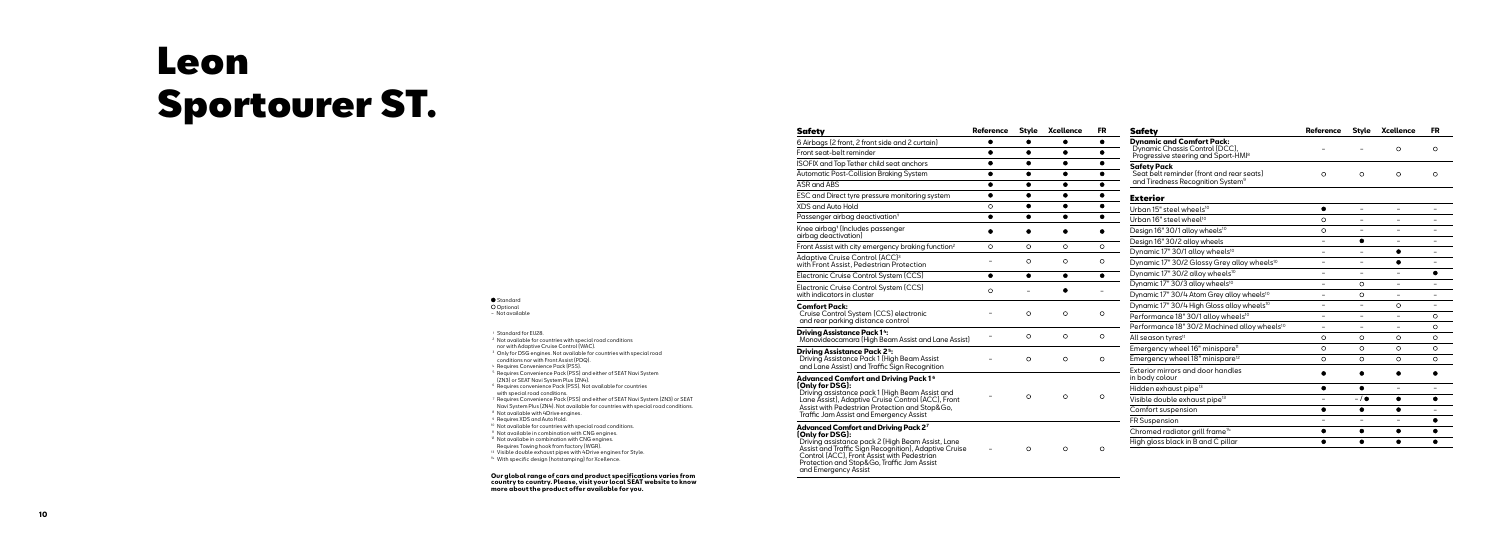#### Standard

**O** Optional

− Not available

- 15 Not available in combination with Towing hook from factory (WGR).<br><sup>16</sup> Requires Emergency wheel 18" minispare (PG6). Not available with CNG engines, nor with Towing hook preinstallation (PRP).
- 17 Includes LED Interior Illumination Pack (PLP) for Style and FR.
- <sup>18</sup> Requires LED Interior Illumination Pack (PLP) and Convenience Pack (PSS).
- <sup>19</sup> With specific design for Xcellence and FR.
- <sup>20</sup> Contact your local dealership to confirm availability. Storage box under driver's seat is not available when combined with BeatsAudio™ (PNB).
- <sup>21</sup> OIncludes the Interior Design Pack. Requires Climatronic 2 zones with Air Care (WH2).
- <sup>22</sup> Storage box under driver's seat is not available when combined with BeatsAudio ™(PNB).
- 23 Includes the Interior Design Pack. Requires Climatronic 2 zones with Air Care (WH2), Rear electric windows (PE6) and Foldable exterior mirrors (PFB)
- <sup>24</sup> Requires Divider net (PCP).
- <sup>25</sup> Not available with Leather Black sport seats (WL1) and Alcantara® Black sport seats (WL3).
- <sup>26</sup> Requires Leather Black sport seats (WL1) and Alcantara® Black sport seats (WL3) and Winter Pack. Not available with box under seat.
- <sup>27</sup> Not compatible with BeatsAudio™ (PNB).
- <sup>28</sup> With MuFu for DSG engines.
- <sup>29</sup> Reference: When combined with Storage Pack, brake is electronic.
- <sup>30</sup> With Reference includes Box under driver seat, High central console, front armrest and air outlet rear. With Style, Xcellence and FR includes Box under passenger seat and divider net. Not available for TGI engines. Box under driver's seat is not available when combined with BeatsAudio™ (PNB).
- 31 LED front fog lamps and Full LED rear lamps are standard for Xcellence and FR.
- <sup>32</sup> Standard for DSG engines.

| Exterior                                                                                                                                                                             | <b>Reference</b> | <b>Style</b>    | <b>Xcellence</b> | FR              |
|--------------------------------------------------------------------------------------------------------------------------------------------------------------------------------------|------------------|-----------------|------------------|-----------------|
| Towing hook preinstallation <sup>15</sup>                                                                                                                                            | O                | O               | O                | O               |
| Towing hook from factory <sup>16</sup>                                                                                                                                               | O                | O               | O                | O               |
| Panoramic sunroof <sup>17</sup>                                                                                                                                                      | O                | $\circ$         | O                | O               |
| <b>Black roof rails</b>                                                                                                                                                              |                  | O               | O                | O               |
| Chromed roof rails                                                                                                                                                                   | $\overline{a}$   |                 |                  |                 |
| Specific FR bumpers                                                                                                                                                                  |                  |                 |                  |                 |
| FR logo on boot                                                                                                                                                                      |                  |                 |                  |                 |
| Dark tinted rear windows                                                                                                                                                             | O                | $\circ$         |                  |                 |
| Aerodynamic pack:<br>Side and rear spoilers                                                                                                                                          |                  |                 |                  |                 |
| Chromed exterior pack:<br>Chromed frame in side windows                                                                                                                              |                  |                 |                  | $\circ$         |
| Interior                                                                                                                                                                             |                  |                 |                  |                 |
| Black roof interior <sup>18</sup>                                                                                                                                                    |                  |                 | O                | O               |
| Chromed interior pack                                                                                                                                                                |                  |                 |                  |                 |
| Chrome interior pack with decorative mouldings                                                                                                                                       |                  |                 |                  |                 |
| Chromed Ladekante                                                                                                                                                                    |                  |                 |                  |                 |
| Front comfort seats                                                                                                                                                                  |                  |                 |                  |                 |
| Front sport seats <sup>19</sup>                                                                                                                                                      |                  |                 | ٠                |                 |
| Alcantara® Black sport seats with Black<br>interior <sup>20</sup> : Height, lumbar adjustment, seat back<br>storage, box under passenger and driver seat                             |                  | O <sup>21</sup> | O <sup>19</sup>  | O <sup>19</sup> |
| Leather Black sport seats with Black interior<br><b>and Winter Pack (PW1):</b> Height, lumbar<br>adjustment, seat back storage, box under passenger<br>and driver seat <sup>22</sup> |                  | O <sup>23</sup> | O <sup>19</sup>  | O <sup>19</sup> |
| Manual height adjustment for left front seat                                                                                                                                         |                  | ●               | ٠                |                 |
| Manual height adjustment for front seats                                                                                                                                             | O                |                 |                  |                 |
| Manually adjustable lumbar support<br>for left front seat                                                                                                                            |                  |                 |                  |                 |
| Manually adjustable lumbar support in front seats                                                                                                                                    | $\overline{ }$   |                 |                  |                 |
| Front and rear head restraints                                                                                                                                                       |                  |                 |                  |                 |
| Easy back seat release <sup>24</sup>                                                                                                                                                 | ●                |                 |                  |                 |
| Foldable Passenaer seat <sup>25</sup>                                                                                                                                                |                  |                 |                  |                 |

| <b>Interior</b>                                                                               | <b>Reference</b>         | <b>Style</b>             | Xcellence                | <b>FR</b>                | <b>Electronics</b>                                                                                                                                    | <b>Reference</b>         | <b>Style</b>   | <b>Xcellence</b>         | <b>FR</b> |
|-----------------------------------------------------------------------------------------------|--------------------------|--------------------------|--------------------------|--------------------------|-------------------------------------------------------------------------------------------------------------------------------------------------------|--------------------------|----------------|--------------------------|-----------|
| Electric driver seat <sup>26</sup> : Height, length,<br>inclination and lumbar adjustment     |                          | $\circ$                  | $\circ$                  | $\circ$                  | Halogen headlamps with<br>Daytime Running Lights (DRL)                                                                                                |                          |                |                          |           |
| Driver and passenger bag in front seat backrest                                               | $\overline{\phantom{a}}$ | $\bullet$                | $\bullet$                | $\bullet$                | Halogen headlamps with                                                                                                                                | $\circ$                  |                |                          |           |
| Box under driver seat <sup>27</sup>                                                           | $\overline{a}$           | $\bullet$                | $\bullet$                | $\bullet$                | LED Daytime Running Lights (DRL)                                                                                                                      |                          |                |                          |           |
| Rear door curtains                                                                            | $\overline{\phantom{a}}$ | $\overline{\phantom{a}}$ | $\bullet$                |                          | Halogen rear lamps                                                                                                                                    | $\bullet$                | $\bullet$      | $\equiv$                 |           |
| Double floor in boot                                                                          | $\bullet$                | $\bullet$                | $\bullet$                | $\bullet$                | Full LED rear lamps (number plate LED light)                                                                                                          | $\overline{\phantom{a}}$ |                | $\bullet$                | $\bullet$ |
| Sliding boot cover                                                                            | $\bullet$                | $\bullet$                | $\bullet$                | $\bullet$                | Halogen fog lamps with cornering function                                                                                                             | $\circ$                  | $\circ$        |                          |           |
| Driver and passenger sun visor,<br>covered mirror, driver with card holder                    | ٠                        | $\bullet$                |                          | $\bullet$                | LED front fog lamps<br><b>SEAT Full LED:</b>                                                                                                          | $\overline{\phantom{a}}$ | $\sim$         | $\bullet$                |           |
| Driver and passenger sun visor, covered<br>and iluminated mirror, driver with card holder     |                          |                          |                          | $\bullet$                | LED headlamps with LED Daytime Running Lights<br>LORL) and SEAT LED Highway Assist, LED front fog<br>lamps without cornering lights and Full LED rear | $\overline{\phantom{a}}$ | $\circ$        | $\circ$                  | $\circ$   |
| Boot: 12V + 2 side covers (right & left)                                                      | $\bullet$                | $\bullet$                | $\bullet$                | $\bullet$                | lamps (number plate LED light) <sup>31</sup>                                                                                                          |                          |                |                          |           |
| Divider net                                                                                   | $\circ$                  | $\circ$                  | $\circ$                  | $\circ$                  | Manual coming and leaving home function                                                                                                               | $\bullet$                | $\bullet$      | $\sim$                   |           |
| Without center armrest in front                                                               | $\bullet$                | $\overline{\phantom{a}}$ | $\overline{\phantom{a}}$ | $\overline{\phantom{a}}$ | Automatic coming and leaving home function                                                                                                            | $\overline{a}$           |                | $\bullet$                |           |
| Center armrest in front, with integrated cupholder,<br>armrest, and air outlets <sup>28</sup> |                          |                          |                          | $\bullet$                | Front electric windows                                                                                                                                | $\bullet$                | $\bullet$      | $\overline{\phantom{a}}$ |           |
| Rear armrest                                                                                  | $\bullet$                | $\bullet$                | $\bullet$                | $\bullet$                | Front and rear electric windows                                                                                                                       | $\circ$                  | $\circ$        | $\bullet$                | ٠         |
| PUR Multifunction steering wheel                                                              | $\circ$                  |                          |                          |                          | Electric exterior mirrors                                                                                                                             | $\bullet$                | $\bullet$      | $\bullet$                |           |
| Leather Multifunction steering wheel                                                          |                          |                          |                          |                          | Electric and heated exterior mirrors                                                                                                                  | $\circ$                  | $\bullet$      |                          |           |
| and gear shift knob <sup>19</sup>                                                             |                          | $\bullet$                |                          | $\bullet$                | Electric, heated and foldable exterior mirrors<br>with parking postition and co driver with lowering                                                  |                          | $\circ$        |                          |           |
| Servotronic                                                                                   | $\bullet$                | $\bullet$                | $\bullet$                | $\bullet$                | function                                                                                                                                              |                          |                |                          |           |
| Air conditioning                                                                              | $\bullet$                | $\bullet$                |                          | $\equiv$                 | 12V in front                                                                                                                                          | $\bullet$                | $\bullet$      | $\bullet$                | ٠         |
| Climatronic 2 zones with Air Care                                                             | $\circ$                  | $\circ$                  | $\bullet$                | $\bullet$                | 12V in front and 2 side covers in boot (right and left)                                                                                               |                          |                |                          |           |
| Warning buzzer when lights on (interior)                                                      | $\bullet$                | $\bullet$                | $\bullet$                | $\bullet$                | Two reading lights in front, two in rear,                                                                                                             |                          |                |                          |           |
| Manual Parking Brake <sup>29</sup>                                                            | $\bullet$                | $\sim$                   | $\equiv$                 | $\sim$                   | including boot illumination                                                                                                                           |                          |                |                          |           |
| Electric Parking Brake (EPB),<br>including Auto-Hold function                                 |                          |                          |                          |                          | Reading lights (front and rear) with ambient spots,<br>boot lights and illuminated foot area                                                          |                          |                |                          | $\circ$   |
| LED Door panel illumination multicolour                                                       |                          |                          | $\bullet$                | ٠                        | Illuminated glove box                                                                                                                                 | $\equiv$                 | $\bullet$      | $\bullet$                | $\bullet$ |
| [Ambient Lights]                                                                              |                          |                          |                          |                          | Controls in PUR Multifunction steering wheel <sup>32</sup>                                                                                            | $\bullet$ / $\circ$      | $\overline{a}$ |                          |           |
| Illuminated scuff plates in door apertures <sup>19</sup>                                      | $\equiv$                 | $\equiv$                 | $\bullet$                | $\bullet$                | Paddles in steering wheel for DSG engine                                                                                                              | $\overline{\phantom{a}}$ | $\sim$         | $\circ$                  | $\circ$   |
| <b>Family Pack:</b>                                                                           |                          |                          |                          |                          | Gear recommendation indicator                                                                                                                         | $\bullet$                | $\bullet$      | $\bullet$                |           |
| Rear door curtains and Table at back<br>rest of front seat                                    |                          | $\circ$                  |                          |                          | Central locking witrh radio remote control<br>(two foldable keys) and interior controls                                                               |                          |                |                          |           |
| Storage Pack <sup>30</sup>                                                                    | $\circ$                  | $\circ$                  | $\circ$                  | $\circ$                  |                                                                                                                                                       |                          |                |                          |           |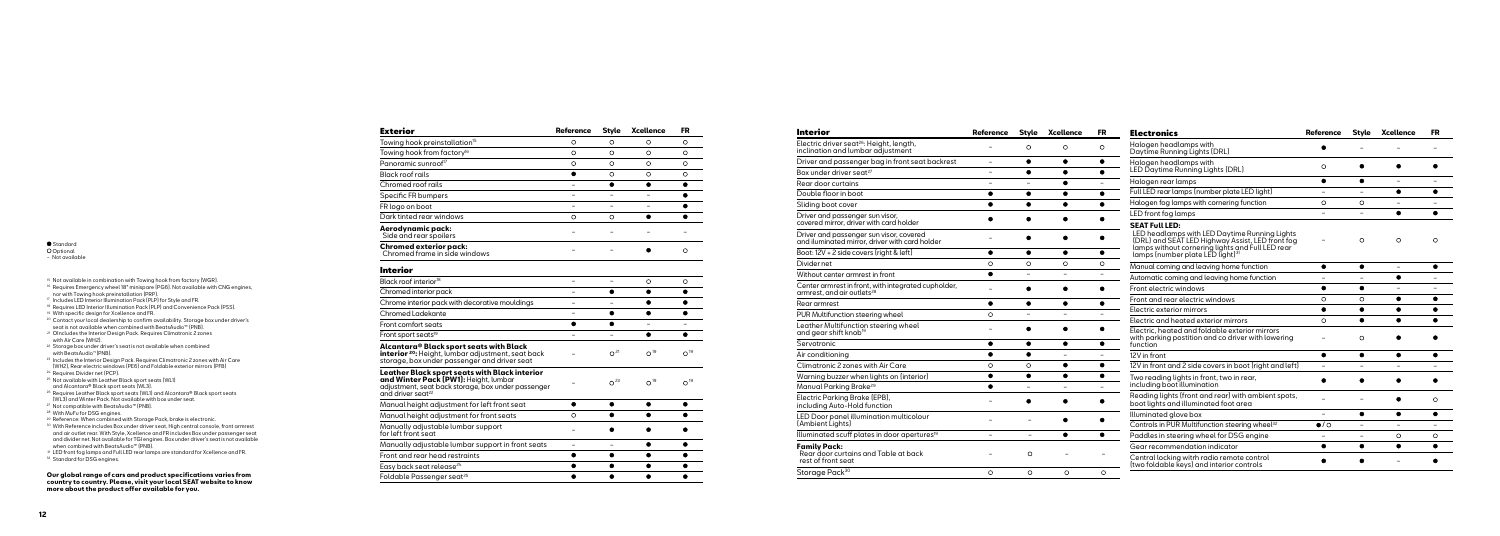|  | standar |  |
|--|---------|--|

### Standard Optional

− Not available

**Winter Pack:** Heated front sea heated wash wo

Alarm (Includes safe function) Fully Digital Cluster<sup>35</sup>

with on board computer **SEAT Media System Colour<sup>36</sup>:** 

| Electronics                                                                                                                                                                                                                                          | Reference | Style    | Xcellence           | FR      |
|------------------------------------------------------------------------------------------------------------------------------------------------------------------------------------------------------------------------------------------------------|-----------|----------|---------------------|---------|
| Cartography Europe <sup>39</sup> (with Mapcare)                                                                                                                                                                                                      |           | $\circ$  | $\circ$             | $\circ$ |
| Digital Audio Broadcasting (DAB)                                                                                                                                                                                                                     | $\circ$   | $\circ$  | $\circ$             | $\circ$ |
| BeatsAudio <sup>™</sup> incl. 10 speakers <sup>40</sup>                                                                                                                                                                                              |           | $\circ$  | $\circ$             | $\circ$ |
| SEAT Full Link Technology41: MirrorLink™,<br>Apple CarPlay™ and Android Auto™                                                                                                                                                                        |           | O        | $\circ$             | $\circ$ |
| Connectivity box: Wireless mobile phone<br>charger + mobile signal amplifier <sup>42</sup>                                                                                                                                                           |           | $\circ$  | $\circ$ / $\bullet$ | $\circ$ |
| Rear parking distance control                                                                                                                                                                                                                        | $\circ$   | $\circ$  | ●                   | $\circ$ |
| Front and rear parking distance control (OPS)                                                                                                                                                                                                        |           | $\Omega$ | $\Omega$            | $\circ$ |
| Rear view camera                                                                                                                                                                                                                                     |           | $\circ$  | $\circ$             | $\circ$ |
| <b>SEAT Drive Profile:</b><br>Steering response, throttle response<br>and gear shifts mode [Only with DSG]                                                                                                                                           |           |          |                     |         |
| <b>Convenience Pack:</b><br>Electrochromic interior rear view mirror with rain<br>and light sensor, Automatic coming and leaving<br>home function and windshield wiper control                                                                       |           | $\circ$  |                     | $\circ$ |
| <b>LED Interior Illumination Pack:</b><br>Front and rear LED reading lights<br>with ambient spots, LED make-up lights, front<br>and rear LED lights in footwell, LED glovebox,<br>LED illumination on the center console area<br>and LED boot lights |           | $\circ$  |                     | $\circ$ |
| Design Pack - Lifestyle:<br>Fog lamps with cornering function,<br>Design 16" 30/1 and Controls in steering wheel                                                                                                                                     | $\circ$   |          |                     |         |
| <b>Winter Pack:</b><br>Heated front seats, head lamp washer,<br>heated wash water and heated mirrors <sup>43</sup>                                                                                                                                   | $\circ$   | $\circ$  | $\circ$             | $\circ$ |

Electronics **Reference Style Xcellence FR**

−

 $\circ$ 

 $\circ$ 

 $\circ$ 

 $\circ$ 

 $\bullet$ 

 $\bullet$ 

 $\circ$ 

 $\circ$ 

 $\circ$ 

Kessy34 (Keyless entry and go) and My Beat with safe function

−

−

 $\circ$ 

 $\circ$ 

 $\bullet$ 

 $\bullet$ 

 $\bullet$ 

 $\circ$ 

 $\circ$ 

 $\bullet$ 

 $\circ$ 

 $\circ$ 

 $\circ$ 

 $\circ$ 

 $\bullet$ 

 $\bullet$ 

 $\bullet$ 

 $\circ$ 

 $\circ$ 

 $\circ$ 

 $\circ$ 

\_\_\_\_

 $\circ$ 

Kessy<sup>33</sup> (Keyless entry and go)<br>and My Beat without safe function

−

 $\bullet$ 

 $\bullet$ 

 $\circ$ 

Med 3,5" monochrome instrument cluster

**SEAT Media System Colour<sup>s6</sup>:**<br>5" Colour touch screen + Sound features: MP3/<br>WMA + Connectivity: USB/SD card/Bluetooth®

+ 6 speakers

**SEAT Media System Plus:**

**SEAT Navi System<sup>37</sup> incl. SEAT** 

8″ Smart touch display + Sound features: MP3/WMA + Connectivity: 2× USB (Apple chip)/SD card/CD/ AUX-in/Bluetooth® + 8 speakers + Voice recognition + Two additional charge-only USBs in rear

−

8″ Smart touch display + Sound features: MP3/WMA + Connectivity: 2×USB (Apple chip)/2×SD card/CD/ AUX-in/Bluetooth® + 8 speakers + Voice recognition with navigation functionality + 2 additional charge

Cartography Europe<sup>38</sup> (SD Card without Mapcare)

-only USBs in rear

#### $E$ **Lectronics**

| Cartography Er                           |
|------------------------------------------|
| Digital Audio B                          |
| BeatsAudio™ ir                           |
| <b>SEAT Full Link 1</b><br>Apple CarPlay |

Connectivity box  $charge + mobile$ 

Rear parking dist

Front and rear po Rear view camer

**SEAT Drive Prof** 

**Convenience P** Electrochromic i

**LED Interior Illu** 

**Design Pack - L** 

−

−

| - Not available                                                                                                                                                                                                                                                                                                                                                                                                                                                                                                                                                                | Cartography Europe <sup>38</sup> (SD Card with Mapcare)                                                                                                                                                                                                                                                                                                                                                                                                                       |   | Ο       |
|--------------------------------------------------------------------------------------------------------------------------------------------------------------------------------------------------------------------------------------------------------------------------------------------------------------------------------------------------------------------------------------------------------------------------------------------------------------------------------------------------------------------------------------------------------------------------------|-------------------------------------------------------------------------------------------------------------------------------------------------------------------------------------------------------------------------------------------------------------------------------------------------------------------------------------------------------------------------------------------------------------------------------------------------------------------------------|---|---------|
| <sup>33</sup> Not available with Alarm (WAS).<br><sup>34</sup> Requires Alarm (WAS).<br><sup>35</sup> Requires minimum Media System Plus. Not compatible with CNG Engines.<br><sup>36</sup> Requires Controls in steering wheel PUR (PLA).<br><sup>37</sup> Requires Cartography (PZ1 or PZ2).<br><sup>38</sup> Requires SEAT Navi System (ZN3).<br><sup>39</sup> Requires SEAT Navi System Plus (ZN4).<br>40 Requires emergency spare wheel 18" minispare except for 1.0 Eco TSI.<br>Not compatible with storage box under driver's seat. Not compatible<br>with CNG engines. | <b>SEAT Navi System Plus incl. SEAT:</b><br>8" Smart touch display - Sound features: MP3/<br>WMA + Connectivity: 2×USB (Apple chip)/2×SD<br>card/DVD/AUX-in/Bluetooth <sup>®</sup> [phone and audio<br>streaming)/WLan connectivity and 8 speakers<br>+ Voice recognition with navigation functionality<br>+ SEAT Full Link, SMS, e-mail + Real/3D Navigation,<br>HDD 10Gb, Media Control functionality and<br>Cartography included, 2 additional charge-only<br>USBs in rear | C | $\circ$ |
| 41 Requires either of SEAT Media System Plus (ZB8) or SEAT Navi System (ZB3).<br>42 Requires SEAT Media System Plus (ZB8) or either Navi Systems.<br>Standard with DSG engines.<br>43 Heated mirrors are standard for Style, Xcellence and FR.<br>Our global range of cars and product specifications varies from                                                                                                                                                                                                                                                              | <b>SEAT Full LED:</b><br>LED headlamps with LED Daytime Running Lights<br>(DRL) and SEAT LED Highway Assist, LED front fog<br>lamps without cornering lights and Full LED rear<br>lamps (number plate LED liaht)                                                                                                                                                                                                                                                              |   | ∩       |
| country to country. Please, visit your local SEAT website to know<br>more about the product offer available for you.                                                                                                                                                                                                                                                                                                                                                                                                                                                           |                                                                                                                                                                                                                                                                                                                                                                                                                                                                               |   |         |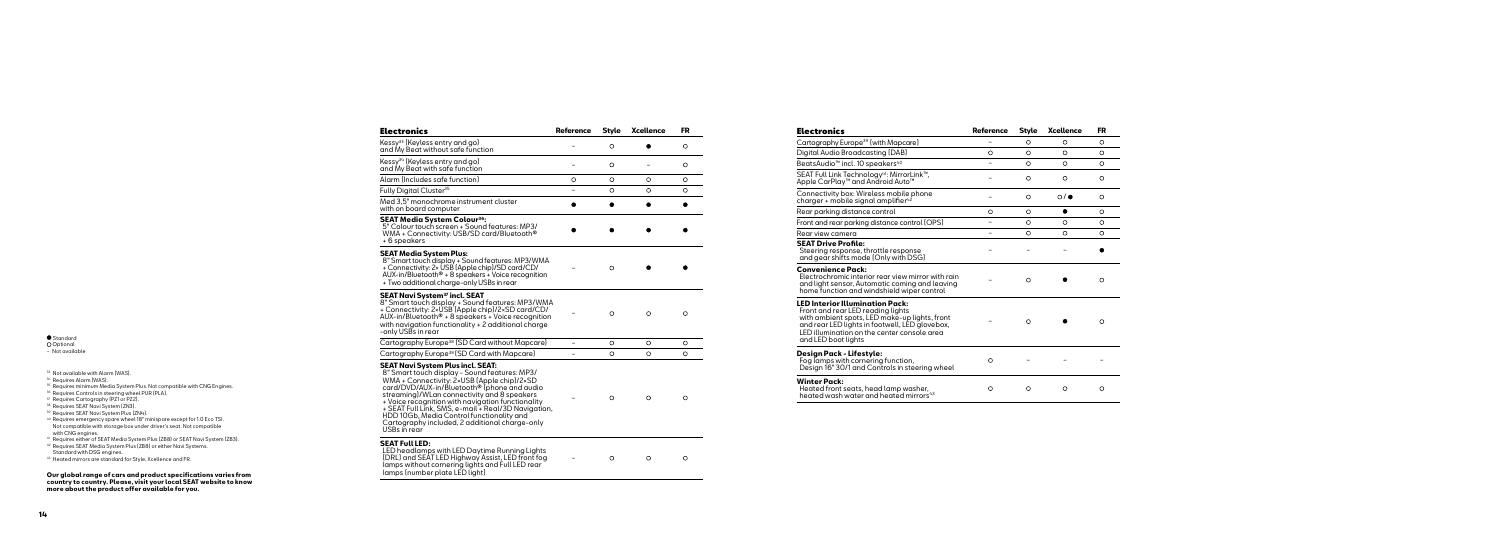ESC Switch off ke Rear side airbag

Passenger airbag

Knee airbag 1 **Safety Pack:**

Seat belt remin and Tiredness F

### Exterior

CUPRA 19" 30/2 B Emergency whee  $\frac{1}{\sqrt{2\pi}}$ with black calipe Black exterior mi Glossy Black rad Specific CUPRA Specific CUPRA **b CUPRA** lettering High gloss black Visible oval exha Electric sunroof I Dark tinted rear LED Door panel i Black roof rails

|                                                 | <b>CUPRA 5D</b> | <b>CUPRA</b><br><b>SPORTOURER ST</b> |
|-------------------------------------------------|-----------------|--------------------------------------|
| t, 2 front side and 2 curtain)                  |                 |                                      |
| eminder                                         |                 |                                      |
| ether child seat anchors                        |                 |                                      |
| Collision Braking System                        |                 |                                      |
|                                                 |                 |                                      |
| re pressure monitoring system                   |                 |                                      |
| Control System (CCS) with indicators in cluster |                 |                                      |
| эy                                              |                 |                                      |
|                                                 | O               | O                                    |
| g deactivation <sup>1</sup>                     |                 |                                      |
|                                                 |                 |                                      |
| der (front and rear seats)<br>Recognition       | Ο               | Ο                                    |
|                                                 |                 |                                      |
| <b>Black High Gloss alloy wheels</b>            |                 |                                      |
| el 18" minispare                                |                 |                                      |
| and rear disc brakes<br>ers and CUPRA lettering |                 |                                      |
| irrors                                          |                 |                                      |
| diator grill frame                              |                 |                                      |
| Suspension                                      |                 |                                      |
| bumpers                                         |                 |                                      |
| on boot                                         |                 |                                      |
| in B and C pillar                               |                 |                                      |
| aust pipe (both sides)                          |                 |                                      |
| (Panoramic for Leon Sportourer ST)              | O               | O                                    |
| windows                                         |                 |                                      |
| illumination multicolour (Ambient Lights)       |                 |                                      |
|                                                 |                 |                                      |

## Leon CUPRA.

#### **<u>Safety</u>** 6 Airbags (2 front

Front seat-belt re **ISOFIX and Top To** Automatic Post-C ASR and ABS ESC, XDS and Ty

Electronic Cruise

| Interior                                                                                                                                                                      | <b>CUPRA 5D</b> | <b>CUPRA</b><br><b>SPORTOURER ST</b> |
|-------------------------------------------------------------------------------------------------------------------------------------------------------------------------------|-----------------|--------------------------------------|
| Black interior roof                                                                                                                                                           |                 |                                      |
| Chrome interior pack with decorative mouldings                                                                                                                                |                 |                                      |
| Black Interior Pack: glossy black mouldings<br>on air vents and central console frame                                                                                         | O               | Ο                                    |
| Front sport seats (Top Alcantara® Black and simil leather<br>with grey stitching)                                                                                             |                 |                                      |
| Leather Black sport seats with Black interior and Winter Pack<br>(PW1): Includes Electric driver seat (height, length, inclination<br>and lumbar) without memory <sup>2</sup> | O               | O                                    |
| Bucket sport seat with Black interior <sup>3</sup> : Seat heating<br>without lumbar adjustment                                                                                | $\circ$         | O                                    |
| Manual height adjustment for front seats                                                                                                                                      | ۰               |                                      |
| Manually adjustable lumbar support in front seats                                                                                                                             |                 |                                      |
| Luggage pockets on front seat backrests                                                                                                                                       |                 |                                      |
| Easy back seat release                                                                                                                                                        |                 |                                      |
| Front and rear headrests                                                                                                                                                      |                 |                                      |
| Rear seats backrest 1/3 and 2/3 split folding<br>and reclining with rear armrest                                                                                              |                 |                                      |
| Rear armrest                                                                                                                                                                  |                 |                                      |
| Box under driver and passenger seat <sup>4</sup>                                                                                                                              |                 |                                      |
| Left side net in boot                                                                                                                                                         |                 |                                      |
| Driver and passenger sun visor, covered and iluminated<br>mirror, driver with card holder                                                                                     |                 |                                      |
| Center armrest in front, with integrated cupholder,<br>armrest, and air outlets                                                                                               |                 |                                      |
| <b>Electric Parking Brake (EPB)</b>                                                                                                                                           |                 |                                      |
| Progressive steering                                                                                                                                                          |                 |                                      |
| Leather multifunction steering wheel with CUPRA<br>design and leather gear shift knob                                                                                         |                 |                                      |
| Cargo rings in boot                                                                                                                                                           |                 | $\overline{\phantom{0}}$             |
| Double floor in boot                                                                                                                                                          | O               |                                      |
| Sliding boot cover                                                                                                                                                            |                 |                                      |
| Warning buzzer when lights on (interior)                                                                                                                                      |                 |                                      |

Standard **O** Optional − Not available

<sup>1</sup> Standard for EU28. <sup>2</sup> Not available in combination with BeatsAudio™ (PNB). <sup>3</sup> Not available with Electric seats (PFZ). <sup>4</sup> Storage box under driver's seat is not available when combined with BeatsAudio™ (PNB).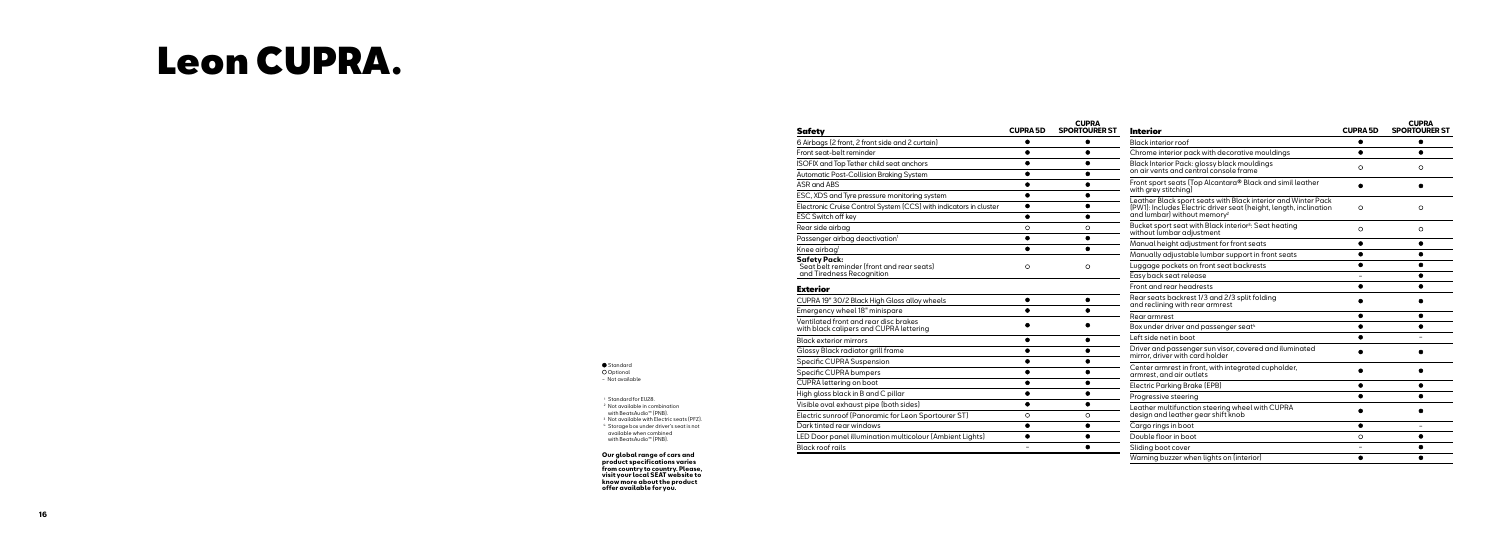Standard

**O** Optional

− Not available

- <sup>5</sup> Not available with Panoramic sunroof (PTC).
- <sup>6</sup> Requires Leather Black sport seats (WL1) or Alcantara® Black sport
- seats (WL3) seats and Winter Pack. Not available with box under seat.
- <sup>7</sup> Requires Cartography (PZ1 or PZ2).
- <sup>8</sup> Requires SEAT Navi System (ZN3).
- <sup>9</sup> Requires SEAT Navi System Plus (ZN4).
- <sup>10</sup> Not compatible with storage box under driver's seat.
- <sup>11</sup> Not available with Alarm (WAS).
- <sup>12</sup> Requires Alarm (WAS).
- <sup>13</sup> Front differential lock (VAQ) and Dynamic Chassis Control (DCC) not available for countries with special road conditions.
- <sup>14</sup> Requires Rear parking distance control (PAK)
- or Front and rear parking distance control (OPS) (PK2). <sup>15</sup> Not available for countries with special road conditions
- nor with Adaptive Cruise Control (WAC).
- <sup>16</sup> Not available for countries
- with special road conditions nor with Front Assist (PDQ) <sup>17</sup> Dynamic Chassis Control (DCC) not available for countries
- with special road conditions.

<sup>18</sup> Not available for countries with special road conditions.

<sup>19</sup> Requires either of SEAT Navi System (ZN3) or SEAT Navi System Plus (ZN4). Not available for countries with special road conditions.

| <b>Electronics</b>                                                                                                                                                                                                        | <b>CUPRA 5D</b> | <b>CUPRA</b><br><b>SPORTOURER ST</b> | <b>Electronics</b>                                                                                                                                                             | <b>CUPRA 5D</b> | <b>CUPRA</b><br><b>SPORTOURER ST</b> |
|---------------------------------------------------------------------------------------------------------------------------------------------------------------------------------------------------------------------------|-----------------|--------------------------------------|--------------------------------------------------------------------------------------------------------------------------------------------------------------------------------|-----------------|--------------------------------------|
| <b>SEAT Navi System Plus:</b><br>8" Smart touch display + Sound features: MP3/WMA<br>+ Connectivity: 2×USB (Apple chip)/2×SD card/DVD/AUX-in/<br>Bluetooth® (phone and audio streaming)/WLan                              |                 |                                      | LED Interior Illumination Pack: Reading lights (front and rear)<br>with ambient spots, make-up lights, foot area, boot lights,<br>center console area and LED boot lights      |                 |                                      |
| connectivity and 8 speakers + Voice recognition with<br>navigation functionality + SEAT Full Link + SMS, e-mail<br>+ Real/3D Navigation + HDD 10Gb, Media Control<br>functionality and Cartography included, 2 additional | $\circ$         | $\circ$                              | <b>Convenience Pack:</b><br>Electrochromic interior rear view mirror with rain and light<br>sensor, Automatic coming and leaving home function and<br>windshield wiper control |                 |                                      |
| charge-only USBs in rear                                                                                                                                                                                                  |                 |                                      | <b>Driving Assistance Pack 1:</b><br>Monovideocamara (High Beam Assist and Lane Assist)                                                                                        | $\circ$         | $\circ$                              |
| Cartography Europe <sup>9</sup> (with Mapcare)                                                                                                                                                                            | $\circ$         | $\circ$                              |                                                                                                                                                                                |                 |                                      |
| Digital Audio Broadcasting (DAB)                                                                                                                                                                                          | $\circ$         | $\circ$                              | <b>Drivina Assistance Pack 2<sup>10</sup>:</b><br>Driving Assistance Pack 1 (High Beam Assist and Lane                                                                         | $\circ$         | $\circ$                              |
| BeatsAudio <sup>™</sup> incl. 10 speakers <sup>10</sup>                                                                                                                                                                   | $\circ$         | $\circ$                              | Assist and Traffic Sign Recognition                                                                                                                                            |                 |                                      |
| Bluetooth <sup>®</sup> [phone and audio streaming]                                                                                                                                                                        | $\bullet$       | $\bullet$                            | <b>Advanced Comfort and Driving Pack 118:</b>                                                                                                                                  |                 |                                      |
| SEAT Full Link Technology: MirrorLink™, Apple CarPlay™<br>and Android Auto <sup>™</sup>                                                                                                                                   | $\circ$         | $\circ$                              | Driving assistance pack 1 (High Beam Assist and Lane<br>Assist), Adaptive Cruise Control (ACC), Front Assist with<br>Pedestrian Protection and Stop&Go, Traffic Jam Assist     | $\circ$         | $\circ$                              |
| Connectivity box: Wireless mobile phone charger<br>+ mobile signal amplifier                                                                                                                                              | $\circ$         | $\circ$                              | and Emergency Assist.                                                                                                                                                          |                 |                                      |
| Kessy <sup>11</sup> (Keyless entry and go) and My Beat without safe function                                                                                                                                              | $\circ$         | $\circ$                              | <b>Advanced Comfort and Driving Pack 219:</b><br>Driving assistance pack 2 (High Beam Assist, Lane Assist                                                                      |                 |                                      |
| Kessy <sup>12</sup> (Keyless entry and go) and My Beat with safe function                                                                                                                                                 | $\circ$         | $\circ$                              | and Traffic Sign Recognition), Adaptive Cruise Control                                                                                                                         | $\circ$         | $\circ$                              |
| Alarm and Safe function                                                                                                                                                                                                   | $\circ$         | $\circ$                              | (ACC), Front Assist with Pedestrian Protection and Stop&Go,<br>Traffic Jam Assist and Emergency Assist.                                                                        |                 |                                      |
| Paddles in steering wheel                                                                                                                                                                                                 | ●               | ∙                                    |                                                                                                                                                                                |                 |                                      |
| Sport-HMI                                                                                                                                                                                                                 | $\bullet$       |                                      | <b>Winter Pack:</b><br>Heated front seats, head lamp washer,                                                                                                                   | $\circ$         | $\circ$                              |
| Front differential lock <sup>13</sup> [VAQ]                                                                                                                                                                               | ▲               | $\bullet$                            | heated wash water and heated mirrors                                                                                                                                           |                 |                                      |
| Rear parking distance control                                                                                                                                                                                             | $\circ$         | $\circ$                              |                                                                                                                                                                                |                 |                                      |
| Front and rear parking distance control (OPS)                                                                                                                                                                             | $\circ$         | $\circ$                              |                                                                                                                                                                                |                 |                                      |
| Rear view camera <sup>14</sup>                                                                                                                                                                                            | $\circ$         | $\circ$                              |                                                                                                                                                                                |                 |                                      |
| Ambient traffic monitoring (Front Assist)<br>with city emergency braking function <sup>15</sup>                                                                                                                           | $\circ$         | $\circ$                              |                                                                                                                                                                                |                 |                                      |
| Adaptive Cruise Control <sup>16</sup> (ACC) with Autonomous Break<br>(Front Assist) with Pedestrian Protection and Stop&Go                                                                                                | $\circ$         | $\circ$                              |                                                                                                                                                                                |                 |                                      |
| SEAT Full LED: LED headlamps with LED DRL and SEAT LED<br>Highway Assist, LED front fog lamps with out cornering lights<br>and Full LED rear lamps (number plate LED light)                                               |                 |                                      |                                                                                                                                                                                |                 |                                      |
| <b>CUPRA Drive Profile:</b><br>Steering response, throttle response, gear shifts mode,<br>sound actor and Adaptive Chassis Control (DCC) <sup>17</sup>                                                                    |                 |                                      |                                                                                                                                                                                |                 |                                      |

| Interior                                                                                                                                                                                                                                                                             | <b>CUPRA 5D</b> | <b>CUPRA</b><br><b>SPORTOURER ST</b> |
|--------------------------------------------------------------------------------------------------------------------------------------------------------------------------------------------------------------------------------------------------------------------------------------|-----------------|--------------------------------------|
| Climatronic 2 zones with Air Care                                                                                                                                                                                                                                                    |                 |                                      |
| Pedals in aluminium cover                                                                                                                                                                                                                                                            |                 |                                      |
| Illuminated CUPRA scuff plates in door apertures                                                                                                                                                                                                                                     |                 |                                      |
| Divider net <sup>5</sup>                                                                                                                                                                                                                                                             |                 |                                      |
| Electric driver seat <sup>6</sup> : Height, length, inclination<br>and lumbar without memory                                                                                                                                                                                         |                 |                                      |
| Electronics                                                                                                                                                                                                                                                                          |                 |                                      |
| Automatic coming and leaving home function                                                                                                                                                                                                                                           |                 |                                      |
| Front electric windows                                                                                                                                                                                                                                                               |                 |                                      |
| Rear electric windows                                                                                                                                                                                                                                                                |                 |                                      |
| Electric, heated and foldable exterior mirrors<br>with parking postition and co driver with lowering function                                                                                                                                                                        |                 |                                      |
| 12V in front                                                                                                                                                                                                                                                                         |                 |                                      |
| 12V in front and 2 side covers in boot (right and left)                                                                                                                                                                                                                              |                 |                                      |
| Illuminated glove box                                                                                                                                                                                                                                                                |                 |                                      |
| Central locking witrh radio remote control<br>(two foldable keys) and interior controls                                                                                                                                                                                              |                 |                                      |
| Digital Cockpit                                                                                                                                                                                                                                                                      |                 |                                      |
| SEAT Navi System <sup>7</sup> :<br>8" Smart touch display + Sound features: MP3/WMA<br>+ Connectivity: 2×USB (Apple chip)/2×SD card/CD/AUX-in/<br>Bluetooth <sup>®</sup> + $8$ speakers + Voice recognition with navigation<br>functionality + 2 additional charge-only USBs in rear |                 |                                      |
| Cartography Europe <sup>8</sup> (SD Card without Mapcare)                                                                                                                                                                                                                            |                 |                                      |
| Cartography Europe <sup>8</sup> (SD Card with Mapcare)                                                                                                                                                                                                                               | $\circ$         | $\circ$                              |
|                                                                                                                                                                                                                                                                                      |                 |                                      |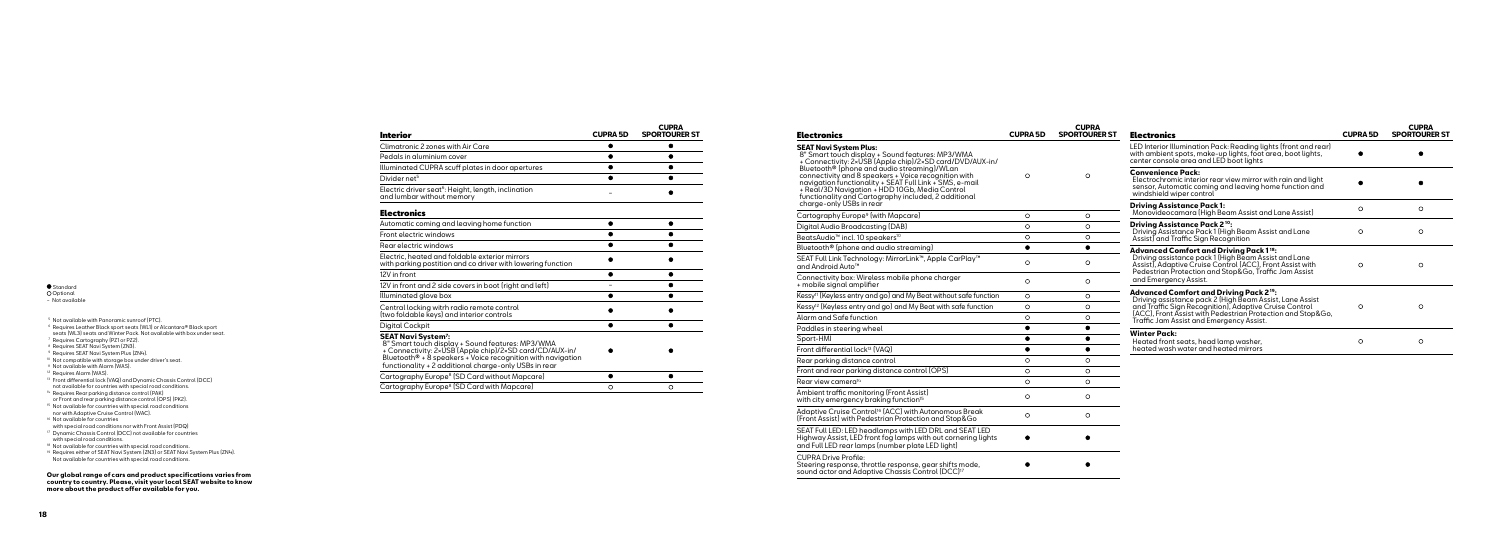## Accessories Leon.

| <b>CUPRA</b>                                       |                            |
|----------------------------------------------------|----------------------------|
| Machined Black 19" alloy wheel                     | 5F0071499A KT2             |
| Machined Silver 19" alloy wheel                    | 5F0071499F041              |
| CUPRacer 19" black matt alloy wheel                | 5F0071499A 03C             |
| Black Performance 19" alloy wheel                  | 5F0071490A KT2             |
| Spoiler in carbon fibre                            | 5F0071641                  |
| Front splitter in carbon fibre                     | 5F0 071 606J               |
| Blade side skirts with carbon fibre offset         | 5F0071685 GRU - 5F0071685A |
| <b>CUPRA performance pack</b>                      |                            |
| Machined Black 19" alloy wheel                     | 5F0071499A KT2             |
| Machined Silver 19" alloy wheel                    | 5F0071499F041              |
| Blade side skirts with black offset                | 5F0071685 GRU              |
| Black Brembo calliper*                             |                            |
| Optional: Michelin Pilot*                          |                            |
| Performance                                        |                            |
| Black 18" alloy wheel                              | 5F0071490 041              |
| Sport Black 18" alloy wheel                        | 5F0071498J041              |
| Anthracite 18" alloy wheel                         | 5F0071490 79Y              |
| Black 18" alloy wheel                              | 5F0071490C 041             |
| Dynamic Grey 18" alloy wheel                       | 5F0071490 S7J              |
| Titanium Grey 18" alloy wheel                      | 5F0071490C LL7             |
| CUPRacer Grey 18" alloy wheel                      | 5F0071498C 1BC             |
| CUPRacer Black 18" alloy wheel                     | 5F0071498C 041             |
| Black machined 18" alloy wheel                     | 5F0071498D KT2             |
| Sports Pedals (Left hand drive vehicles)           | 5F0064200                  |
| Footrest (Left hand drive vehicles)                | 5F0071750                  |
| Aerodynamic Kit -Front bumper lip FR               | 5F0071606G GRU             |
| Aerodynamic Kit - Front bumper lip Xcellence/Style | 5F0071606H GRU             |
| Aerodynamic Kit - Blade side skirt                 | 5F0071685 GRU              |
| Aerodynamic Kit - Spoiler                          | 5F0071606A                 |
| Aerodynamic Kit - Rear bumper                      | 5F0071609                  |
| Aerodynamic Kit - Skirts                           | 5F0071610                  |

| <b>Transport</b>                              |                |
|-----------------------------------------------|----------------|
| Surfboard rack                                | 000071120HA    |
| Ski rack for 4 pairs or 2 snowboards          | 000071129S     |
| Ski rack for 6 pairs or 4 snowboards          | 000071129T     |
| Roof bars                                     | 5F0071100      |
| Tow bar bike rack                             | 000071128G     |
| <b>Bike rack</b>                              | 5F9071128      |
| 400l. Roof box                                | 000071200T     |
| 420l. Roof box                                | 000071200AB    |
| 450I. Roof box                                | 000071180A     |
| Towing hook                                   | 5F0803881D     |
| 7-13 pin adapter                              | 3R0055300      |
| Ski rack xtender                              | 000071129R     |
| Load-Stop rack                                | 000071223      |
| Towing ski rack                               | 000071129L     |
| Kit 3 <sup>rd</sup> bike extension            | 000071128J     |
| Tow bar bike rack                             | 000071128H     |
| <b>Exterior</b>                               |                |
| Color hubcap - Mystery Blue                   | 6F0071409C W5L |
| Color hubcap - Bismuth                        | 5F0071409 UN6  |
| Color hubcap - Desire Red                     | 6F0071409C 0X1 |
| Exterior Mirror covers - Black                | 6F0072530 041  |
| Exterior Mirror covers - Bismuth              | 6F0072530 UN6  |
| Exterior Mirror covers - Desire Red           | 6F0072530 0X1  |
| Exterior Mirror covers - Mystery Blue         | 6F0072530 W5L  |
| Hatchdoor moulding                            | 5F0071360      |
| Exterior decorative decals - Lines            | 5F0072525      |
| Number plate holder with advertisement frame  | 000061640      |
| Interior                                      |                |
| Interior mirror cover [STD] Black             | 6F0072540 041  |
| Interior mirror cover (STD) Bismuth           | 6F0072540 LZG  |
| Interior mirror cover (STD) Desire Red        | 6F0072540 0X1  |
| Interior mirror cover (STD) Mystery Blue      | 6F0072540 W5L  |
| Interior mirror cover (Electrochrome) Black   | 6F0072540A 041 |
| Interior mirror cover (Electrochrome) Bismuth | 6F0072540A LZG |

#### Interior

Interior mirror co Interior mirror co Additional interio Wintershield Sur Thermal box ext Thermal box trai  $\overline{\mathsf{Rear}\, \mathsf{seat}\, \mathsf{cooder}}$ Espresso Machin  $LED$  C5W 41 mm LED T4W LED light LED C5W 36 mm LED W5W LED li Hooks for headre Clothes hanger Additional Interio Rear sun shade Side sun shades Spherical stick s Spherical stick s Spherical stick sh Spherical stick s Aluminium dash Red dash decord Carbon dash de Sill guard sheet Inox side sills De Inox side sills My Illuminated sill o Stainless steel s Spherical cup ho Cup holder orga

| <b>Infotainment</b>                               |                |
|---------------------------------------------------|----------------|
| TomTom <sup>®</sup> START 42                      | 000051818AQ    |
| TomTom <sup>®</sup> START 52                      | 000051818AR    |
| TomTom <sup>®</sup> GO 520                        | 000051818CJ    |
| TomTom® GO 620                                    | 000051818CK    |
| GO 6200 Europe 45 countries (Lifetime maps)       | 000051818CM    |
| GO 5200 Europe 45 countries (Lifetime maps)       | 000051818CL    |
| TomTom® GO 62                                     | 000051818CE    |
| TomTom <sup>®</sup> Support                       | 6J0051991A     |
| <b>GPS ULTRA</b>                                  | 000051818CG    |
| Holder with magnetic suction cup                  | 000051991K     |
| Nextbase 101 Elite                                | 000054731A     |
| iPad® bracket                                     | 000061125A     |
| iPad <sup>®</sup> Mini bracket                    | 000061125B     |
| iPad <sup>®</sup> Air bracket                     | 000061125C     |
| Galaxy Tab bracket                                | 000061125D     |
| <b>Tetrax XWAY</b>                                | 000096320GMAAA |
| <b>Tetrax SMART</b>                               | 000096320GMAAB |
| <b>Tetrax FIX</b>                                 | 000096320GMAAC |
| <b>SEAT Full Link</b>                             | 5F0054830      |
| Parrot <sup>®</sup> MiniKit Neo 2 HD - Black      | 000051473AE041 |
| Parrot <sup>®</sup> MiniKit Neo 2 HD - Blue       | 000051473AENBP |
| Parrot <sup>®</sup> MiniKit Neo 2 HD - Red        | 000051473AES3H |
| Parrot <sup>®</sup> MiniKit Neo 2 HD - Green      | 000051473AES6A |
| Inductive charger                                 | 000051763Q     |
| Universal smartphone support                      | 000061129F     |
| Navlet 10i Full HD Tablet + Support               | 000051232R     |
| Charging cable for iPhone and Android smartphones | 000051444AK    |
| <b>Security</b>                                   |                |
| <b>Top Tether Safety Belt</b>                     | 3R0019900      |
| Child safety Kidfix XP                            | 000019906M     |
| <b>ISOFIX Duo Plus</b>                            | 000019909G     |
| SEAT PEKE G11-Size Trifix                         | 000019909F     |
| SEAT PEKE Peke GO I-Size Plus                     | 000019907A     |
| <b>ISOFIX Baby-safe Plus SHR II</b>               | 000019907B     |
| Fastening strap kit                               | 000017770      |
| CB alarm for klaxon                               | 000054600      |

\*Performance Pack components (optional as standard).

| ver (Electrochrome) Desire Red          | 6F0072540A 0X1 |
|-----------------------------------------|----------------|
| ver (Electrochrome) Mystery Blue        | 6F0072540A W5L |
| or mirror                               | 000084418A     |
| n blind                                 | 000064363      |
| ension cable                            | 000065201      |
| _<br>nsformer                           | 000065202      |
|                                         | 000065203      |
| ٦e                                      | 000069641      |
| LED lighting for the vehicle interior   | 000052010B     |
| hting for the vehicle interior          | 000052010C     |
| I LED lighting for the vehicle interior | 000052010D     |
| ghting for the vehicle interior         | 000052010E     |
| ests                                    | 000061126B     |
|                                         | 000061127B     |
| or Mirror                               | 000084418A     |
|                                         | 5F0064365      |
|                                         | 5F0064365A     |
| hift 5sp - Aluminium                    | 5F0064230      |
| hift 6sp - Aluminium                    | 5F0064230A     |
| hift 5sp - Tornado Red                  | 5F0064230B     |
| hift 6sp - Tornado Red                  | 5F0064230C     |
| decoration                              | 5F0064713      |
| ation                                   | 5F0064713A     |
| coration                                | 5F0064713B     |
|                                         | 5F0071310      |
| sire Red                                | 5F0071691H     |
| stery Blue                              | 5F0071691G     |
| ıuard                                   | 5F0071691      |
| ill guard                               | 5F0071691C     |
| older organiser                         | 1SL061129A     |
| ıniser                                  | 1SL061129      |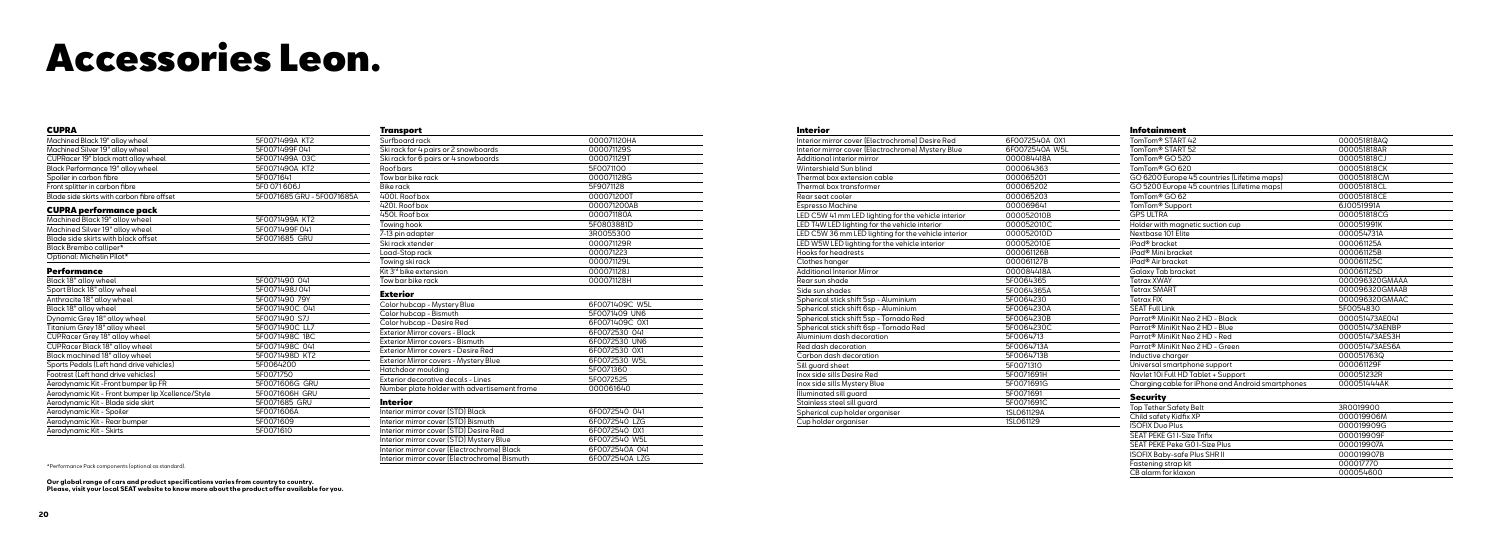| Securitv                                                                                             |             |
|------------------------------------------------------------------------------------------------------|-------------|
| Headrest base carrier                                                                                | 000061122   |
| Anti-theft device for wheels                                                                         | 000071500   |
| Key finder Smart tracker                                                                             | 000087013   |
| Starter D3G5                                                                                         | 000051763F  |
| 15,000 mAh battery jump starter + charger                                                            | 000051763H  |
| Car Power Bank has two                                                                               | 000051763J  |
| H7 lamp box                                                                                          | 000052007B  |
| H7 Xenon bulb + 90%                                                                                  | 000052007M  |
| Anti-Theft Detector Locator                                                                          | 000054620A  |
| Beeper parking sensor                                                                                | 000054752D  |
| Anti-theft screws for rims                                                                           | 000071510A  |
| Innovative, high quality reflective vest                                                             | 000093056J  |
| Pack warning triangle (2 units)                                                                      | 000093600C  |
| Travel package                                                                                       | 000093990AH |
| Fog Lights Kit for new Leon                                                                          | 5F0052184   |
| Speed control system: Function activation pack<br>for vehicles with controls in steering wheel       | 5F0054690   |
| Speed control system: Function activation pack<br>for vehicles without controls in steering wheel    | 5F0054690A  |
| Front parking sensor kit - 4 sensors                                                                 | 5F0054752A  |
| Rear parking sensor kit - 4 sensors                                                                  | 5F0054752B  |
| 13 - pin electric kit with pre-installation (PR 1M5)<br>- for vehicles manufactured after w. 22/2014 | 5F0055204D  |
| Electric kit 13 pin without pre-installation<br>- for vehicles manufactured after w. 22/2014         | 5F0055204E  |
| Tiredness recognition system                                                                         | 5F0060884B  |
| First-gid kit                                                                                        | 6L0093000   |
| Safety dog harness - Size XL                                                                         | 000084310B  |
| Safety dog harness - Size L                                                                          | 000084310C  |
| Safety dog harness - Size M                                                                          | 000084310D  |
| Safety Dog Harness - Size S                                                                          | 000084310E  |
| Help flash                                                                                           | 000052122A  |
| Kaza live alert smartwatch                                                                           | 000054635E  |
| 15,000 mAh battery jump starter + charger                                                            | 000051763H  |

| Security                                          |               |
|---------------------------------------------------|---------------|
| <b>Snow chains:</b>                               |               |
| Autosock [195/65R15]                              | 000091303D    |
| Autosock (205/55R16)                              | 000091375AB   |
| Autosock [225/45R17]                              | 000091375S    |
| Autosock (225/40R18)                              | 000091375S    |
| Turisport (195/65R15)                             | 000091303D    |
| Turisport (205/55R16)                             | 000091303E    |
| Turisport (225/45R17)                             | 000091375S    |
| Turisport (225/40R18)                             | 000091375S    |
| Protection                                        |               |
| Sport Pack (Bag + Towel + Water Bottle + Key fob) | 000051763L    |
| Rear seats protection for pets                    | 000061609C    |
| Luggage compartment cover                         | 000061609D    |
| Air compressor (tyre shape)                       | 000071716A    |
| Tyre cover                                        | 000071770C    |
| Ventilation grille support                        | 6J0051700F    |
| Key cover - FR                                    | 000087013AE   |
| Key cover - SEAT logo                             | 000087013AF   |
| Key cover - CUPRA                                 | 000087013AJ   |
| Key cover - Leon                                  | 000087013T    |
| Foil boot protector                               | 5F0061197     |
| Luggage compartment protective tray               | 5F9061205     |
| Luggage compartment protective FOAM shelf         | 5F0061205G    |
| Reversible boot mat                               | 5F0061210B    |
| Cargo area separation grille                      | 5F9061205B    |
| Boot organiser                                    | 1SL061205     |
| Luggage compartment net                           | 5P5861873     |
| SERIES floor mat set                              | 5F0863011 LOE |
| Set of black rubber mats                          | 5F0061500 041 |
| Velpic® black floor mat set                       | 5F0061675 041 |
| Red car cover                                     | 5F0061701     |
| Black car cover                                   | 5F0061701A    |
| Front mudflaps                                    | 5F0075111     |
| Rear mudflaps                                     | 5F0075101B    |

### **Maintenance**

Electric air freshe Limoncello air fre Insilver & Limonc **Insilver Passion** Mixt fruit refill air Red fruits refill a Mild herbs air fre Alize aroma air Calima aroma a Fresh mint refill Mistral aroma ai Sirocco aroma a Zephyros aroma Ice Scraper Insect remover Interior cleaner Dashboard Clea 300 ml concentr 300 ml windscre Summer mainter Winter maintend Touch-up pencil Touch-up pencil Touch-up pencil Touch-up pencil Touch-up pencil Touch-up pencil Touch-up pencil Touch-up pencil Touch-up pencil

| <b>Child car seats</b>              | Age (approximate)   |
|-------------------------------------|---------------------|
| SEAT PEKE Peke GO I-Size Plus       | Up to 15 months     |
| <b>ISOFIX Baby-safe Plus SHR II</b> | Up to 15 months     |
| SEAT PEKE G11-Size Trifix           | 9 months to 4 years |
| <b>ISOFIX Duo Plus</b>              | 9 months to 4 years |
| Child safety Kidfix XP              | 4 to 12 years       |

| э                          |                |
|----------------------------|----------------|
| ener                       | 000091500      |
| eshener                    | 000091500B     |
| cello refill air freshener | 000091500D     |
| refill air freshener       | 000091500E     |
| r freshener                | 000091500FM    |
| iir freshener              | 000091500FR    |
| eshener refill             | 000091500HS    |
| <sup>:</sup> reshener      | 000091500L     |
| iir freshener              | 000091500M     |
| air freshener              | 000091500MC    |
| ir freshener               | 000091500N     |
| uir freshener              | 000091500P     |
| a air freshener            | 000091500Q     |
|                            | 000096010C     |
|                            | 000096320FRABH |
|                            | 000096320FRABK |
| aner                       | 000096320FRABM |
| rated shampoo              | 000096320GFAAB |
| een wash                   | 000096320GFAAD |
| nance kit                  | 000096354B     |
| ance kit                   | 000071980BPADA |
| l White                    | 000098500LB9A  |
| l Mediterraneo Blue        | 000098500L511  |
| <b>Boheme Purple</b>       | 000098500LML4U |
| l Mystery Blue             | 000098500LMW5L |
| l Estrella Silver          | 000098500LMX7W |
| l Midnight Black           | 000098500LMY9T |
| l Nevada White             | 000098500LMS9R |
| l Desire Red               | 000098500LM0X1 |
| l Magnetic Tech            | 000098500LMS7H |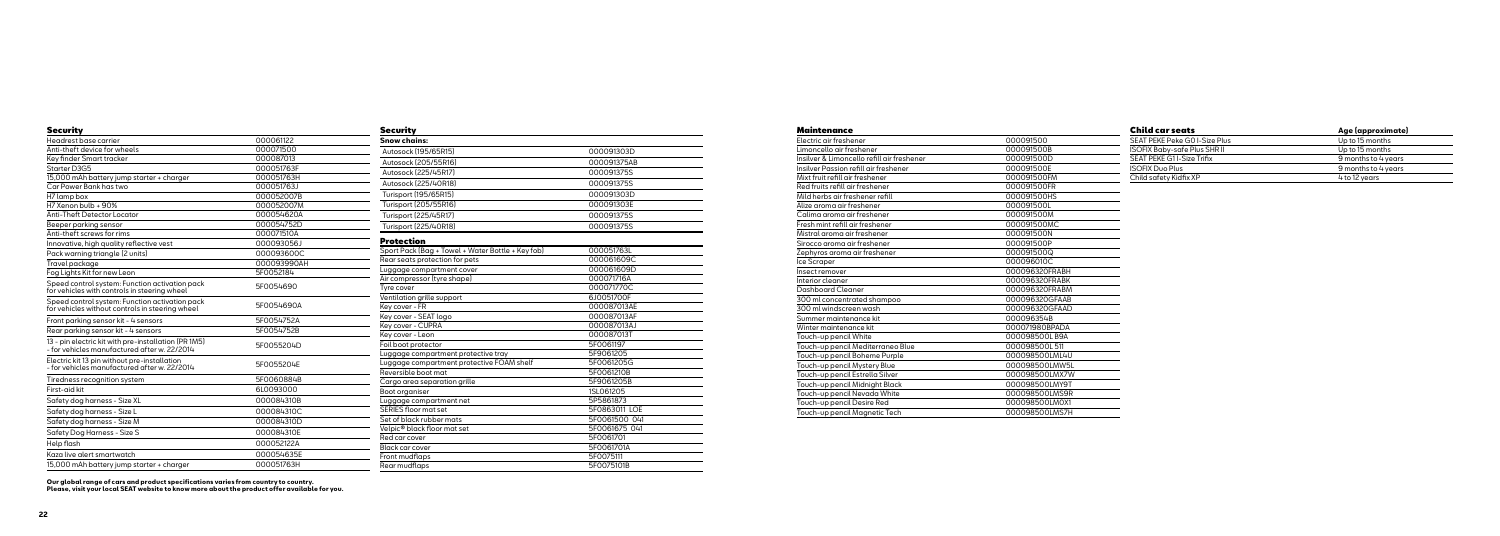## Leon Sportourer ST.

| <b>CUPRA</b>                                       |                            |
|----------------------------------------------------|----------------------------|
| Machined Black 19" alloy wheel                     | 5F0071499A KT2             |
| Machined Silver 19" alloy wheel                    | 5F0071499F041              |
| CUPRacer 19" black matt alloy wheel                | 5F0071499A03C              |
| Black Performance 19" alloy wheel                  | 5F0071490A KT2             |
| Spoiler in carbon fibre                            | 5F4071641                  |
| Front splitter in carbon fibre                     | 5F0 071 606J               |
| Rear diffuser in carbon fibre                      | 5F4071611                  |
| Blade side skirts with carbon fibre offset         | 5F0071685 GRU - 5F0071685A |
| <b>CUPRA performance pack</b>                      |                            |
| Machined Black 19" alloy wheel                     | 5F0071499A KT2             |
| Machined Silver 19" alloy wheel                    | 5F0071499F041              |
| Blade side skirts with black offset                | 5F0071685 GRU              |
| Black Brembo calliper*                             |                            |
| Optional: Michelin Pilot*                          |                            |
| Performance                                        |                            |
| Black 18" alloy wheel                              | 5F0071490 041              |
| Sport Black 18" alloy wheel                        | 5F0071498J041              |
| Anthracite 18" alloy wheel                         | 5F0071490 79Y              |
| Black 18" alloy wheel                              | 5F0071490C 041             |
| Dynamic Grey 18" alloy wheel                       | 5F0071490 S7J              |
| Titanium Grey 18" alloy wheel                      | 5F0071490C LL7             |
| CUPRacer Grey 18" alloy wheel                      | 5F0071498C 1BC             |
| CUPRacer Black 18" alloy wheel                     | 5F0071498C 041             |
| Black machined 18" alloy wheel                     | 5F0071498D KT2             |
| Sports Pedals (Left hand drive vehicles)           | 5F0064200                  |
| Footrest (Left hand drive vehicles)                | 5F0071750                  |
| Aerodynamic Kit - Front bumper lip FR              | 5F0071606G GRU             |
| Aerodynamic Kit - Front bumper lip Xcellence/Style | 5F0071606H GRU             |
| Aerodynamic Kit - Blade side skirt                 | 5F0071685 GRU              |

| <b>Transport</b>                                 |                |
|--------------------------------------------------|----------------|
| Surfboard rack                                   | 000071120HA    |
| Ski rack for 4 pairs or 2 snowboards             | 000071129S     |
| Ski rack for 6 pairs or 4 snowboards             | 000071129T     |
| Roof bars                                        | 5F9071101      |
| Roof bars THULE                                  | 5F9071151      |
| Tow bar bike rack                                | 000071128G     |
| <b>Bike rack</b>                                 | 5F9071128      |
| 400l. Roof box                                   | 000071200T     |
| 420l. Roof box                                   | 000071200AB    |
| 450l. Roof box                                   | 000071180A     |
| Towing hook                                      | 5F0803881D     |
| 7-13 pin adapter                                 | 3R0055300      |
| Ski rack xtender                                 | 000071129R     |
| Load-Stop rack                                   | 000071223      |
| Towing ski rack                                  | 000071129L     |
| Kit 3 <sup>rd</sup> bike extension               | 000071128J     |
| Tow bar bike rack                                | 000071128H     |
| <b>Exterior</b>                                  |                |
| Color hubcap - Mystery Blue                      | 6F0071409C W5L |
| Color hubcap - Bismuth                           | 5F0071409 UN6  |
| Color hubcap - Desire Red                        | 6F0071409C 0X1 |
| Exterior Mirror covers - Black                   | 6F0072530 041  |
| Exterior Mirror covers - Bismuth                 | 6F0072530 UN6  |
| Exterior Mirror covers - Desire Red              | 6F0072530 0X1  |
| Exterior Mirror covers - Mystery Blue            | 6F0072530 W5L  |
| Hatchdoor moulding                               | 5F0071360      |
| Number plate holder with advertisement frame     | 000061640      |
| <b>Interior</b>                                  |                |
| Interior mirror cover [STD] Black                | 6F0072540 041  |
| Interior mirror cover (STD) Bismuth              | 6F0072540 LZG  |
| Interior mirror cover [STD] Desire Red           | 6F0072540 0X1  |
| Interior mirror cover (STD) Mystery Blue         | 6F0072540 W5L  |
| Interior mirror cover (Electrochrome) Black      | 6F0072540A 041 |
| Interior mirror cover (Electrochrome) Bismuth    | 6F0072540A LZG |
| Interior mirror cover (Electrochrome) Desire Red | 6F0072540A 0X1 |

#### Interior

Nextbase 101 Elite

| Interior mirror cover (Electrochrome) Mystery Blue  | 6F0072540A W5L |
|-----------------------------------------------------|----------------|
| Wintershield Sun blind                              | 000064363      |
| Thermal box extension cable                         | 000065201      |
| Thermal box transformer                             | 000065202      |
| Rear seat cooler                                    | 000065203      |
| Espresso Machine                                    | 000069641      |
| LED C5W 41 mm LED lighting for the vehicle interior | 000052010B     |
| LED T4W LED lighting for the vehicle interior       | 000052010C     |
| LED C5W 36 mm LED lighting for the vehicle interior | 000052010D     |
| LED W5W LED lighting for the vehicle interior       | 000052010E     |
| <b>Hooks for headrests</b>                          | 000061126B     |
| Clothes hanger                                      | 000061127B     |
| Additional interior mirror                          | 000084418A     |
| Spherical stick shift 5sp - Aluminium               | 5F0064230      |
| Spherical stick shift 6sp - Aluminium               | 5F0064230A     |
| Spherical stick shift 5sp - Tornado Red             | 5F0064230B     |
| Spherical stick shift 6sp - Tornado Red             | 5F0064230C     |
| Aluminium dash decoration                           | 5F0064713      |
| Red dash decoration                                 | 5F0064713A     |
| Carbon dash decoration                              | 5F0064713B     |
| Sill guard sheet                                    | 5F0071310      |
| Illuminated sill guard                              | 5F0071691      |
| Stainless steel sill quard                          | 5F0071691C     |
| Spherical cup holder organiser                      | 1SL061129A     |
| Cup holder organiser                                | 1SL061129      |
| <b>Infotainment</b>                                 |                |
| Tomtom <sup>®</sup> START 42                        | 000051818AQ    |
| Tomtom <sup>®</sup> START 52                        | 000051818AR    |
| Tomtom <sup>®</sup> GO 520                          | 000051818CJ    |
| Tomtom <sup>®</sup> GO 620                          | 000051818CK    |
| GO 6200 Europe 45 countries (Lifetime maps)         | 000051818CM    |
| GO 5200 Europe 45 countries (Lifetime maps)         | 000051818CL    |
| Tomtom <sup>®</sup> GO 62                           | 000051818CE    |
| Tomtom <sup>®</sup> Support                         | 6J0051991A     |
| <b>GPS ULTRA</b>                                    | 000051818CG    |
| Holder with magnetic suction cup                    | 000051991K     |
| Nextbase 101 Flite                                  | 000054731A     |

| <b>Infotainment</b>                          |                |
|----------------------------------------------|----------------|
| iPad® bracket                                | 000061125A     |
| iPad <sup>®</sup> Mini bracket               | 000061125B     |
| iPad <sup>®</sup> Air bracket                | 000061125C     |
| Galaxy Tab bracket                           | 000061125D     |
| <b>Tetrax XWAY</b>                           | 000096320GMAAA |
| <b>Tetrax SMART</b>                          | 000096320GMAAB |
| <b>Tetrax FIX</b>                            | 000096320GMAAC |
| <b>SEAT Full Link</b>                        | 5F0054830      |
| Parrot <sup>®</sup> MiniKit Neo 2 HD - Black | 000051473AE041 |
| Parrot <sup>®</sup> MiniKit Neo 2 HD - Blue  | 000051473AENBP |
| Parrot <sup>®</sup> MiniKit Neo 2 HD - Red   | 000051473AES3H |
| Parrot <sup>®</sup> MiniKit Neo 2 HD - Green | 000051473AES6A |
| Inductive charger                            | 000051763Q     |
| Samsung A5 Europa                            | 000051703AB    |
| Samsung A5 UK                                | 000051703AC    |
| Samsung A3 Europa                            | 000051703S     |
| Samsung A3 UK                                | 000051703T     |
| <b>Security</b>                              |                |
| Top Tether Safety Belt                       | 3R0019900      |
| Child safety Kidfix XP                       | 000019906M     |
| <b>ISOFIX Duo Plus</b>                       | 000019909G     |
| <b>SEAT PEKE G1I-Size Trifix</b>             | 000019909F     |
| <b>SEAT PEKE Peke GO I-Size Plus</b>         | 000019907A     |
| <b>ISOFIX Baby-safe Plus SHR II</b>          | 000019907B     |
| Fastening strap kit                          | 000017770      |
| CB alarm for klaxon                          | 000054600      |
| Headrest base carrier                        | 000061122      |
| Anti-theft device for wheels                 | 000071500      |
| Key finder Smart tracker                     | 000087013      |
| Starter D3G5                                 | 000051763F     |
| 15,000 mAh battery jump starter + charger    | 000051763H     |
| Car Power Bank has two                       | 000051763J     |
| H7 lamp box                                  | 000052007B     |
| H7 Xenon bulb + 90%                          | 000052007M     |
| Anti-Theft Detector Locator                  | 000054620A     |
| Beeper parking sensor                        | 000054752D     |
| Anti-theft screws for rims                   | 000071510A     |

**Our global range of cars and product specifications varies from country to country.** Anti-theft screws for rims 000071510A **Please, visit your local SEAT website to know more about the product offer available for you.**

\*Performance Pack components (optional as standard).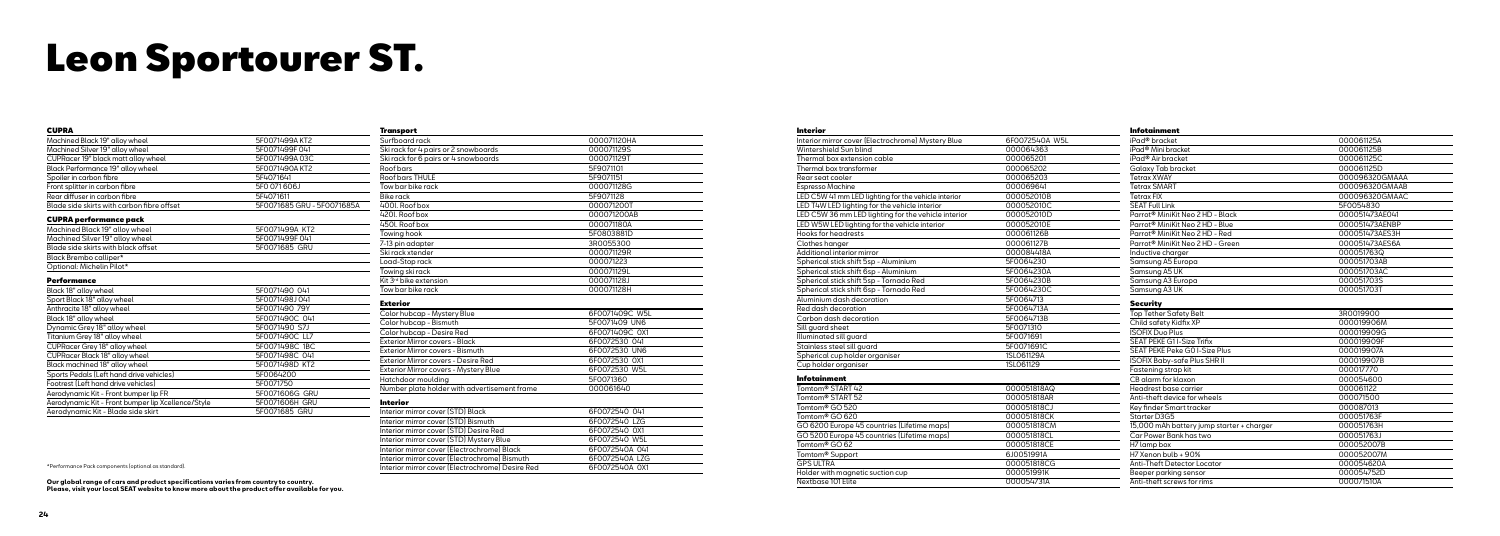| <b>Security</b>                                                                                      |             | <b>Protection</b>                          |                          |
|------------------------------------------------------------------------------------------------------|-------------|--------------------------------------------|--------------------------|
| Innovative, high quality reflective vest                                                             | 000093056J  | Luggage compartment cover                  | 000061609D               |
| Pack warning triangle (2 units)                                                                      | 000093600C  | Air compressor (tyre shape)                | 000071716A               |
| Travel package                                                                                       | 000093990AH | Tyre cover                                 | 000071770C               |
| Oil pack                                                                                             | 000093990AJ | Ventilation grille support                 | 6J0051700F               |
| Oil baa                                                                                              | 000087309B  | Key cover - FR                             | 000087013AE              |
| Fire Extinguisher                                                                                    | 5F0016995   | Key cover - SEAT logo                      | 000087013AF              |
| Fog Lights Kit for new Leon                                                                          | 5F0052184   | Key cover - CUPRA                          | 000087013AJ              |
| Speed control system: Function activation pack<br>for vehicles with controls in steering wheel       | 5F0054690   | Kev cover - Leon                           | 000087013T               |
|                                                                                                      |             | Foil boot protector                        | 5F0061197                |
| Speed control system: Function activation pack<br>for vehicles without controls in steering wheel    | 5F0054690A  | Luggage compartment protective tray        | 5F9061205                |
|                                                                                                      |             | Luggage compartment protective FOAM shelf  | 5F0061205G               |
| Front parking sensor kit - 4 sensors                                                                 | 5F0054752A  | Reversible boot mat                        | 5F0061210B               |
| Rear parking sensor kit - 4 sensors                                                                  | 5F0054752B  | Cargo area separation grille               | 5F9061205B               |
| 13 - pin electric kit with pre-installation (PR 1M5)<br>- for vehicles manufactured after w. 22/2014 | 5F0055204D  | Boot organiser                             | 1SL061205                |
|                                                                                                      |             | Luggage compartment net                    | 5P5861873                |
| Electric kit 13 pin without pre-installation<br>- for vehicles manufactured after w. 22/2014         | 5F0055204E  | SERIES floor mat set                       | 5F0863011 LOE            |
|                                                                                                      |             | Set of black rubber mats                   | 5F0061500 041            |
| Tiredness recognition system                                                                         | 5F0060884B  | Velpic <sup>®</sup> black floor mat set    | 5F0061675 041            |
| First-aid kit                                                                                        | 6L0093000   | Red car cover                              | 5F0061701                |
| Safety dog harness - Size XL                                                                         | 000084310B  | Black car cover                            | 5F0061701A               |
| Safety dog harness - Size L                                                                          | 000084310C  | Front mudflaps                             | 5F0075111                |
| Safety dog harness - Size M                                                                          | 000084310D  | Rear mudflaps                              | 5F0075101C               |
| Safety Dog Harness - Size S                                                                          | 000084310E  | <b>Maintenance</b>                         |                          |
| Help flash                                                                                           | 000052122A  | Electric air freshener                     | 000091500                |
| Kaza live alert smartwatch                                                                           | 000054635E  | Limoncello air freshener                   | 000091500B               |
| <b>Snow chains:</b>                                                                                  |             | Insilver & Limoncello refill air freshener | 000091500D               |
| Autosock [195/65R15]                                                                                 | 000091303D  | Insilver Passion refill air freshener      | 000091500E               |
| Autosock [205/55R16]                                                                                 | 000091375AB | Mixt fruit refill air freshener            | 000091500FM              |
| Autosock [225/45R17]                                                                                 | 000091375S  | Red fruits refill air freshener            | 000091500FR              |
| Autosock [225/40R18]                                                                                 | 000091375S  | Mild herbs air freshener refill            | 000091500HS              |
| Turisport (195/65R15)                                                                                | 000091303D  | Alize aroma air freshener                  | 000091500L               |
| Turisport (205/55R16)                                                                                | 000091303E  | Calima aroma air freshener                 | 000091500M               |
| Turisport (225/45R17)                                                                                | 000091375S  | Fresh mint refill air freshener            | 000091500MC              |
| Turisport (225/40R18)                                                                                | 000091375S  | Mistral aroma air freshener                | 000091500N               |
| <b>Protection</b>                                                                                    |             | Sirocco aroma air freshener                | 000091500P               |
|                                                                                                      | 000051763L  |                                            |                          |
| Sport Pack (Bag + Towel + Water Bottle + Key fob)                                                    | 000061609C  | Zephyros aroma air freshener               | 000091500Q<br>000096010C |
| Rear seats protection for pets                                                                       |             | Ice Scraper                                |                          |

#### Maintenance

Insect remover Interior cleaner Dashboard Clea 300 ml concentre 300 ml windscre Summer mainter Winter maintena Touch-up pencil  $\overline{\text{Touch-up pencil}}$ Touch-up pencil Touch-up pencil Touch-up pencil Touch-up pencil Touch-up pencil Touch-up pencil Touch-up pencil

| Child car seats                     | Age (approximate)   |  |
|-------------------------------------|---------------------|--|
| SEAT PEKE Peke GO I-Size Plus       | Up to 15 months     |  |
| <b>ISOFIX Baby-safe Plus SHR II</b> | Up to 15 months     |  |
| SEAT PEKE G11-Size Trifix           | 9 months to 4 years |  |
| <b>ISOFIX Duo Plus</b>              | 9 months to 4 years |  |
| Child safety Kidfix XP              | 4 to 12 years       |  |

|                      | 000096320FRABH |
|----------------------|----------------|
|                      | 000096320FRABK |
| ıner                 | 000096320FRABM |
| ated shampoo         | 000096320GFAAB |
| en wash!             | 000096320GFAAD |
| hance kit            | 000096354B     |
| ınce kit             | 000071980BPADA |
| White                | 000098500L B9A |
| Mediterraneo Blue    | 000098500L 511 |
| <b>Boheme Purple</b> | 000098500LML4U |
| Mystery Blue         | 000098500LMW5L |
| Estrella Silver      | 000098500LMX7W |
| Midnight Black       | 000098500LMY9T |
| Nevada White         | 000098500LMS9R |
| Desire Red           | 000098500LM0X1 |
| Magnetic Tech        | 000098500LMS7H |
|                      |                |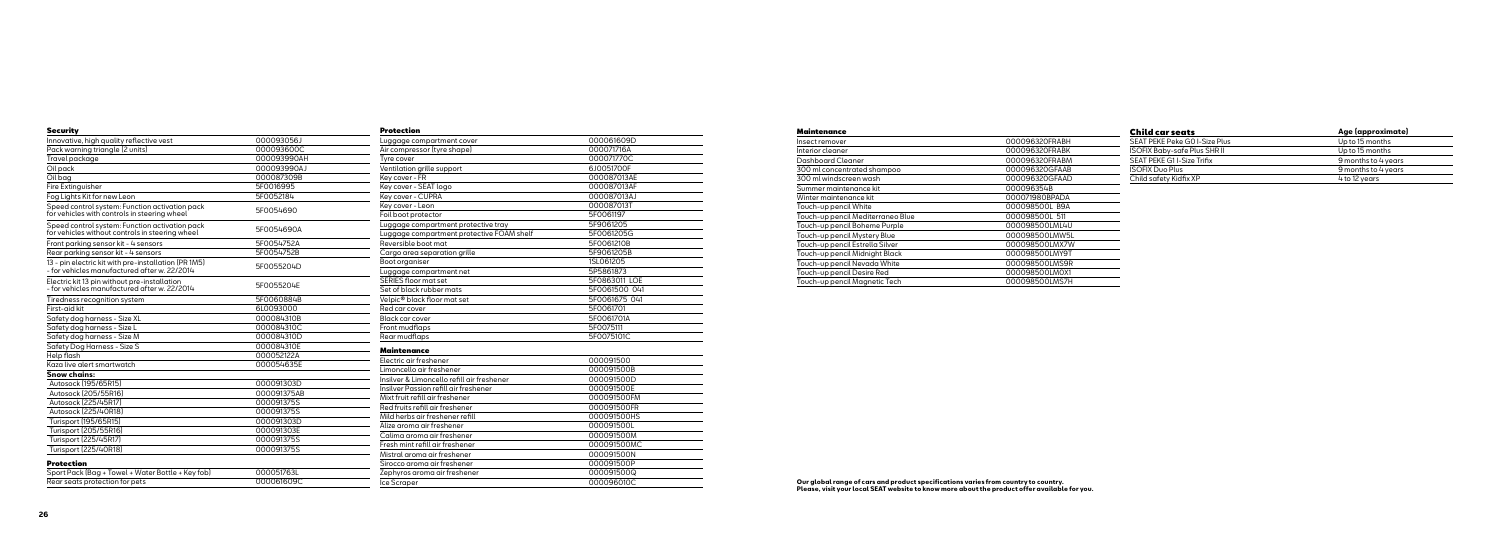## Leon.

| <b>Engine</b>                      |                        | 1.0 EcoTSI 115 HP (85 kW)<br>Man-6 Start/Stop1 | 1.5 EcoTSI Evo 130 HP (96 kW)<br>Man-6 Start/Stop1 | 1.5 EcoTSI Evo 150 HP (110 kW)<br>Man-6 Start/Stop <sup>2</sup><br>  DSG-7 Start/Stop <sup>2</sup> |
|------------------------------------|------------------------|------------------------------------------------|----------------------------------------------------|----------------------------------------------------------------------------------------------------|
| Cylinder/Valve (total)             |                        | 3/12                                           | 4/16                                               | 4/16                                                                                               |
| Displacement (cc)                  |                        | 999                                            | 1.498                                              | 1.498                                                                                              |
| Cylinder bore and stroke [mm]      |                        | 74.5×76.4                                      | 74.5×85.9                                          | 74.5×85.9                                                                                          |
| Compression ratio                  |                        | 10.5                                           | 12.5                                               | 10.5                                                                                               |
| Maximum power (kW (HP)/rpm)        |                        | 85 (115)/5,000-5,500                           | 96 (131) /5,000-6,000                              | 110 (150)/5,000 - 6,000                                                                            |
| Maximum torque (Nm/rpm)            |                        | 200/2,000-3,500                                | 200/1,400-4,000                                    | 250/1,500 - 3,500                                                                                  |
| Fuel supply system                 |                        | TSI Direct Injection                           | TSI Direct Injection                               | TSI Direct Injection                                                                               |
| Ignition                           |                        | Electronic map-controlled ignition             |                                                    |                                                                                                    |
| Atmospheric/Supercharged           |                        | <b>Turbo Charged</b>                           | <b>Turbo Charged</b>                               | <b>Turbo Charged</b>                                                                               |
| Fuel type                          |                        | <b>ROZ 95</b>                                  | <b>ROZ 95</b>                                      | <b>ROZ 95</b>                                                                                      |
| Oil capacity in initial fill (I)   |                        | 4.3                                            | 4.8                                                | 4.3                                                                                                |
| Emission control                   |                        | EU6                                            | EU6                                                | EU6                                                                                                |
| Alternator [A]                     |                        | 110-140                                        | 110-140                                            | 110-140                                                                                            |
| Battery (Ah/A)                     |                        | 59-69                                          | 59-69/320-360                                      | 59-69/320-360                                                                                      |
| <b>Performance</b>                 |                        |                                                |                                                    |                                                                                                    |
| Maximum speed (km/h)               |                        | 195 (V)                                        | 203 (V)                                            | 215 (V)   213 (VI)                                                                                 |
| Acceleration 0-80 km/h [s]         |                        | 6.8                                            | 6.3                                                | 5.6   5.9                                                                                          |
| Acceleration 0-100 km/h [s]        |                        | 9.8                                            | 9.4                                                | 8.2   8.3                                                                                          |
| Acceleration 80-120 km/h [s]       |                        | 11.1                                           | 11.5                                               | $8.7$  -                                                                                           |
| Acceleration 1000 m (s)            |                        | 31.5                                           | 30.9                                               | 29.4   29.8                                                                                        |
| <b>Fuel consumption</b>            |                        |                                                |                                                    |                                                                                                    |
| Urban (I/100 km)                   |                        | $\overline{\phantom{a}}$                       | $\sim$                                             | $\overline{\phantom{a}}$                                                                           |
| Extra urban (I/100 km)             |                        | $\overline{\phantom{a}}$                       | $\overline{\phantom{a}}$                           | $\overline{\phantom{a}}$                                                                           |
| Combined (I/100 km)                |                        | $\overline{\phantom{a}}$                       |                                                    | $\overline{\phantom{a}}$                                                                           |
| CO <sub>2</sub> mass emission      |                        |                                                |                                                    |                                                                                                    |
| CO <sub>2</sub> Urban [g/km]       |                        | $\overline{\phantom{a}}$                       | $\sim$                                             | $\overline{\phantom{a}}$                                                                           |
| CO <sub>2</sub> Extra Urban (g/km) |                        | $\overline{\phantom{a}}$                       | $\overline{\phantom{a}}$                           | $\overline{\phantom{a}}$                                                                           |
| CO <sub>2</sub> Combined (g/km)    |                        | $\overline{\phantom{a}}$                       | $\overline{\phantom{a}}$                           | $\overline{\phantom{a}}$                                                                           |
| Transmission                       |                        |                                                |                                                    |                                                                                                    |
| Gearbox type                       |                        | <b>MQ200GA-6F</b>                              | MQ200GA-6F                                         | MQ250-6FI DQ200-7F                                                                                 |
| Ratios                             |                        | 3.769                                          | 3,615                                              | 3.778   3.500                                                                                      |
|                                    | $\mathbf{I}$           | 1.955                                          | 1,947                                              | 2.118   2.087                                                                                      |
|                                    | $\mathbf{III}$         | 1.281                                          | 1,281                                              | 1.360   1.343                                                                                      |
|                                    | $\mathsf{I}\mathsf{V}$ | 0.973                                          | 0,973                                              | 1.029   0.933                                                                                      |
|                                    | $\vee$                 | 0.778                                          | 0,778                                              | 0.857   0.974                                                                                      |
|                                    | VI                     | 0.642                                          | 0,646                                              | 0.733   0.778                                                                                      |

| Group 1 ratio  |
|----------------|
| Group 2 ratio  |
| Group 3 ratio  |
| Speed 1000 rpm |
|                |

| Front suspension       |
|------------------------|
| Rear suspension        |
| <b>Steering System</b> |
| Turning diameter       |

| <b>Transmission</b>                          |     | 1.0 EcoTSI 115 HP (85 kW)<br>Man-6 Start/Stop1                            | 1.5 EcoTSI Evo 130 HP (96 kW)<br>Man-6 Start/Stop1                | 1.5 EcoTSI Evo 150 HP (110 kW)<br>Man-6 Start/Stop1<br>  DSG-7 Start/Stop1 |
|----------------------------------------------|-----|---------------------------------------------------------------------------|-------------------------------------------------------------------|----------------------------------------------------------------------------|
|                                              | VII | $-1$                                                                      | $\sim$                                                            | $-10.653$                                                                  |
|                                              | R   | 3.182                                                                     | 3.182                                                             | 3.600   3.721                                                              |
| Group 1 ratio                                |     | 4.056                                                                     | 4.056                                                             | 3.647   4.800                                                              |
| Group 2 ratio                                |     | - 1                                                                       | $\overline{\phantom{a}}$                                          | $-13.429$                                                                  |
| Group 3 ratio                                |     | - 1                                                                       | $\overline{a}$                                                    | $-14.500$                                                                  |
| Speed 1000 rpm in IV/V/VI/VII (km/h)         |     | 29.5/36.8/44.4/-                                                          | 29.3/36.7/44.2/-                                                  | 31.0/37.2/43.5/-   23.2/30.4/37.6/45.0                                     |
| Chassis                                      |     |                                                                           |                                                                   |                                                                            |
| Front suspension                             |     | Independent type McPherson - coil springs - hydraulic shock absorber      |                                                                   |                                                                            |
| Rear suspension                              |     | Semirigid axle, coil springs and hydraulic shock absorber                 |                                                                   |                                                                            |
| <b>Steering System</b>                       |     | R-EPS (Rack Electric Power System)                                        |                                                                   |                                                                            |
| Turning diameter (m)                         |     | 10.3                                                                      |                                                                   |                                                                            |
| Brake system                                 |     | Dual hydraulic circuit and brake system diagonal split with brake booster |                                                                   |                                                                            |
| Front/Rear brake type                        |     | Front ventilated disc brakes and rear solid disc brakes                   |                                                                   |                                                                            |
| Front brakes [mm]                            |     | Ø 276×24                                                                  | Ø 288×25                                                          | Ø 288×25                                                                   |
| Rear brakes [mm]                             |     | 253×10                                                                    | 272×10                                                            | 272×10                                                                     |
| <b>Wheels</b>                                |     |                                                                           |                                                                   |                                                                            |
| Rims                                         |     | 6J×15 ET43<br>6.5J×16 ET46/7J×17 ET49                                     | 6.5J×16 ET46<br>7J×17 ET49/7.5J×18 ET51                           | 6.5J×16 ET46<br>7J×17 ET49/7.5J×18 ET51                                    |
| Tyres                                        |     | 195/65 R15 91H-205/55 R16 91V<br>225/45 R17 91W-205/50R17 93V XL          | 205/55 R16 91V-225/45 R17 91W<br>205/50 R17 93V XL-225/40 R18 92Y | 205/55 R16 91V-225/45 R17 91W<br>205/50 R17 93V XL-225/40 R18 92Y          |
| <b>Dimensions</b>                            |     |                                                                           |                                                                   |                                                                            |
| Body type                                    |     | 5D                                                                        |                                                                   |                                                                            |
| Length/width/height [mm]                     |     | 4,282/1,816/1,459                                                         |                                                                   |                                                                            |
| Wheelbase [mm]                               |     | 2.636                                                                     |                                                                   |                                                                            |
| Track front/rear (mm)                        |     | ET 43: 1,549/1,520 / ET46: 1,544/1,514                                    |                                                                   |                                                                            |
| Boot capacity (I)                            |     | 380                                                                       |                                                                   |                                                                            |
| Fuel tank capacity (I)                       |     | 50                                                                        |                                                                   |                                                                            |
| <b>Weights</b>                               |     |                                                                           |                                                                   |                                                                            |
| In running order with driver (kg)            |     | 1.197                                                                     | 1.239                                                             | 1,243   1,258                                                              |
| In running order with driver (kg) Front/Rear |     | 721/476                                                                   | 751/488                                                           | 755/488   770/488                                                          |
| Maximum weight allowed [kg]                  |     | 1,720                                                                     | 1.780                                                             | 1,780   1,790                                                              |
| Maximum towing weight without brake [kg]     |     | 590                                                                       | 610                                                               | 620   620                                                                  |
| Maximum towing weight w/brake 8% (kg)        |     | 1,300                                                                     | 1.700                                                             | 1,700   1,700                                                              |
| Maximum towing weight w/brake 12% (kg)       |     | 1.000                                                                     | 1.400                                                             | 1,500   1,500                                                              |

¹ This engine will be available from w.37, 2019

For more information about official fuel consumption and CO≥ emissions values visit your local SEAT website.<br>Our global range of cars and product specifications varies from country, to country, Please, visit your local SE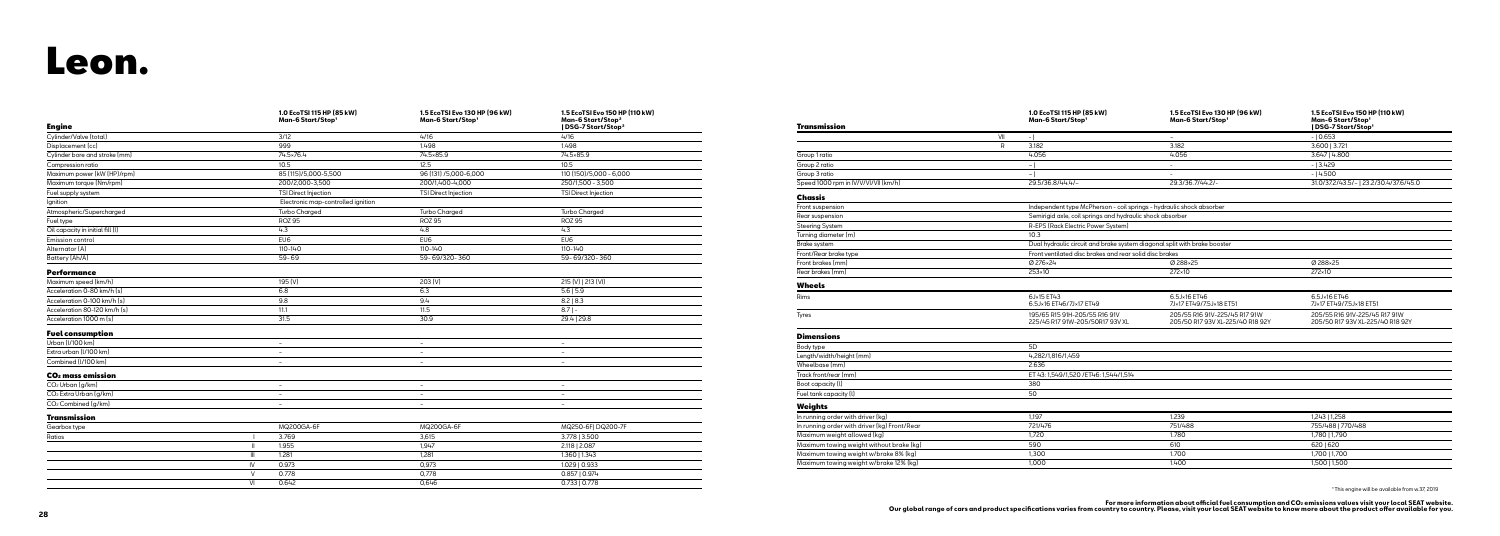| <b>Engine</b>                      |                | 2.0 TSI 290 HP (213 kW)<br><b>DSG-7 Start/Stop</b> | 1.5 TGI 130 HP (96 kW) Man-6 Start/Stop'<br>  DSG-7 Start/Stop |
|------------------------------------|----------------|----------------------------------------------------|----------------------------------------------------------------|
| Cylinder/Valve (total)             |                | 4/16                                               | 4/16                                                           |
| Displacement (cc)                  |                | 1,984                                              | 1,498                                                          |
| Cylinder bore and stroke [mm]      |                | 82.5×92.8                                          | 74.5×85.9                                                      |
| Compression ratio                  |                | 9.3                                                | 12.5                                                           |
| Maximum power (kW (HP)/rpm)        |                | 213 (290)/5,400 - 6,500                            | 96 (131)/5,000                                                 |
| Maximum torque (Nm/rpm)            |                | 380/1,950 - 5,300                                  | 200/1,400-4,000                                                |
| Fuel supply system                 |                | TSI Direct Injection                               | MPI Multipoint injection                                       |
| lgnition                           |                | Electronic map-controlled ignition                 | Electronic map-controlled ignition                             |
| Atmospheric/Supercharged           |                | Turbo charged                                      | Turbo charged                                                  |
| Fuel type                          |                | <b>ROZ 98</b>                                      | <b>ROZ 95 + CNG</b>                                            |
| Oil capacity in initial fill (I)   |                | 6.6                                                | 4.3                                                            |
| Emission control                   |                | EU6                                                | EU6                                                            |
| Alternator (A)                     |                | 140                                                | 110-140                                                        |
| Battery (Ah/A)                     |                | 69/360                                             | 59-69/320-360   69/360                                         |
| <b>Performance</b>                 |                |                                                    |                                                                |
| Maximum speed (km/h)               |                | 250 (VI)                                           | 206 (VI)   206 (VI)                                            |
| Acceleration 0-80 km/h [s]         |                | 4.4                                                | $6.8$   6.7                                                    |
| Acceleration 0-100 km/h [s]        |                | 6.0                                                | 10.1   9.9                                                     |
| Acceleration 80-120 km/h [s]       |                |                                                    | $15.2$   -                                                     |
| Acceleration 1000 m (s)            |                | 25.5                                               | $31.8$   31.5                                                  |
| <b>Fuel consumption</b>            |                |                                                    |                                                                |
| Urban (I/100 km)                   |                | $\overline{\phantom{0}}$                           | $\overline{\phantom{a}}$                                       |
| Extra urban (I/100 km)             |                | $\overline{\phantom{a}}$                           | $\overline{\phantom{a}}$                                       |
| Combined (I/100 km)                |                | $\overline{\phantom{a}}$                           | $\overline{\phantom{a}}$                                       |
| CO <sub>2</sub> mass emission      |                |                                                    |                                                                |
| CO <sub>2</sub> Urban (g/km)       |                | $\overline{\phantom{a}}$                           | $\overline{\phantom{a}}$                                       |
| CO <sub>2</sub> Extra Urban (g/km) |                | $\overline{\phantom{a}}$                           | $\equiv$                                                       |
| CO <sub>2</sub> Combined (q/km)    |                | $\overline{\phantom{a}}$                           | $\overline{\phantom{a}}$                                       |
| <b>Transmission</b>                |                |                                                    |                                                                |
| Gearbox type                       |                | DQ381-7F + VAQ                                     | MQ200GA-6F   DQ200-7F                                          |
| Ratios                             |                | 3.190                                              | 3.615   3.765                                                  |
|                                    | $\mathbf{I}$   | 2.750                                              | 1.947   2.273                                                  |
|                                    | $\mathbf{III}$ | 1.897                                              | 1.281   1.531                                                  |
|                                    | IV             | 1.040                                              | $0.973$   1.133                                                |
|                                    | $\vee$         | 0.793                                              | $0.778$   1.176                                                |
|                                    | VI             | 0.860                                              | $0.642$   0.956                                                |

### Transmission

| Group 1 ratio       |
|---------------------|
| Group 2 ratio       |
| Group 3 ratio       |
| Sneed $1000$ rpm in |

**Chassis**<br>Front suspension

Turning diameter (m) 10.5 10.3

| <b>Transmission</b>                          |     | 2.0 TSI 290 HP (213 kW)<br><b>DSG-7 Start/Stop</b>                        | 1.5 TGI 130 HP (96 kW) Man-6 Start/Stop'<br>  DSG-7 Start/Stop                        |
|----------------------------------------------|-----|---------------------------------------------------------------------------|---------------------------------------------------------------------------------------|
|                                              | VII | 0.661                                                                     | $-10.795$                                                                             |
|                                              | R   | 2.900                                                                     | 3.182   4.170                                                                         |
| Group 1 ratio                                |     | 4.471                                                                     | 4.056   4.438                                                                         |
| Group 2 ratio                                |     | 3.304                                                                     | $-13.227$                                                                             |
| Group 3 ratio                                |     |                                                                           | $-14.176$                                                                             |
| Speed 1000 rpm in IV/V/VI/VII (km/h)         |     | 26.0/33.6/42.9/-                                                          | 29.4 / 36.8 / 44.6 / -   23.1 / 30.6 / 37.7 / 45.2                                    |
| Chassis                                      |     |                                                                           |                                                                                       |
| Front suspension                             |     | Independent type McPherson - coil springs - hydraulic shock absorber      |                                                                                       |
| Rear suspension                              |     | Multilink axle                                                            | Semirigid axle, coil springs and hydraulic shock absorber                             |
| <b>Steering System</b>                       |     | R-EPS (Rack Electric Power System) with Progressive Steering              | R-EPS (Rack Electric Power System)                                                    |
| Turning diameter (m)                         |     | 10.5                                                                      | 10.3                                                                                  |
| Brake system                                 |     | Dual hydraulic circuit and brake system diagonal split with brake booster |                                                                                       |
| Front/Rear brake type                        |     | Front ventilated disc brakes and rear solid disc brakes                   | Front ventilated disc brakes and rear solid disc brakes                               |
| Front brakes (mm)                            |     | 340×30                                                                    | 288×25                                                                                |
| Rear brakes (mm)                             |     | 310×22                                                                    | 253×10                                                                                |
| Wheels                                       |     |                                                                           |                                                                                       |
| Rims                                         |     | 8J×19 ET50                                                                | 6J×15 ET43/6.5J×16 ET46<br>7J×17 ET49/7.5J×18 ET51                                    |
| Tyres                                        |     | 235/35 R19 91Y                                                            | 195/65 R15 91H /205/55 R16 91V<br>225/45 R17 91W /205/50 R17 93V XL<br>225/40 R18 92Y |
| <b>Dimensions</b>                            |     |                                                                           |                                                                                       |
| Body type                                    |     | 5 <sub>D</sub>                                                            | 5D                                                                                    |
| Length/width/height (mm)                     |     | 4,281/1,816/1,435                                                         | 4,282/1,816/1,459                                                                     |
| Wheelbase (mm)                               |     | 2,631                                                                     | 2.636                                                                                 |
| Track front/rear [mm]                        |     | ET50: 1,536/1,510                                                         | ET 43: 1,549/1,520 - ET46: 1,544/1,514                                                |
| Boot capacity (I)                            |     | 380                                                                       | 275                                                                                   |
| Fuel tank capacity (I)                       |     | 50                                                                        | 50l + 19kg at 200 bar                                                                 |
| Weights                                      |     |                                                                           |                                                                                       |
| In running order with driver (kg)            |     | 1,431                                                                     | 1,301   1,334                                                                         |
| In running order with driver (kg) Front/Rear |     | 891/540                                                                   | 746/555   773/561                                                                     |
| Maximum weight allowed (kg)                  |     | 1,920                                                                     | 1,810   1,840                                                                         |
| Maximum towing weight without brake (kg)     |     | 710                                                                       | 6501660                                                                               |
| Maximum towing weight w/brake 8% (kg)        |     | 710                                                                       | 1,700   1,700                                                                         |
| Maximum towing weight w/brake 12% (kg)       |     | 710                                                                       | 1,400   1,400                                                                         |

<sup>1</sup> This engine will be available from w.39, 2019

For more information about official fuel consumption and CO≥ emissions values visit your local SEAT website.<br>Our global range of cars and product specifications varies from country, to country, Please, visit your local SE

#### Wheels

#### Dimensions

Length/width/heigh

### Weights

In running order with In running order with Maximum weight a Maximum towing w

## Leon.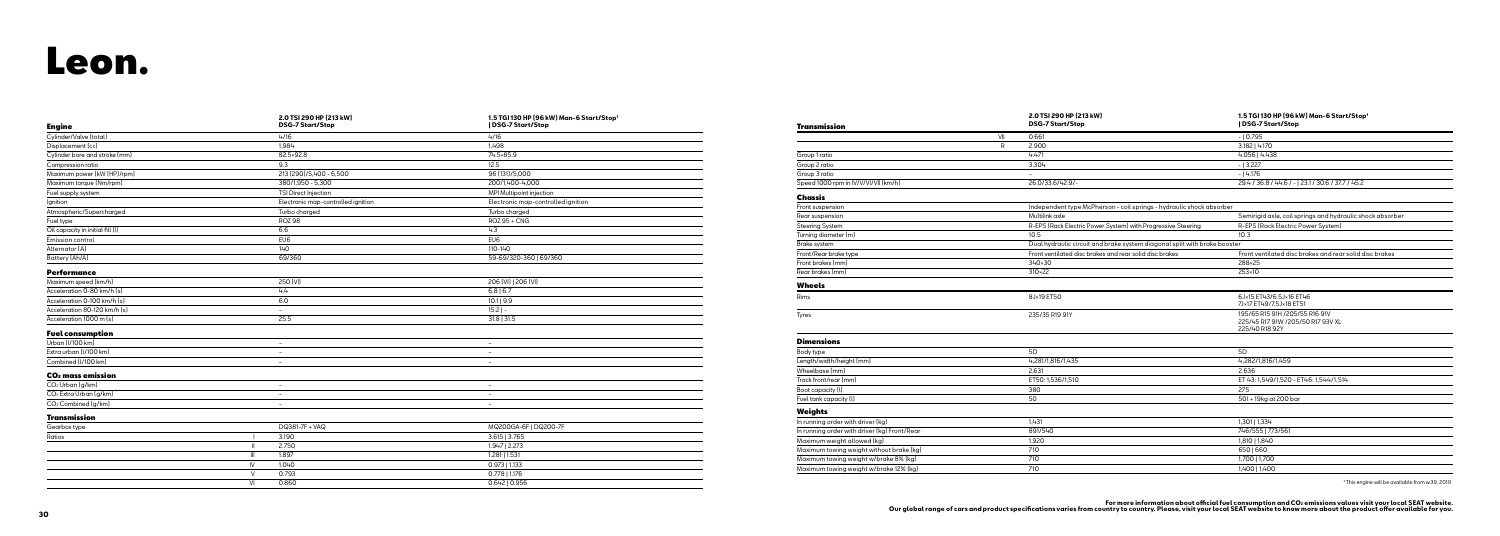## Leon.

| <b>Engine</b>                      |                                    | 1.6 TDI CR 115 HP (85 kW)<br><b>Man-5 Start/Stop</b> | 2.0 TDI CR 150 HP (110 kW) Man-6 Start/Stop<br>  DSG-7 Start/Stop |
|------------------------------------|------------------------------------|------------------------------------------------------|-------------------------------------------------------------------|
| Cylinder/Valve (total)             |                                    | 4/16                                                 | 4/16                                                              |
| Displacement (cc)                  |                                    | 1.598                                                | 1.968                                                             |
| Cylinder bore and stroke (mm)      |                                    | 79.5×80.5                                            | 81.0×95.5                                                         |
| Compression ratio                  |                                    | 16.2                                                 | 16.2                                                              |
| Maximum power (kW (HP)/rpm)        |                                    | 85 (115)/3,250-4,000                                 | 110 (150)/3,500-4,000                                             |
| Maximum torque (Nm/rpm)            |                                    | 250/1,500-3,250                                      | 340/1,750-3,000                                                   |
| Fuel supply system                 |                                    | Direct injection: Common Rail                        | Direct injection: Common Rail                                     |
| Ignition                           |                                    | Compressed Ignition                                  |                                                                   |
| Atmospheric/Supercharged           |                                    | <b>Turbo Charged</b>                                 | <b>Turbo Charged</b>                                              |
| Fuel type                          |                                    | Diesel                                               | Diesel                                                            |
| Oil capacity in initial fill (I)   |                                    | 5.0                                                  | 5.0                                                               |
| Emission control                   |                                    | EU <sub>6</sub>                                      | EU6                                                               |
| Alternator [A]                     |                                    | 110-140                                              | 110-140                                                           |
| Battery (Ah/A)                     |                                    | 70/420                                               | 68/380                                                            |
| <b>Performance</b>                 |                                    |                                                      |                                                                   |
| Maximum speed (km/h)               |                                    | 197 (VI)                                             | 215   211                                                         |
| Acceleration 0-80 km/h [s]         |                                    | 6.8                                                  | $6.0$   6.0                                                       |
| Acceleration 0-100 km/h (s)        |                                    | 9.8                                                  | 8.5   8.4                                                         |
| Acceleration 80-120 km/h [s]       |                                    | 13.0                                                 | $\overline{12.2}$   -                                             |
| Acceleration 1000 m (s)            |                                    | 31.1                                                 | 30.1   29.9                                                       |
| <b>Fuel consumption</b>            |                                    |                                                      |                                                                   |
| Urban (V100 km)                    |                                    | $\overline{\phantom{a}}$                             | $\sim$                                                            |
| Extra urban (I/100 km)             |                                    | $\overline{\phantom{a}}$                             | $\overline{\phantom{a}}$                                          |
| Combined (I/100 km)                |                                    | $\overline{\phantom{a}}$                             | $\overline{\phantom{a}}$                                          |
| CO <sub>2</sub> mass emission      |                                    |                                                      |                                                                   |
| CO <sub>2</sub> Urban [g/km]       |                                    | $\equiv$                                             | $\overline{\phantom{0}}$                                          |
| CO <sub>2</sub> Extra Urban (g/km) |                                    | $\sim$                                               | $\overline{\phantom{0}}$                                          |
| CO <sub>2</sub> Combined [g/km]    |                                    | $\sim$                                               | $\overline{\phantom{a}}$                                          |
| <b>Transmission</b>                |                                    |                                                      |                                                                   |
| Gearbox type                       |                                    | MQ250-5F                                             | MQ350-6F   DQ381-7F                                               |
| Ratios                             |                                    | 3.778                                                | 3.769   3.579                                                     |
|                                    | Ш                                  | 1.944                                                | 1.958   2.750                                                     |
|                                    | $\ensuremath{\mathsf{III}}\xspace$ | 1.185                                                | 1.257   1.677                                                     |
|                                    | $\mathsf{I}\mathsf{V}$             | 0.816                                                | 0.870   0.889                                                     |
|                                    | $\vee$                             | 0.625                                                | $0.857$   0.677                                                   |
|                                    | VI                                 | $\overline{\phantom{a}}$                             | 0.717   0.722                                                     |
|                                    | VII                                | $\overline{\phantom{a}}$                             | $-10.561$                                                         |

### Transmission

| Group 1 ratio  |  |
|----------------|--|
| Group 2 ratio  |  |
| Group 3 ratio  |  |
| Speed 1000 rpm |  |

#### Chassis

| Front suspension       |
|------------------------|
| Rear suspension        |
| <b>Steering System</b> |
| Turning diameter (     |
| <b>Brake system</b>    |
| Front/Rear brake t     |

| Transmission                                 | 1.6 TDI CR 115 HP (85 kW)<br><b>Man-5 Start/Stop</b>                      | 2.0 TDI CR 150 HP (110 kW) Man-6 Start/Stop<br>  DSG-7 Start/Stop |
|----------------------------------------------|---------------------------------------------------------------------------|-------------------------------------------------------------------|
|                                              | 3.600<br>R                                                                | 4.549   2.900                                                     |
| Group 1 ratio                                | 3.647                                                                     | 3.450   4.167                                                     |
| Group 2 ratio                                | $\equiv$                                                                  | $2.760$   3.125                                                   |
| Group 3 ratio                                | $\overline{\phantom{a}}$                                                  | $- -$                                                             |
| Speed 1000 rpm in IV/V/VI/VII (km/h)         | $39.1/51.0/-/$                                                            | 38.6/48.9/58.4/-131.1/41.6/50.3/-                                 |
| <b>Chassis</b>                               |                                                                           |                                                                   |
| Front suspension                             | Independent type McPherson - coil springs - hydraulic shock absorber      |                                                                   |
| Rear suspension                              | Semirigid axle, coil springs and hydraulic shock absorber                 |                                                                   |
| <b>Steering System</b>                       | R-EPS (Rack Electric Power System)                                        |                                                                   |
| Turning diameter (m)                         | 10.3                                                                      |                                                                   |
| Brake system                                 | Dual hydraulic circuit and brake system diagonal split with brake booster |                                                                   |
| Front/Rear brake type                        | Front ventilated disc brakes and rear solid disc brakes                   |                                                                   |
| Front brakes (mm)                            | Ø 288×25                                                                  | 288×25 (DCC: 312×25)                                              |
| Rear brakes (mm)                             | 253×10 [EPB:272×10]                                                       | 253×10 [EPB:272×10]                                               |
| <b>Wheels</b>                                |                                                                           |                                                                   |
| Rims                                         | 6J×15 ET43<br>6.5J×16 ET46/7J×17 ET49                                     | 6.5J×16 ET46<br>7J×17 ET49/7.5J×18 ET51                           |
| Tyres                                        | 195/65 R15 91H<br>205/55 R16 91V<br>225/45 R17 91W<br>205/50R17 93V XL    | 205/55 R16 91V<br>225/45 R17 91W<br>225/40 R18 92Y                |
| <b>Dimensions</b>                            |                                                                           |                                                                   |
| Body type                                    | 5D                                                                        | 5D                                                                |
| Length/width/height (mm)                     | 4,282/1,816/1,459                                                         | 4,282/1,816/1,459                                                 |
| Wheelbase [mm]                               | 2.636                                                                     | 2.636                                                             |
| Track front/rear (mm)                        | ET43: 1,549 / 1,520 - ET46: 1,544 / 1,514                                 | ET 43: 1549/1520 - ET 46: 1544/1514                               |
| Boot capacity [l]                            | 380                                                                       | 380                                                               |
| Fuel tank capacity (l)                       | 50                                                                        | 50                                                                |
| <b>Weights</b>                               |                                                                           |                                                                   |
| In running order with driver (kg)            | 1,311   1,339                                                             | 1,332   1,372                                                     |
| In running order with driver (kg) Front/Rear | 815/496   844/495                                                         | 832/500   872/500                                                 |
| Maximum weight allowed [kg]                  | 1,870   1,890                                                             | 1,850   1,890                                                     |
| Maximum towing weight without brake (kg)     | 6501660                                                                   | 6601680                                                           |
| Maximum towing weight w/brake 8% (kg)        | 1,800                                                                     | 1,800   1,800                                                     |
| Maximum towing weight w/brake 12% (kg)       | 1.500                                                                     | 1,600   1,600                                                     |

For more information about official fuel consumption and CO≥ emissions values visit your local SEAT website.<br>Our global range of cars and product specifications varies from country, to country, Please, visit your local SE

### Wheels

#### Dimensions

#### Weights

In running order with Maximum weight al Maximum towing we Maximum towing w Maximum towing w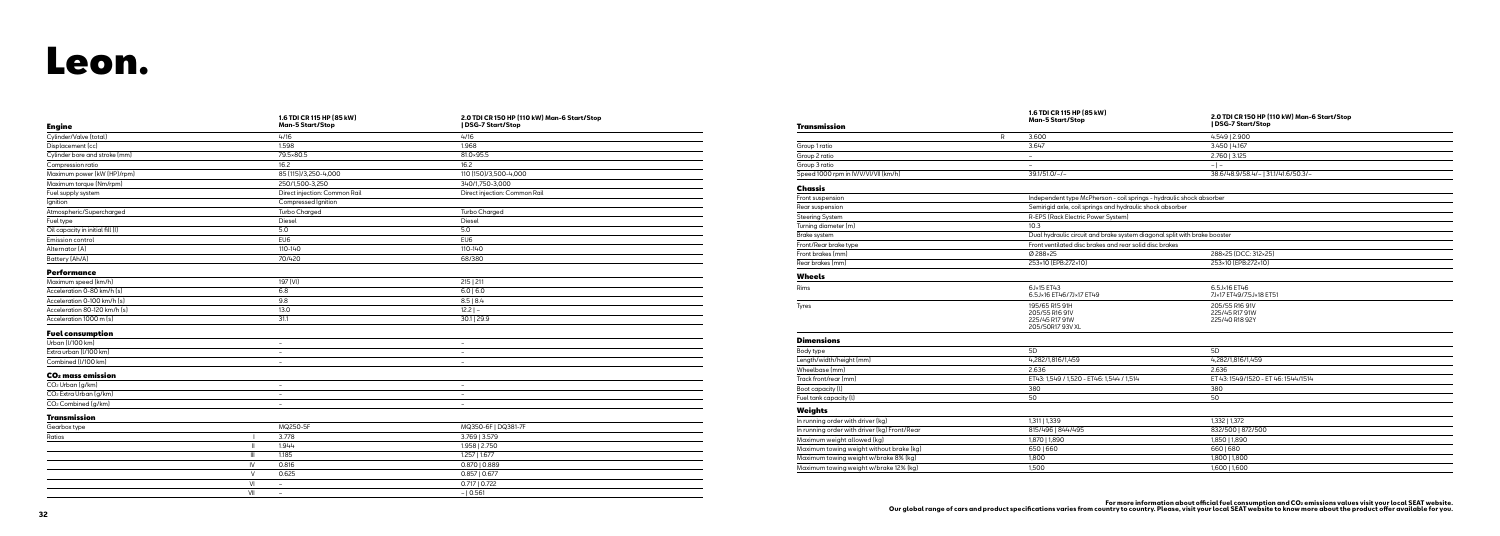## Leon Sportourer ST.

| <b>Engine</b>                      |                        | 1.0 EcoTSI 115 HP (85 kW)<br>Man-6 Start/Stop1 | 1.5 EcoTSI Evo 130 HP (96 kW)<br>Man-6 Start/Stop1 | 1.5 EcoTSI Evo 150 HP (110 kW)<br>Man-6 Start/Stop ACT <sup>2</sup><br>  DSG-7 Start/Stop ACT <sup>2</sup> | Tra           |
|------------------------------------|------------------------|------------------------------------------------|----------------------------------------------------|------------------------------------------------------------------------------------------------------------|---------------|
| Cylinder/Valve (total)             |                        | 3/12                                           | 4/16                                               | 4/16                                                                                                       |               |
| Displacement (cc)                  |                        | 999                                            | 1.498                                              | 1.498                                                                                                      | Grou          |
| Cylinder bore and stroke [mm]      |                        | 74.5×76.4                                      | 74.5×85.9                                          | 74.5×85.9                                                                                                  | Grou          |
| Compression ratio                  |                        | 10.5                                           | 12.5                                               | 10.5                                                                                                       | Grou          |
| Maximum power (kW (HP)/rpm)        |                        | 85 (115)/5,000-5,500                           | 96 (131)/5,000-6,000                               | 110 (150)/5,000 - 6,000                                                                                    | Spee          |
| Maximum torque (Nm/rpm)            |                        | 200/2,000-3,500                                | 200/1,400 - 4,000                                  | 250/1,500 - 3,500                                                                                          |               |
| Fuel supply system                 |                        | TSI Direct Injection                           |                                                    |                                                                                                            |               |
| Ignition                           |                        | Electronic map-controlled ignition             |                                                    |                                                                                                            | Cho           |
| Atmospheric/Supercharged           |                        | Turbo charged                                  | Turbo charged                                      | Turbo charged                                                                                              | Front<br>Rear |
| Fuel type                          |                        | <b>ROZ 95</b>                                  | <b>ROZ 95</b>                                      | <b>ROZ 95</b>                                                                                              | Stee          |
| Oil capacity in initial fill (I)   |                        | 4.3                                            | 4.5                                                | 4.5                                                                                                        | Turni         |
| Emission control                   |                        | EU <sub>6</sub>                                | EU <sub>6</sub>                                    | EU <sub>6</sub>                                                                                            | <b>Brak</b>   |
| Alternator [A]                     |                        | 110-140                                        | 110-140                                            | 110-140                                                                                                    |               |
| Battery (Ah/A)                     |                        | 59-69/320-360                                  | 59-69/320-360                                      | 59-69/320-360                                                                                              | Front         |
| <b>Performance</b>                 |                        |                                                |                                                    |                                                                                                            | Front<br>Rear |
| Maximum speed (km/h)               |                        | 196 (V)                                        | 207 (V)                                            | 215 (IV)   215 (V)                                                                                         | Wh            |
| Acceleration 0-80 km/h [s]         |                        | 6.7                                            | 6.4                                                | $5.8$   5.9                                                                                                |               |
| Acceleration 0-100 km/h [s]        |                        | 10.1                                           | 9.5                                                | 8.2   8.3                                                                                                  | Rims          |
| Acceleration 80-120 km/h [s]       |                        | 11.2                                           | 11.7                                               | 9.5   9.2                                                                                                  |               |
| Acceleration 1000 m (s)            |                        | 31.8                                           | 31.0                                               | 29.8   29.6                                                                                                | Tyres         |
| <b>Fuel consumption</b>            |                        |                                                |                                                    |                                                                                                            | Dim           |
| Urban (I/100 km)                   |                        | $\overline{\phantom{a}}$                       | $\overline{\phantom{a}}$                           |                                                                                                            | Body          |
| Extra urban (I/100 km)             |                        | $\overline{\phantom{a}}$                       | $\overline{\phantom{a}}$                           | $\sim$                                                                                                     | Leng          |
| Combined (I/100 km)                |                        | $\overline{a}$                                 | $\overline{\phantom{a}}$                           | $\sim$                                                                                                     | Whe           |
| CO <sub>2</sub> mass emission      |                        |                                                |                                                    |                                                                                                            | Tracl         |
| CO <sub>2</sub> Urban (q/km)       |                        | $\overline{\phantom{0}}$                       | $\overline{\phantom{a}}$                           | $\overline{\phantom{0}}$                                                                                   | Boot          |
| CO <sub>2</sub> Extra Urban (g/km) |                        | $\overline{\phantom{a}}$                       | $\overline{\phantom{a}}$                           |                                                                                                            | Fuel          |
| CO <sub>2</sub> Combined (q/km)    |                        | $\overline{\phantom{a}}$                       | $\sim$                                             | $\sim$                                                                                                     | Wei           |
| <b>Transmission</b>                |                        |                                                |                                                    |                                                                                                            | In ru         |
| Gearbox type                       |                        | MQ200-5F                                       | MQ200GA-6F                                         | MQ250-6F   DQ200-7F                                                                                        | In ru         |
| Ratios                             | - 1                    | 3.769                                          | 3.615                                              | 3.778   3.500                                                                                              | Maxi          |
|                                    | $\blacksquare$         | 1.955                                          | 1.947                                              | 2.118   2.087                                                                                              | Maxi          |
|                                    | $\mathbf{III}$         | 1.281                                          | 1.281                                              | 1.360   1.343                                                                                              | Maxi          |
|                                    | $\mathsf{I}\mathsf{V}$ | 0.881                                          | 0.973                                              | 1.029   0.933                                                                                              | Maxi          |
|                                    | $\vee$                 | 0.673                                          | 0.778                                              | $0.857$   $0.974$                                                                                          |               |
|                                    | VI                     | $\sim$                                         | 0.646                                              | 0.733   0.778                                                                                              |               |
|                                    | VII                    | $\overline{\phantom{a}}$                       | $\sim$                                             | $-10.653$                                                                                                  |               |

#### Transmission

| Group 1 ratio     |  |
|-------------------|--|
| Group 2 ratio     |  |
| Group 3 ratio     |  |
| Speed 1000 rpm in |  |

#### Chassis

| Transmission                                 | 1.0 EcoTSI 115 HP (85 kW)<br>Man-6 Start/Stop1                       | 1.5 EcoTSI Evo 130 HP [96 kW]<br>Man-6 Start/Stop1                        | 1.5 EcoTSI Evo 150 HP (110 kW)<br>Man-6 Start/Stop ACT <sup>1</sup><br>  DSG-7 Start/Stop ACT' |
|----------------------------------------------|----------------------------------------------------------------------|---------------------------------------------------------------------------|------------------------------------------------------------------------------------------------|
|                                              | R<br>3.182   3.182   4.167                                           | 3.182                                                                     | 3.600   3.721                                                                                  |
| Group 1 ratio                                | 3.933   4.056   4.438                                                | 4.056                                                                     | 3.647   4.800                                                                                  |
| Group 2 ratio                                | $- - 3.227 $                                                         | $\overline{\phantom{a}}$                                                  | $-13.429$                                                                                      |
| Group 3 ratio                                | $- - 4.176$                                                          |                                                                           | $-14.500$                                                                                      |
| Speed 1000 rpm in IV/V/VI/VII (km/h)         | 29.3/36.7/44.2/--                                                    | $9.3/36.7/44.2/-$                                                         | 31.0/37.2/43.5/-<br>  23.2/30.4/37.6/45.0                                                      |
| Chassis                                      |                                                                      |                                                                           |                                                                                                |
| Front suspension                             | Independent type McPherson - coil springs - hydraulic shock absorber |                                                                           |                                                                                                |
| Rear suspension                              | Semirigid axle, coil springs and hydraulic shock absorber            |                                                                           |                                                                                                |
| <b>Steering System</b>                       | R-EPS (Rack Electric Power System)                                   |                                                                           |                                                                                                |
| Turning diameter (m)                         | 10.3                                                                 |                                                                           |                                                                                                |
| Brake system                                 |                                                                      | Dual hydraulic circuit and brake system diagonal split with brake booster |                                                                                                |
| Front/Rear brake type                        | Front ventilated disc brakes and rear solid disc brakes              |                                                                           |                                                                                                |
| Front brakes (mm)                            | Ø 276×24                                                             | Ø 288×25                                                                  | Ø 288×25                                                                                       |
| Rear brakes (mm)                             | 253×10 (EPB: 272×10)                                                 | 253×10 (EPB: 272×10)                                                      | 272×10                                                                                         |
| <b>Wheels</b>                                |                                                                      |                                                                           |                                                                                                |
| Rims                                         | 6J×15 ET43<br>6.5J×16 ET46/7J×17 ET49                                | 6.5J×16 ET46<br>7J×17 ET49/7.5J×18 ET51                                   | 6.5J×16 ET46<br>7J×17 ET49/7.5J×18 ET51                                                        |
| Tyres                                        | 195/65 R15 91H-205/55 R16 91V<br>225/45 R17 91W-205/50R17 93V XL     | 205/55 R16 91V-225/45 R17 91W<br>205/50R17 93V XL-225/40 R18 92Y          | 205/55 R16 91V-225/45 R17 91W<br>205/50R17 93V XL-225/40 R18 92Y                               |
| <b>Dimensions</b>                            |                                                                      |                                                                           |                                                                                                |
| Body type                                    | 5D                                                                   |                                                                           |                                                                                                |
| Length/width/height (mm)                     | 4,549 / 1,816 / 1,454                                                |                                                                           |                                                                                                |
| Wheelbase (mm)                               | 2.636                                                                |                                                                           |                                                                                                |
| Track front/rear (mm)                        | ET43: 1,549/1,520 - ET46: 1,544/1,514                                |                                                                           |                                                                                                |
| Boot capacity (I)                            | 587                                                                  |                                                                           |                                                                                                |
| Fuel tank capacity (I)                       | 50                                                                   |                                                                           |                                                                                                |
| Weights                                      |                                                                      |                                                                           |                                                                                                |
| In running order with driver (kg)            | 1,242                                                                | 1,271                                                                     | 1,275   1,294                                                                                  |
| In running order with driver (kg) Front/Rear | 711/531                                                              | 738/533                                                                   | 742/533   759/535                                                                              |
| Maximum weight allowed (kg)                  | 1,780                                                                | 1,840                                                                     | 1,840   1,860                                                                                  |
| Maximum towing weight without brake [kg]     | 620                                                                  | 630                                                                       | 630   640                                                                                      |
| Maximum towing weight w/brake 8% (kg)        | 1,300                                                                | 1,700                                                                     | 1,700                                                                                          |
| Maximum towing weight w/brake 12% (kg)       | 1,000                                                                | 1,400                                                                     | 1,500                                                                                          |

1 This engine will be available from w.37, 2019

For more information about official fuel consumption and CO≥ emissions values visit your local SEAT website.<br>Our global range of cars and product specifications varies from country, to country, Please, visit your local SE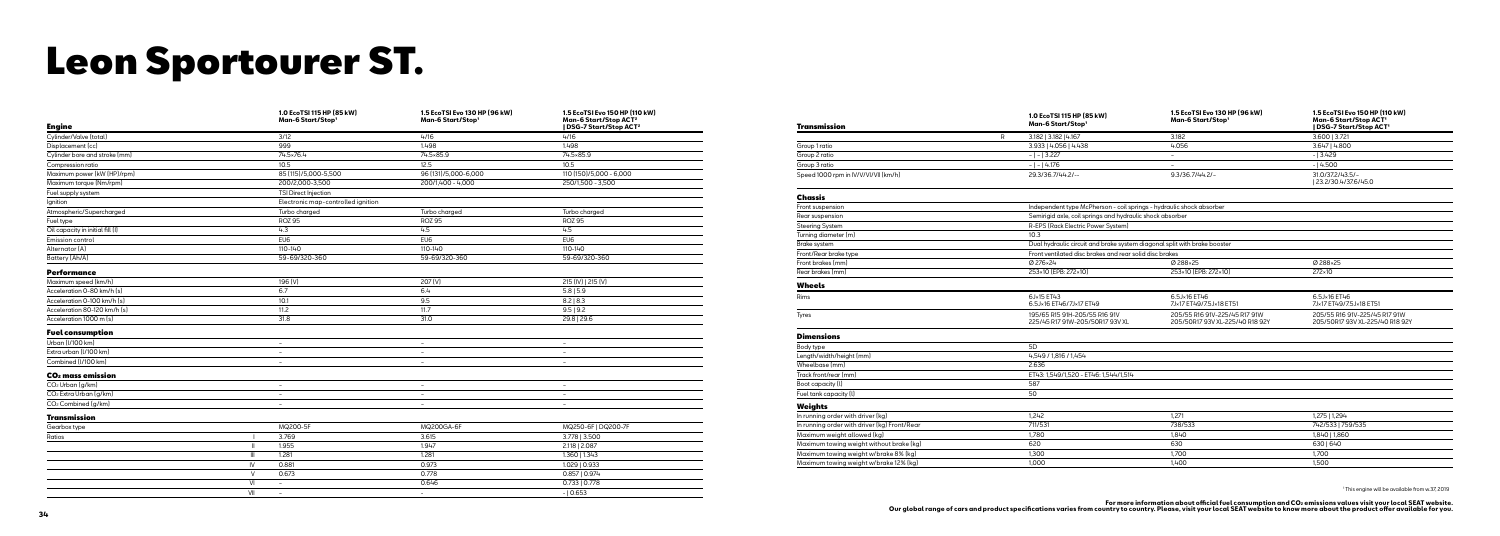## Leon Sportourer ST.

| <b>Engine</b>                      | 2.0 TSI 290HP (213 kW)<br><b>DSG-7 Start/Stop</b> | 2.0 TSI 300 HP (221 kW)<br><b>DSG-7 Start/Stop 4Drive</b> | 1.5 TGI 130 HP (96 kW)<br>Man-6 Start/Stop'  DSG-7 Start/Stop |
|------------------------------------|---------------------------------------------------|-----------------------------------------------------------|---------------------------------------------------------------|
| Cylinder/Valve (total)             | 4/16                                              | 4/16                                                      | 4/16                                                          |
| Displacement (cc)                  | 1.984                                             | 1.984                                                     | 1.498                                                         |
| Cylinder bore and stroke [mm]      | 82.5×92.8                                         | 82.5×92.8                                                 | 74.5×85.9                                                     |
| Compression ratio                  | 9.3                                               | 9,3                                                       | 12.5                                                          |
| Maximum power (kW (HP)/rpm)        | 213 (290) / 5,400 - 6,500                         | 221 (300) / 5,300 - 6,500                                 | 96 (131)/5,000                                                |
| Maximum torque (Nm/rpm)            | 380 / 1,950 - 5,300                               | 400 / 2,000 - 5,200                                       | 200/1,400-4,000                                               |
| Fuel supply system                 | TSI Direct Injection                              | TSI Direct Injection                                      | MPI Multipoint Injection                                      |
| Ignition                           | Electronic map-controlled ignition                | Electronic map-controlled ignition                        | Electronic map-controlled ignition                            |
| Atmospheric/Supercharged           | Turbo charged                                     | Turbo charged                                             | Turbo charged                                                 |
| Fuel type                          | <b>ROZ 98</b>                                     | <b>ROZ 98</b>                                             | <b>ROZ 95 + CNG</b>                                           |
| Oil capacity in initial fill (I)   | 6.6                                               | 6.6                                                       | 4.3                                                           |
| Emission control                   | EU6 BG                                            | EU6 BG                                                    | EU6 AG                                                        |
| Alternator [A]                     | 140                                               | 140                                                       | 110-140                                                       |
| Battery (Ah/A)                     | 69/360                                            | 69/360                                                    | 59-69/320-360                                                 |
| <b>Performance</b>                 |                                                   |                                                           |                                                               |
| Maximum speed (km/h)               | 250 [VI]                                          | 250 [VI]                                                  | 206 [VI]   206 [VI]                                           |
| Acceleration 0-80 km/h [s]         | 4.6                                               | 3.3                                                       | 6.8 6.8                                                       |
| Acceleration 0-100 km/h (s)        | 6.3                                               | 4.9                                                       | $10.1$   10.0                                                 |
| Acceleration 80-120 km/h [s]       | 10.7                                              | 8.7                                                       | 15.8   12.9                                                   |
| Acceleration 1000 m (s)            | 25.9                                              | 24.3                                                      | $32.0$   31.6                                                 |
| <b>Fuel consumption</b>            |                                                   |                                                           |                                                               |
| Urban (I/100 km)                   | $\overline{\phantom{a}}$                          | $\overline{\phantom{a}}$                                  | $\overline{\phantom{a}}$                                      |
| Extra urban (I/100 km)             | $\overline{\phantom{a}}$                          | $\overline{\phantom{a}}$                                  | $\equiv$                                                      |
| Combined (I/100 km)                | $\overline{\phantom{a}}$                          | $\overline{\phantom{a}}$                                  | $\overline{\phantom{a}}$                                      |
| CO <sub>2</sub> mass emission      |                                                   |                                                           |                                                               |
| $CO2$ Urban $(g/km)$               | $\overline{\phantom{a}}$                          | $\overline{\phantom{a}}$                                  | $\overline{\phantom{a}}$                                      |
| CO <sub>2</sub> Extra Urban (g/km) | $\overline{\phantom{a}}$                          | $\overline{\phantom{a}}$                                  | $\overline{\phantom{a}}$                                      |
| CO <sub>2</sub> Combined [g/km]    | $\sim$                                            | $\overline{\phantom{a}}$                                  | $\equiv$                                                      |
| <b>Transmission</b>                |                                                   |                                                           |                                                               |
| Gearbox type                       | DQ381-7F + VAQ                                    | DQ381-7A                                                  | MQ200GA-6F   DQ200-7F                                         |
| Ratios                             | 3.190                                             | 3.190                                                     | 3.165   3.765                                                 |
| $\mathbb{I}$                       | 2.750                                             | 2.750                                                     | 1.947   2.273                                                 |
| $\ensuremath{\mathsf{III}}\xspace$ | 1.897                                             | 1.897                                                     | 1.281   1.531                                                 |
| IV                                 | 1.040                                             | 1.040                                                     | $0.973$   1.133                                               |
| $\vee$                             | 0.793                                             | 0.793                                                     | $0.778$   1.176                                               |
| VI                                 | 0.860                                             | 0.860                                                     | $0.642$   0.956                                               |
| VII                                | 0.661                                             | 0.661                                                     | $-10.795$                                                     |
|                                    |                                                   |                                                           |                                                               |

#### Transmission

| Group 1 ratio  |
|----------------|
| Group 2 ratio  |
| Group 3 ratio  |
| Speed 1000 rpm |

#### Chassis

Front suspension

### Turning diameter (

Front/Rear brake ty

|                                              |   | 2.0 TSI 290HP (213 kW)<br><b>DSG-7 Start/Stop</b>                         | 2.0 TSI 300 HP (221 kW)<br><b>DSG-7 Start/Stop 4Drive</b> | 1.5 TGI 130 HP (96 kW)<br>Man-6 Start/Stop'  DSG-7 Start/Stop                      |
|----------------------------------------------|---|---------------------------------------------------------------------------|-----------------------------------------------------------|------------------------------------------------------------------------------------|
| <b>Transmission</b>                          | R | 2.900                                                                     | 2.900                                                     | 3.182   4.170                                                                      |
| Group 1 ratio                                |   | 4.471                                                                     | 4.471                                                     | 4.056   4.438                                                                      |
| Group 2 ratio                                |   | 3.304                                                                     | 3.304                                                     | $-13.227$                                                                          |
| Group 3 ratio                                |   |                                                                           | $\overline{\phantom{a}}$                                  | $-14.176$                                                                          |
| Speed 1000 rpm in IV/V/VI/VII (km/h)         |   | 26.0/33.6/42.9/-                                                          | $\overline{\phantom{a}}$                                  | 29.4/36.8/44.6/ -   23.1/30.6/37.7/45.2                                            |
|                                              |   |                                                                           |                                                           |                                                                                    |
| Chassis                                      |   |                                                                           |                                                           |                                                                                    |
| Front suspension                             |   |                                                                           |                                                           |                                                                                    |
| Rear suspension                              |   | Multilink axle                                                            | Multilink axle                                            | Semirigid axle, coil springs<br>and hydraulic shock absorber                       |
| <b>Steering System</b>                       |   | R-EPS (Rack Electric Power System) with Progressive Steering              |                                                           | R-EPS (Rack Electric Power System)                                                 |
| Turning diameter (m)                         |   | 10.5                                                                      | 10.5                                                      | 10.3                                                                               |
| <b>Brake system</b>                          |   | Dual hydraulic circuit and brake system diagonal split with brake booster |                                                           |                                                                                    |
| Front/Rear brake type                        |   | Front and rear ventilated disc brakes                                     |                                                           |                                                                                    |
| Front brakes (mm)                            |   | 340×30                                                                    | 340×30                                                    | 288×25                                                                             |
| Rear brakes (mm)                             |   | 310×22                                                                    | 310×22                                                    | 272×10                                                                             |
| Wheels                                       |   |                                                                           |                                                           |                                                                                    |
| Rims                                         |   | 8J×19 ET50                                                                | 8J×19 ET50                                                | 6J×15 ET43/6.5J×16 ET46<br>7J×17 ET49/7.5J×18 ET51                                 |
| Tyres                                        |   | 235/35 R19 91Y                                                            | 235/35 R19 91Y                                            | 195/65 R15 91H/205/55 R16 91V<br>225/45 R17 91W/205/50R17 93V XL<br>225/40 R18 92Y |
| <b>Dimensions</b>                            |   |                                                                           |                                                           |                                                                                    |
| Body type                                    |   | 5D                                                                        | 5D                                                        | 5 <sub>D</sub>                                                                     |
| Length/width/height (mm)                     |   | 4,548/1,816/1,431                                                         | 4,548/1,816/1,431                                         | 4,548/1,816/1,431                                                                  |
| Wheelbase (mm)                               |   | 2.631                                                                     | 2,631                                                     | 2,631                                                                              |
| Track front/rear (mm)                        |   | 1,536/1,510                                                               | 1,536/1,510                                               | ET43: 1,549/1,514-ET51: 1,534/1,504                                                |
| Boot capacity (I)                            |   | 587                                                                       | 587                                                       | 482                                                                                |
| Fuel tank capacity (I)                       |   | 50                                                                        | 55                                                        | 55 + 19kg at 200 bar                                                               |
| Weights                                      |   |                                                                           |                                                           |                                                                                    |
| In running order with driver (kg)            |   | 1,476                                                                     | 1,557                                                     | 1,342   1,374                                                                      |
| In running order with driver (kg) Front/Rear |   | 888/588                                                                   | 899/658                                                   | 738 / 604   764 / 610                                                              |
| Maximum weight allowed [kg]                  |   | 2,020                                                                     | 2,090                                                     | 1,850   1,880                                                                      |
| Maximum towing weight without brake (kg)     |   | 730                                                                       | 750                                                       | 6701680                                                                            |
| Maximum towing weight w/brake 8% (kg)        |   | 730                                                                       | 750                                                       | 1,700   1,700                                                                      |
| Maximum towing weight w/brake 12% (kg)       |   | 730                                                                       | 750                                                       | 1,400   1,400                                                                      |

<sup>1</sup> This engine will be available from w.39, 2019

For more information about official fuel consumption and CO≥ emissions values visit your local SEAT website.<br>Our global range of cars and product specifications varies from country, to country, Please, visit your local SE

### Wheels

#### Dimensions

Weights<br>In running order wit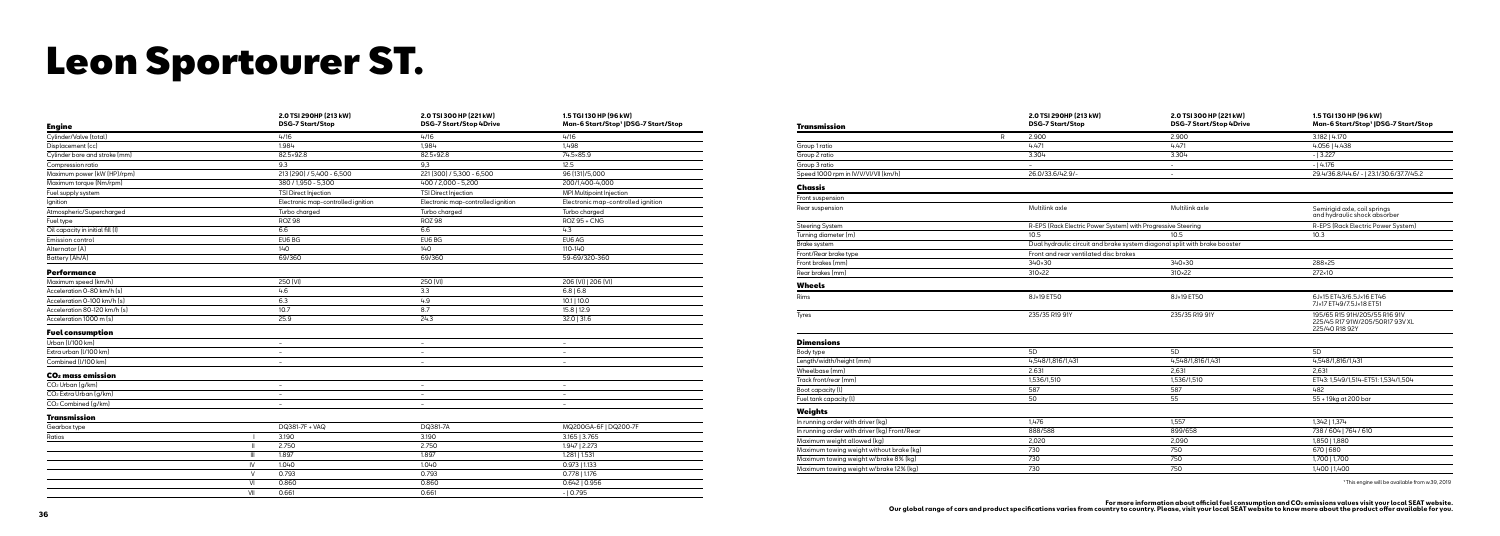|                                    | 1.6 TDI 115 HP (85 kW)<br><b>Man-5 Start/Stop</b> | 2.0 TDI CR 150 HP (110 kW)<br>Man-6 Start/Stop   DSG-7 Start/Stop |  |
|------------------------------------|---------------------------------------------------|-------------------------------------------------------------------|--|
| <b>Engine</b>                      |                                                   |                                                                   |  |
| Cylinder/Valve (total)             | 4/16                                              | 4/16                                                              |  |
| Displacement (cc)                  | 1,598                                             | 1,968                                                             |  |
| Cylinder bore and stroke [mm]      | 79.5×80.5                                         | 81.0×95.5                                                         |  |
| Compression ratio                  | 16.2                                              | 16.2                                                              |  |
| Maximum power (kW (HP)/rpm)        | 85 (115) /3,250-4,000                             | 110 (150)/3,500-4,000                                             |  |
| Maximum torque (Nm/rpm)            | 250/1,500-3,250                                   | 340/1,750-3,000                                                   |  |
| Fuel supply system                 | Direct injection: Common Rail                     | Direct injection: Common Rail                                     |  |
| Ignition                           | Compressed Ignition                               | Compressed Ignition                                               |  |
| Atmospheric/Supercharged           | <b>Turbo Charged</b>                              | <b>Turbo Charged</b>                                              |  |
| Fuel type                          | Diesel                                            | Diesel                                                            |  |
| Oil capacity in initial fill (I)   | 5.0                                               | 5.0                                                               |  |
| Emission control                   | EU6                                               | EU6                                                               |  |
| Alternator (A)                     | 110-140                                           | 110-140                                                           |  |
| Battery (Ah/A)                     | 70/420                                            | 68/380                                                            |  |
| <b>Performance</b>                 |                                                   |                                                                   |  |
| Maximum speed (km/h)               | 194 (V)                                           | 215 (VI)   212 (VI)                                               |  |
| Acceleration 0-80 km/h [s]         | 7.3                                               | $6.2$   5.9                                                       |  |
| Acceleration 0-100 km/h [s]        | 10.6                                              | $8.8$   8.7                                                       |  |
| Acceleration 80-120 km/h [s]       | 14.2                                              | 12.6   10.4                                                       |  |
| Acceleration 1000 m (s)            | 32.6                                              | $30.4$   30.1                                                     |  |
|                                    |                                                   |                                                                   |  |
| <b>Fuel consumption</b>            |                                                   |                                                                   |  |
| Urban (I/100 km)                   | $\sim$                                            | $\overline{\phantom{a}}$                                          |  |
| Extra urban (I/100 km)             | $\sim$                                            | $\sim$                                                            |  |
| Combined (I/100 km)                | $\overline{\phantom{a}}$                          | $\overline{\phantom{a}}$                                          |  |
| CO <sub>2</sub> mass emission      |                                                   |                                                                   |  |
| CO <sub>2</sub> Urban (g/km)       | $\overline{\phantom{a}}$                          | $\overline{\phantom{a}}$                                          |  |
| CO <sub>2</sub> Extra Urban (g/km) | $\overline{\phantom{a}}$                          | $\sim$                                                            |  |
| CO <sub>2</sub> Combined (g/km)    | $\overline{\phantom{a}}$                          | $\overline{\phantom{a}}$                                          |  |
| Transmission                       |                                                   |                                                                   |  |
| Gearbox type                       | MQ250-5F                                          | MQ350-6F   DQ381-7F                                               |  |
| Ratios                             | 3.778                                             | 3.769   3.579                                                     |  |
|                                    | 1.944<br>$\mathbf{H}$                             | 1.958   2.750                                                     |  |
|                                    | $\mathbf{III}$<br>1.185                           | 1.257   1.677                                                     |  |
|                                    | 0.816<br>IV.                                      | $0.870$   $0.889$                                                 |  |
|                                    | $\vee$<br>0.625                                   | 0.857   0.677                                                     |  |
|                                    | VI<br>$\equiv$                                    | $0.717$   0.722                                                   |  |
|                                    | VII<br>$-$                                        | $- 0.561$                                                         |  |
|                                    |                                                   |                                                                   |  |

#### Transmission

| Group 1 ratio  |
|----------------|
| Group 2 ratio  |
| Group 3 ratio  |
| Speed 1000 rpm |

#### Chassis

### Steering System Turning diameter (m)<br>Brake system

Front/Rear brake ty

| Transmission                                 |   | 1.6 TDI 115 HP (85 kW)<br><b>Man-5 Start/Stop</b>                         | 2.0 TDI CR 150 HP [110 kW]<br>Man-6 Start/Stop   DSG-7 Start/Stop                                                   |
|----------------------------------------------|---|---------------------------------------------------------------------------|---------------------------------------------------------------------------------------------------------------------|
|                                              | R | 3.600                                                                     | 4.549   2.901                                                                                                       |
| Group 1 ratio                                |   | 3.647                                                                     | 3.450   4.167                                                                                                       |
| Group 2 ratio                                |   | $\overline{\phantom{a}}$                                                  | 2.760   3.125                                                                                                       |
| Group 3 ratio                                |   | $\overline{\phantom{a}}$                                                  | $-$   $-$                                                                                                           |
| Speed 1000 rpm in IV/V/VI/VII (km/h)         |   | 37.9/47.6/58.9                                                            | $-$   31.1/41.6/50.3/-                                                                                              |
| Chassis                                      |   |                                                                           |                                                                                                                     |
| Front suspension                             |   | Independent type McPherson - coil springs - hydraulic shock absorber      |                                                                                                                     |
| Rear suspension                              |   | Semirigid axle, coil springs, hydraulic shock absorber                    | Semirigid axle, coil springs a. hyd. shock abs   Semirigid<br>axle, coil springs a. hyd. shock abs   Multilink axle |
| <b>Steering System</b>                       |   | R-EPS (Rack Electric Power System)                                        |                                                                                                                     |
| Turning diameter (m)                         |   | 10.3                                                                      |                                                                                                                     |
| Brake system                                 |   | Dual hydraulic circuit and brake system diagonal split with brake booster |                                                                                                                     |
| Front/Rear brake type                        |   | Front ventilated disc brakes and rear solid disc brakes                   |                                                                                                                     |
| Front brakes (mm)                            |   | Ø288×25                                                                   | 288×25                                                                                                              |
| Rear brakes (mm)                             |   | 253×10 (4Drive: 272×10)                                                   | 253×10 (4Drive: 272×10)                                                                                             |
| <b>Wheels</b>                                |   |                                                                           |                                                                                                                     |
| Rims                                         |   | 6J×15 ET43/6.5J×16 ET46/7J×17 ET49                                        | 6.5J×16 ET46/7J×17 ET49/7.5J×18 ET51                                                                                |
| Tyres                                        |   | 195/65 R15 91H/205/55 R16 91V<br>225/45 R17 91W/205/50R17 93V XL          | 205/55 R16 91V/225/45 R17 91W<br>225/40 R18 92Y/                                                                    |
| <b>Dimensions</b>                            |   |                                                                           |                                                                                                                     |
| Body type                                    |   | 5D                                                                        | 5D                                                                                                                  |
| Length/width/height (mm)                     |   | 4,549/1,816/1,454                                                         | 4,549/1,816/1,454                                                                                                   |
| Wheelbase (mm)                               |   | 2.636                                                                     | 2.636                                                                                                               |
| Track front/rear (mm)                        |   | ET43: 1,549/1,520<br>ET46: 1,544/1,514<br>ET49: 1,538/1,508               | ET46: 1.544/1.514<br>ET49: 1,538/1,508<br>ET51: 1,534/1,504                                                         |
| Boot capacity (I)                            |   | 587                                                                       | 587                                                                                                                 |
| Fuel tank capacity (I)                       |   | 50   50   55                                                              | 50   50   55                                                                                                        |
| Weights                                      |   |                                                                           |                                                                                                                     |
| In running order with driver (kg)            |   | 1,352                                                                     | 1,385   1,425                                                                                                       |
| In running order with driver (kg) Front/Rear |   | 806/546                                                                   | 837/548   877/548                                                                                                   |
| Maximum weight allowed [kg]                  |   | 1,920                                                                     | 1,940   1,980                                                                                                       |
| Maximum towing weight without brake [kg]     |   | 670                                                                       | 690   710                                                                                                           |
| Maximum towing weight w/brake 8% (kg)        |   | 1,800                                                                     | 1,800   1,800                                                                                                       |
| Maximum towing weight w/brake 12% (kg)       |   | 1.500                                                                     | 1,600   1,600                                                                                                       |

For more information about official fuel consumption and CO≥ emissions values visit your local SEAT website.<br>Our global range of cars and product specifications varies from country, to country, Please, visit your local SE

Wheels

#### Dimensions

Length/width/heigh Track front/rear (mn

### Fuel tank capacity (

### Weights

In running order with Maximum weight a  $\overline{\text{Maximum}}$  wing w

## Leon Sportourer ST.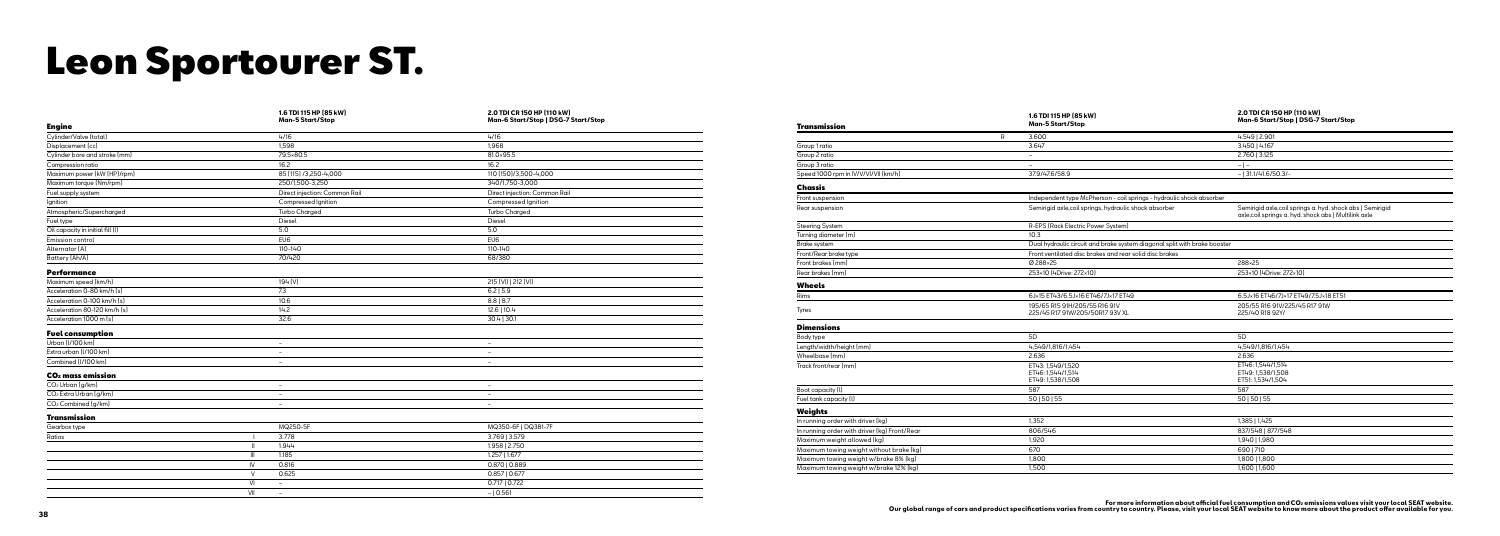| Petrol                                                       | Reference | <b>Style</b> | <b>Xcellence</b> | FR | <b>CUPRA</b> |
|--------------------------------------------------------------|-----------|--------------|------------------|----|--------------|
| 1.0 EcoTSI 115 HP (85 kW) Man-6 Start/Stop <sup>3</sup>      |           |              |                  |    |              |
| 1.5 EcoTSI Evo 130HP [96 kW] Man-6 Start/Stop <sup>3</sup>   |           |              |                  |    |              |
| 1.5 EcoTSI Evo 150HP [110 kW] Man-6 Start/Stop <sup>4</sup>  |           |              |                  |    |              |
| 1.5 EcoTSI Evo 150HP [110 kW] DSG-7 Start/Stop <sup>4</sup>  |           |              |                  |    |              |
| 2.0 TSI 290 HP (213 kW) DSG-7 Start/Stop                     |           |              |                  |    |              |
| 2.0 TSI 300 HP (221 kW) DSG-7 Start/Stop 4Drive <sup>2</sup> |           |              |                  |    |              |
| <b>CNG</b>                                                   |           |              |                  |    |              |
| 1.5 TGI 130 HP (96 kW) Man-6 Start/Stop <sup>3</sup>         |           |              |                  |    |              |
| 1.5 TGI 130 HP [96 kW] DSG-7 Start/Stop                      |           |              |                  |    |              |

<sup>1</sup> Only available for Leon 5D. ²Only available for Leon Sportourer ST. <sup>3</sup> This engine will be available from w.39, 2019 ⁴This engine will be available from w.37, 2019

For more information about official fuel consumption<br>and CO2 emissions values visit your local SEAT website.<br>Our global range of cars and product specifications varies from<br>country to country. Please, visit your local SEAT

## Engine specs.

| <b>Diesel</b>                                                            | Reference | Stvle | Xcellence | FR | CUPRA |
|--------------------------------------------------------------------------|-----------|-------|-----------|----|-------|
| 1.6 TDI 115 HP (85 kW) Man-5 <sup>1</sup> /Man-6 <sup>2</sup> Start/Stop |           |       |           |    | -     |
| 2.0 TDI 150 HP (110 kW) Man-6 Start/Stop                                 |           |       |           |    | -     |
| 2.0 TDI 150 HP (110 kW) DSG-7 Start/Stop                                 |           |       |           |    | -     |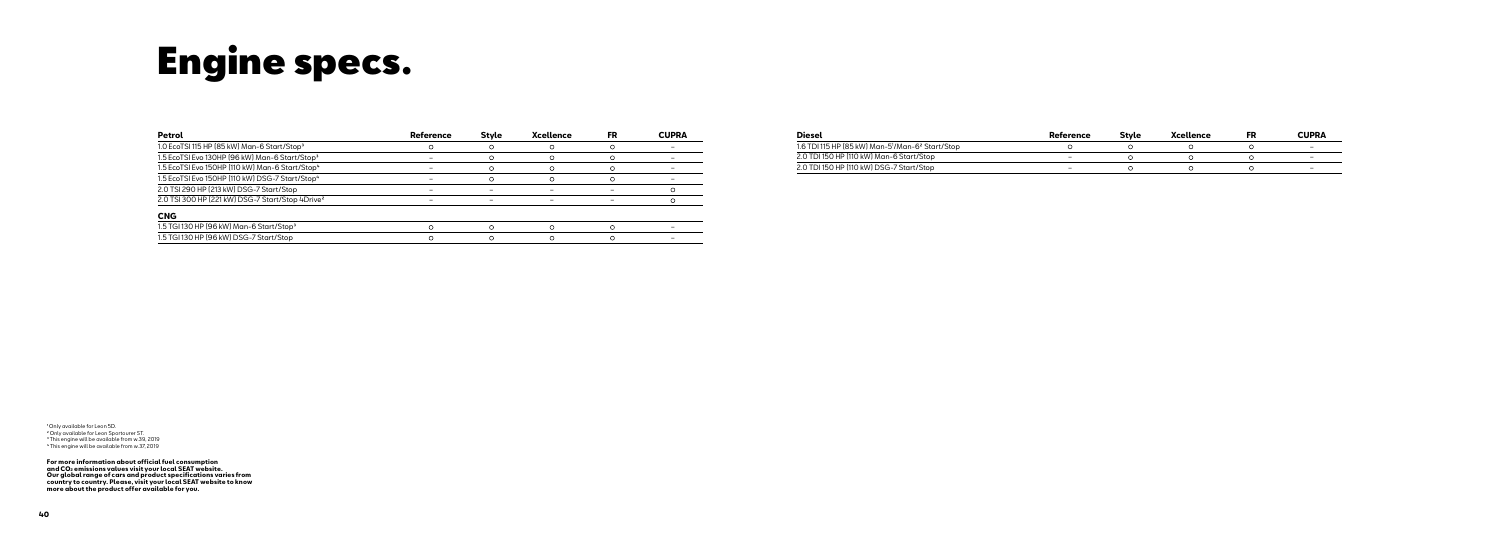Leon. Leon Sportourer ST.







Leon CUPRA.





Leon CUPRA Sportourer ST.







## Dimensions.